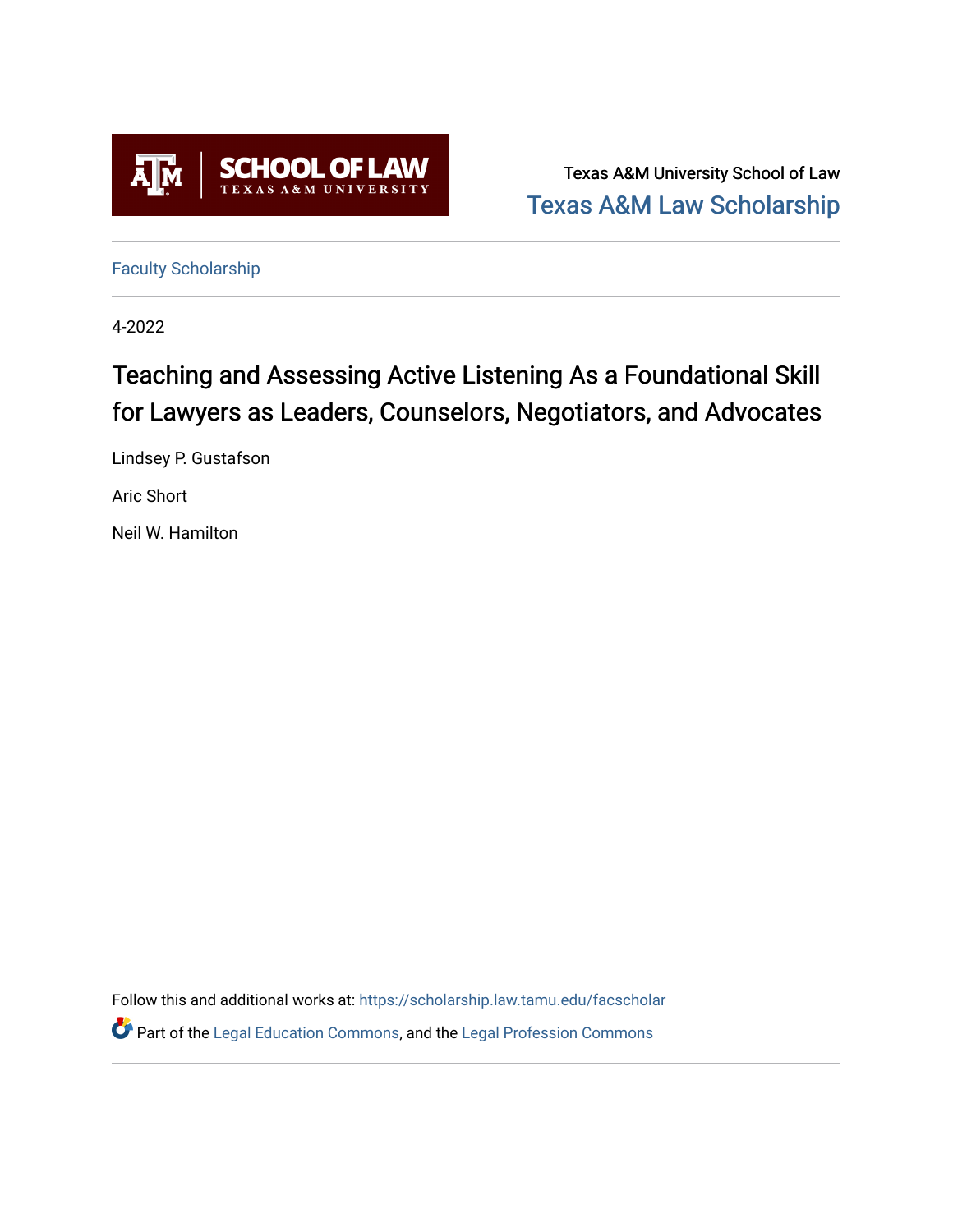# TEACHING AND ASSESSING ACTIVE LISTENING AS A FOUNDATIONAL SKILL FOR LAWYERS AS LEADERS, COUNSELORS, NEGOTIATORS, AND ADVOCATES

## Lindsey P. Gustafson,\* Aric K. Short,\*\* & Neil W. Hamilton\*\*\*

Our students will be more effective leaders, counselors, negotiators, and advocates as they deepen their ability to actively listen. As a professional and interpersonal skill linked closely with a lawyer's success, our students' ability to listen should demand our attention as legal educators. This attention is worth the effort because studies indicate active listening is not a static ability: we can teach students to be better listeners. But "active listening" is missing from most law schools' learning outcomes or curricula, or it is only included as an undefined element of effective communication. Consequently, it is a critical lawyering skill that is routinely not being effectively, independently taught and assessed.

This article introduces the Active Listening Milestone Rubric for Law Students, which is a stage-development or milestone model in competency-based education. The rubric includes four sub-competencies, which are defined using expertise drawn from listening experts and studies then explained in the context of the practice of law: 1) Active listeners assess and accurately allocate resources necessary to the conversation; 2) active listeners work to create a shared understanding with the speaker by considering both the speaker's and the listener's lenses and how they may differ; 3) active listeners work to increase shared understanding with the verbal and nonverbal cues; and 4) active listeners move to a response only after fully exploring and understanding the speaker's meaning.

 <sup>\*</sup> Associate Dean for Academic Affairs and Arkansas Bar Association Professor of Law, William H. Bowen School of Law, University of Arkansas at Little Rock.

 <sup>\*\*</sup> Professor of Law and Director, Professionalism and Leadership Program, Texas A&M University School of Law.

 <sup>\*\*\*</sup> Holloran Professor of Law and Co-director of the Holloran Center for Ethical Leadership in the Professions, University of St. Thomas School of Law.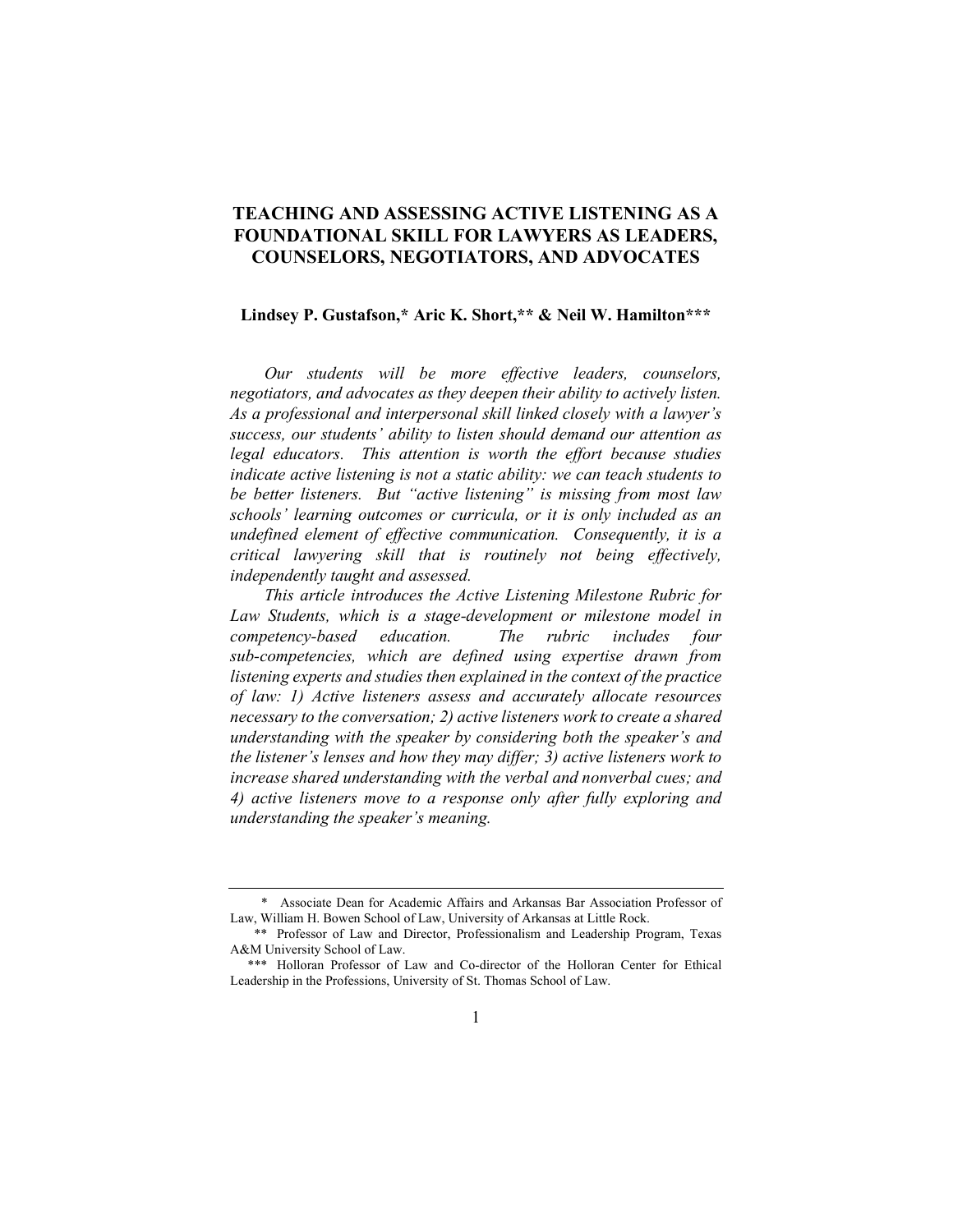## 2 SANTA CLARA LAW REVIEW [Vol:62]

## TABLE OF CONTENTS I. Introduction ................................................................................. 3 II. Stage-Development Models, or Milestone Models, in Competency-Based Education ..................................................... 5 III. Active Listening as a Foundational Skill for Lawyers as Leaders, Counselors, Negotiators, and Advocates .................. 8 IV. The Active Listening Milestone Rubric for Law Students ........ 10 A. First sub-competency: Active listeners assess and accurately allocate resources necessary to the conversation ....................................................................... 11 1. Why Listen?.................................................................. 12 2. What Practical Considerations Exist? ........................... 15 3. Be Aware of Emotions ................................................. 17 B. Second sub-competency: Active listeners work to create a shared understanding with the speaker by considering both the speaker's and the listener's lenses and how they may differ .......................................... 19 C. Third sub-competency: Active listeners work to increase shared understanding with verbal and nonverbal cues .................................................................... 26 1. Use recognizable, appropriate nonverbal cues and accurately read the speaker's nonverbal cues ............................................................................... 27 2. Use verbal feedback to demonstrate attention, understanding, responsiveness, and empathy ............... 29 D. Fourth sub-competency: Active listeners move to a response only after fully exploring and understanding the speaker's meaning ................................. 32 V. Conclusion ................................................................................. 34 Appendix ................................................................................... 35 Table 1: The Five Core Components of Competency-Based Legal Education .................................................................. 35 Figure 1: Competency-Based Legal Education's Two Central Core Components Informing the Three Other Components in a Law School's CBE Program ........ 36 Figure 2: Dreyfus & Dreyfus Development Model ................... 37 Figure 3: Holloran Competency Alignment Model ................... 37 Milestone Rubric: Active Listening .......................................... 39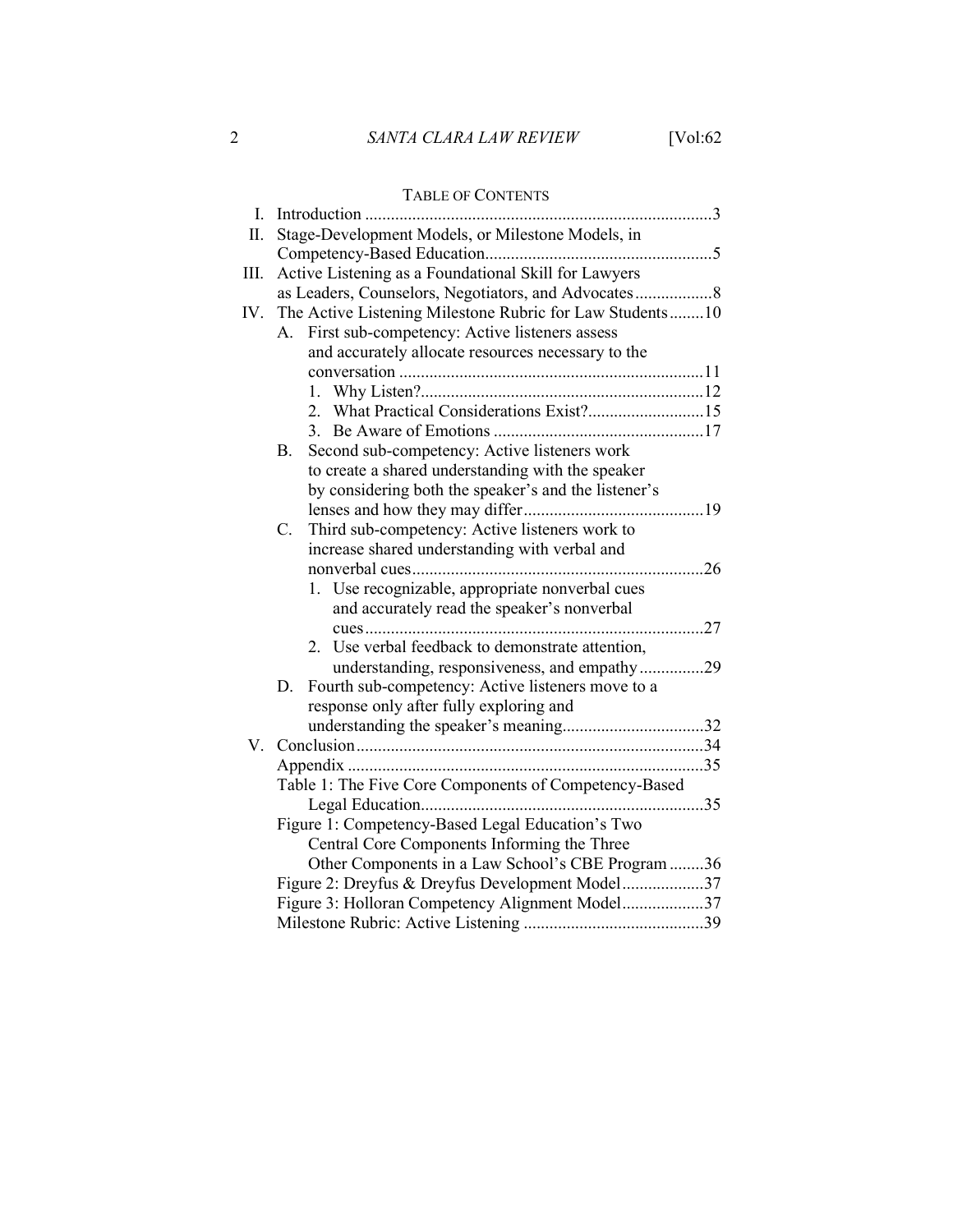#### I. INTRODUCTION

Active listening is a core professional skill for lawyers. In their traditional roles as advocates, negotiators, and counselors, lawyers are most effective when they form relationships of trust with their clients and understand the world from their perspectives. Doing so without effective listening skills is nearly impossible. Beyond the legal system, lawyers serve as leaders of all types, helping to run governments, companies, non-profits, and even neighborhood associations. Effective leadership in these increasingly complicated and diverse settings requires a combination of professional, technical, and interpersonal skills, but none is more important than active listening. In short, lawyers will serve as more effective leaders and professionals as they become better listeners.

Despite the importance of active listening for lawyers, legal education has not prioritized the development of this skill.<sup>1</sup> Only twenty-three United States law schools currently include listening within their J.D. program learning outcomes.<sup>2</sup> And very little scholarship exists addressing the instruction and assessment of active listening in law school. $3$  Perhaps this is because many believe our capacity to listen effectively is "fixed," or perhaps it results from a sense that the components of listening are too amorphous or obscure to articulate beyond, "[y]ou know good listening when you observe it."<sup>4</sup> Or perhaps

 <sup>1.</sup> A notable exception to this statement is the treatment of listening in textbooks for experiential courses, such as interviewing and counseling or clinics. See infra at note 34.

<sup>2.</sup> Learning Outcomes 302(c) and (d), HOLLORAN CENTER, https://www.stthomas.edu/ hollorancenter/learningoutcomesandprofessionaldevelopment/learningoutcomesdatabase/lea rningoutcomes302c/ (last visited July 30, 2021) (listing learning outcomes of 186 schools that have reported them as of June of 2020). The majority of these twenty-three schools use the phrase "active listening" in their learning outcomes. Law schools have also adopted other learning outcomes where listening is a key sub-competency. For example, seventeen schools have a learning outcome in Client Interviewing. Seventeen schools have Counseling. Nineteen have a learning outcome in Negotiation. Twelve have a learning outcome on Leadership. Nine have an outcome in Mediation and Conflict Resolution. In total, adjusting the total to eliminate duplication where schools have adopted more than one of the above outcomes, fifty-seven schools have learning outcomes in either listening, or competencies where active listening is an integral sub-competency. Learning Outcomes 302(b) and (d), HOLLORAN CENTER, https://www.stthomas.edu/hollorancenter/learningoutcomesandprofessionaldevelopment/lear ningoutcomesdatabase/learningoutcomes302b/ (last visited July 30, 2021).

<sup>3.</sup> See Susan L. Brooks, Listening and Relational Lawyering, in THE HANDBOOK OF LISTENING 361-71 (Debra L. Worthington & Graham D. Bodie eds., 2020); Neil Hamilton, Effectiveness Requires Listening: How to Assess and Improve Listening Skills, 13 FLA. COASTAL L. REV. 146-80 (2012). See also the textbooks on interviewing and counseling, negotiation, and conflict resolution cited in note 34 infra for discussion of the importance of listening skills in those contexts.

<sup>4.</sup> See Susan Timm & Betty L. Schroeder, Listening/Nonverbal Communication Training, 14 INT'L J. OF LISTENING 109, 113 (2000) ("Listening is the missing component in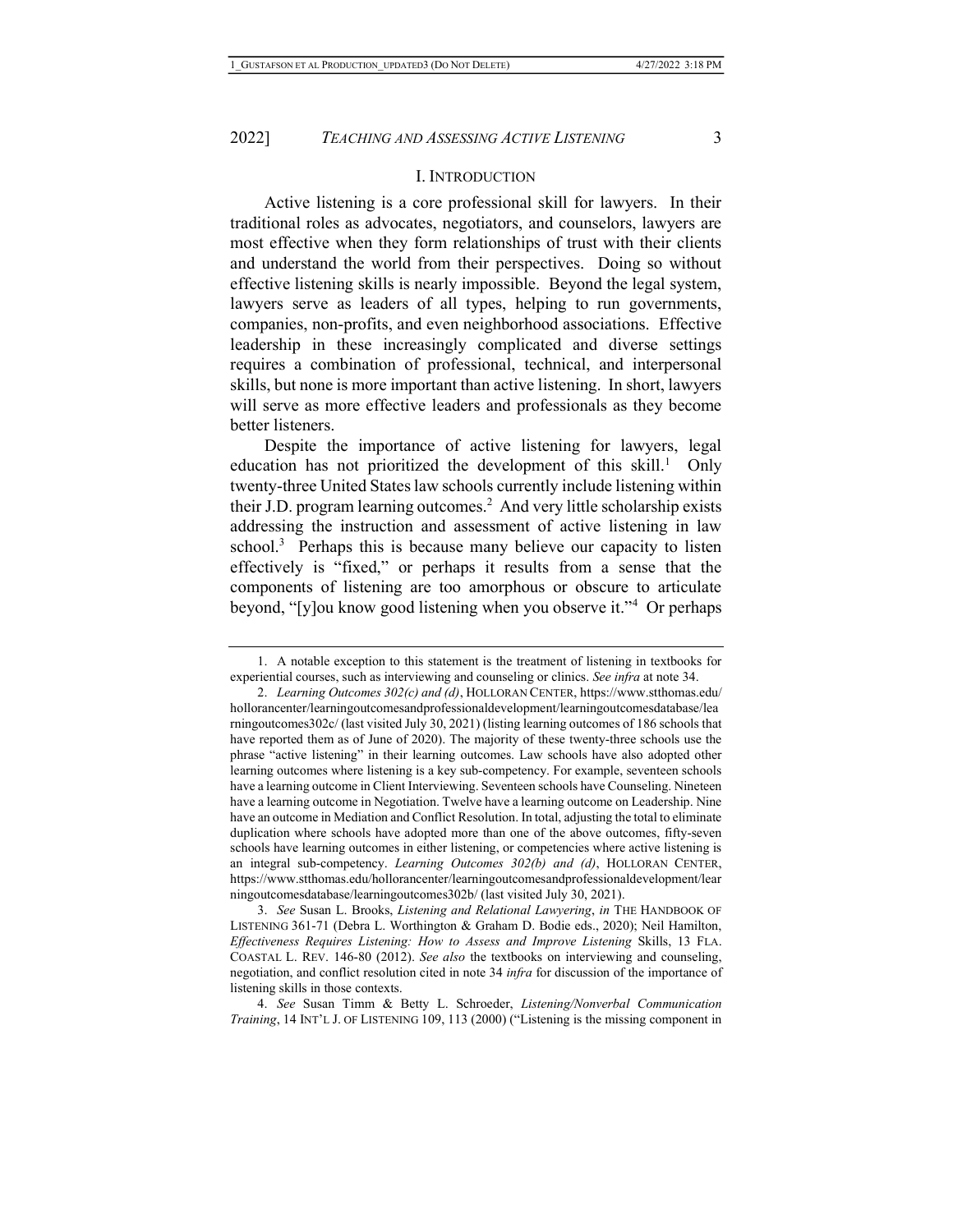law students and lawyers are not predisposed to listening well, so they devalue the skill.

In fact, despite the silent treatment that legal education has given to listening, there is a rich and developing social science literature on listening theory and practical components of effective listening. Multiple studies have demonstrated that active listening is a "trainable skill," and there is a growing body of scholarship on how to develop listening as a competency.<sup>5</sup> In addition, we know from empirical studies that legal employers and clients highly value an attorney's ability to listen effectively.<sup>6</sup>

In this article, we make the case for recognizing active listening as a foundational lawyering skill that should be incorporated by schools into their J.D. program learning outcomes. We encourage schools to approach active listening as they do analytical thinking, oral communication, and legal writing—as a competency that should be introduced early, practiced over time, and developed to at least a minimum standard by each student before graduation. To assist in this process, we draw on existing social science, interdisciplinary research, and scholarship to identify and explain the components of active listening in the legal context. And we offer a framework for assessing the sub-skills of active listening along stages of development that are consistent with competency-based education.

Part II provides a brief overview of the stage-based model for developing skills—called a Milestone model—that is used in competency-based education to move learners from student to

the reading, writing and speaking areas taught in our school system; yet, it is probably the most important part of good communication in the workplace . . . .") (quoting private correspondence with the training director at Northern Illinois University).

 <sup>5.</sup> Harry Weger Jr. et al., The Relative Effectiveness of Active Listening in Initial Interactions, 28 INT'L J. OF LISTENING 13, 15 (2014) [hereinafter Relative Effectiveness of Active Listening] (describing studies testing listening training in a variety of situations); Valerie Manusov et al., Conditions and Consequences of Listening Well for Interpersonal Relationships: Modeling Active-Empathic Listening, Social-Emotional Skills, Trait Mindfulness, and Relational Quality, 34 INT'L J. OF LISTENING 1, 7 (2018) (noting that training in active listening skills increases therapists' overall listening skills); Harry Weger Jr., Gina R. Castle & Melissa C. Emmett, Active Listening in Peer Interviews: The Influence of Message Paraphrasing on Perceptions of Listening Skill, 24 INT'L J. OF LISTENING 34, 36 (2010) [hereinafter Active Listening in Peer Interviews]. Emotional intelligence, which improves a listener's ability to actively engage with the speaker, can also be developed and grown. See Marjorie A. Silver, Emotional Competence and the Lawyer's Journey, in THE AFFECTIVE ASSISTANCE OF COUNSEL: PRACTICING LAW AS A HEALING PROFESSION 5, 11-12 (Marjorie A. Silver ed., 2007) [hereinafter Emotional Competence and the Lawyer's Journey].

<sup>6.</sup> See Neil Hamilton, The Gap Between the Foundational Competencies Clients and Legal Employers Need and the Learning Outcomes Law Schools Are Adopting, 89 UMKC L. REV. 559, 561, 563-64 (2021).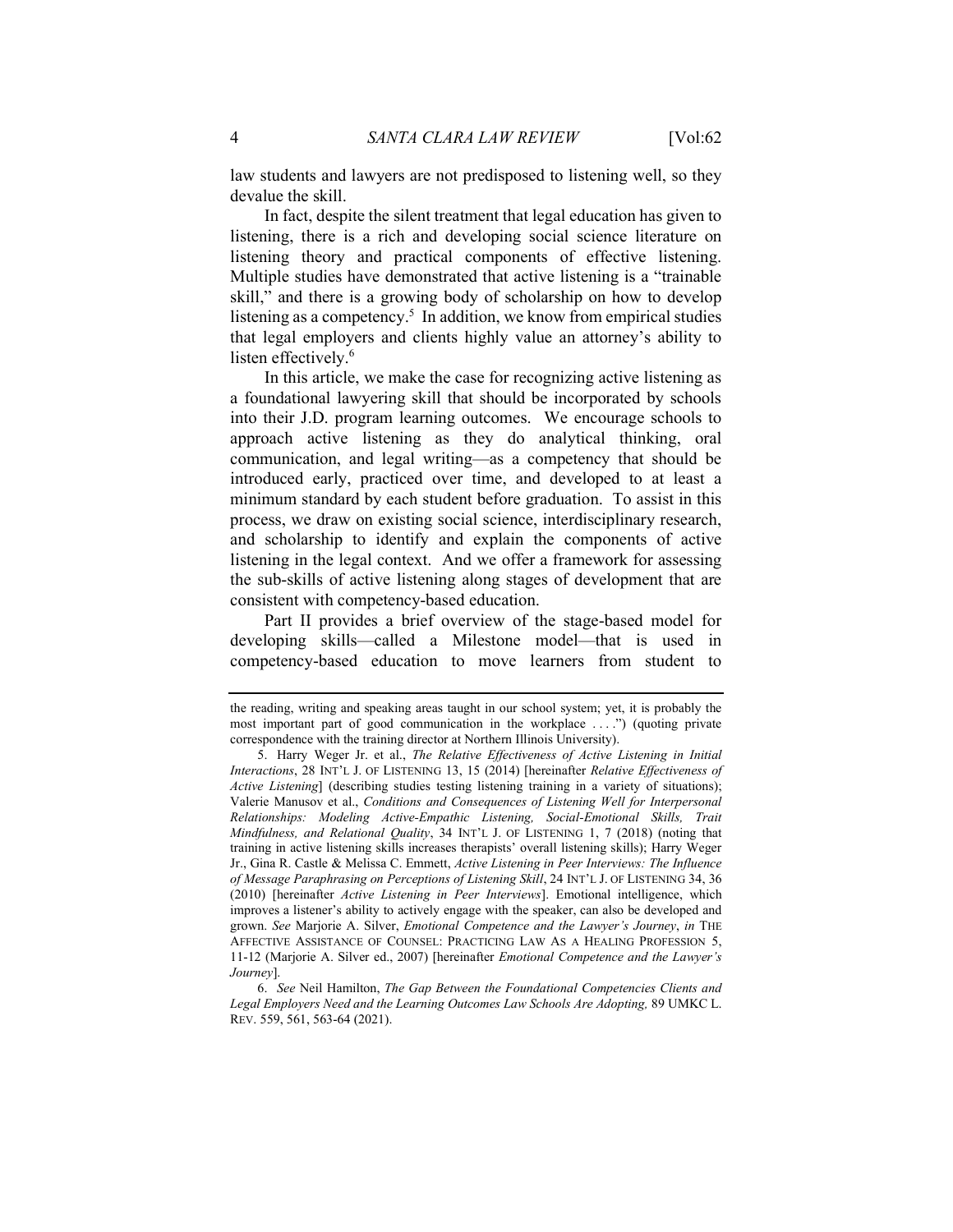competent practitioner and beyond to mastery. Part III provides a review of research and scholarship demonstrating that listening is critical for lawyers as leaders, counselors, negotiators, and advocates. Part IV begins with a definition of active listening, including its primary goals, drawn from existing literature, and adapted to the context of law. The section then identifies and explains the four primary stages or sub-competencies of active listening. Appendices that follow contain a number of supplementary materials, including a sample active listening rubric that breaks the skill down into its major sub-competencies and provides stages of development for each one.<sup>7</sup>

## II. STAGE-DEVELOPMENT MODELS, OR MILESTONE MODELS, IN COMPETENCY-BASED EDUCATION

The ABA requirement to adopt institutional learning outcomes, and provide formative and summative assessments of those program outcomes<sup>8</sup> means that legal educators need to move gradually toward competency-based education.<sup>9</sup> Competency-based education is a different model from traditional education where the emphasis has been on student completion of a certain number of exposure hours of credit (called a tea-steeping model where the student is like a tea bag in cup of hot water for the right amount of time).<sup>10</sup> By contrast, competency-based education is an approach to preparing lawyers for practice that is fundamentally organized around competencies derived from an analysis of client and societal needs.<sup>11</sup> Evaluating the design of

<sup>7.</sup> See infra Appendix. The authors developed much of the substance of this article, as well as the attached rubric, as a working group formed by the Holloran Center at the University of St. Thomas School of Law. Our working group was part of a larger effort by the Holloran Center to convene faculty from around the country to develop rubrics and teaching and assessment materials to support common professional formation learning outcomes identified by law schools. Robin Thorner, Assistant Dean of Career Services at St. Mary's University School of Law, led our active listening working group and was an integral part of our weekly collaborative discussions. She helped guide our conversations and provided useful research, thoughtful critiques, and valuable insights into our collective work. This article would not have been possible without her generous contributions.

 <sup>8.</sup> AMERICAN BAR ASSOCIATION, ABA STANDARDS AND RULES OF PROCEDURE FOR APPROVAL OF LAW SCHOOLS 17, 24, 25 (Erin Ruehrwein ed., 2020), https://www.americanbar.org/content/dam/aba/administrative/legal\_education\_and\_admissi ons to the bar/standards/2020-2021/2020-21-aba-standards-and-rules-chapter3.pdf (last visited July 31, 2021).

 <sup>9.</sup> Neil Hamilton & Jerome Organ, Learning Outcomes that Law Schools Have Adopted: Seizing the Opportunity to Help Students, Clients, Legal Employers, and the Law School, 69 J. LEGAL EDUC. 1-2 (forthcoming).

<sup>10.</sup> See Eric Holmboe & Robert Englander, What Can The Legal Profession Learn From The Medical Profession About The Next Steps?, 14 U. ST. THOMAS L.J. 345, 348 (2018).

<sup>11.</sup> See id. at 347.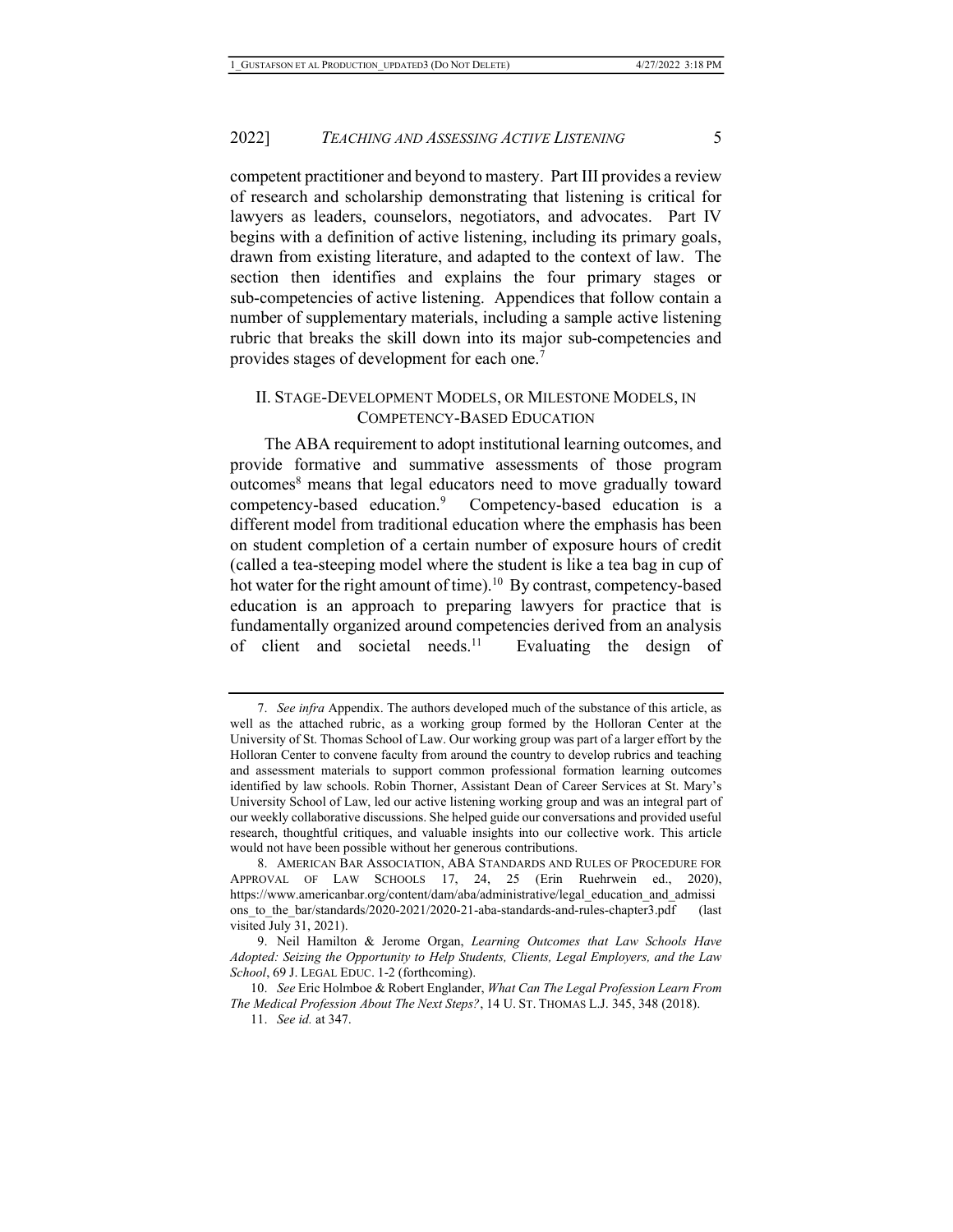competency-based education programs has been hampered by the lack of a clear shared identification and understanding of the most important components of this type of program.<sup>12</sup>

Law schools can borrow from medical education's experience with competency-based education to identify the core components of  $competency-based legal education.<sup>13</sup> This scholarship identifies$ outcome competencies and a sequenced progression as the central core components of competency-based medical education.<sup>14</sup> The medical education community recognized the need to build a narrative model of how development on each competency occurs through a progressive sequence of developmental stages from novice to competent graduate.<sup>15</sup> This led to the creation of what medical educators call Milestones on each competency.<sup>16</sup>

The Milestones on a specific competency provide a "shared mental model" of professional development from student to competent practitioner and beyond to mastery.<sup>17</sup> A Milestone model both defines a logical learning trajectory of professional development and highlights and makes transparent significant points in student development using a narrative that describes demonstrated student behavior at each stage.<sup>18</sup> Milestones can be used for formative and summative assessment, as well as program assessment.<sup>19</sup> These are also called rubrics.<sup>20</sup> If a faculty and staff adopt a Milestone model for a particular competency, they are also building consensus on what competent performance looks like, and thus will foster interrater reliability.<sup>21</sup> Milestones also describe what a trajectory should look like so that learners can track their own progress

<sup>12.</sup> See id. at 345-46.

<sup>13.</sup> See Hamilton & Organ, supra note 9, at 351-52.

<sup>14.</sup> See infra Table 1 and Figure 1. Table 1 and Figure 1 are adapted from Elaine Van Melle et al., A Core Components Framework for Evaluating Implementation of Competency-Based Medical Education Programs, 94 ACAD. MED. 1002, 1002-09 (2019). In a multi-stage process drawing on scholarship from education theory and medical education, fifty-nine members on an international CBME expert panel identified five core components to CBME. Id.

<sup>15.</sup> See Holmboe & Englander, supra note 10, at 347-48.

<sup>16.</sup> See Laura Edgar et al., Milestones 2.0: A Step Forward, 10 J. GRADUATE MED. EDUC. 367-69 (2018).

<sup>17.</sup> See id. at 367-69. See also Holmboe & Englander, supra note 10, at 350-51.

 <sup>18.</sup> Edgar et al., supra note 16, at 367.

 <sup>19.</sup> Andrea A. Curcio, A Simple Low-Cost Institutional Learning-Outcomes Assessment Process, 67 J. LEGAL EDUC. 489, 493 (2018).

 <sup>20.</sup> Georgia State professor Andy Curcio explains that, "Rubrics for outcome-measures assessment not only identify a competency, they also describe what competent performance looks like, along a continuum of development and in a way that fosters reliability among raters." Rubrics also make the faculty's expectations clearer for each student. Curcio, supra note 19, at 489, 493.

<sup>21.</sup> Id.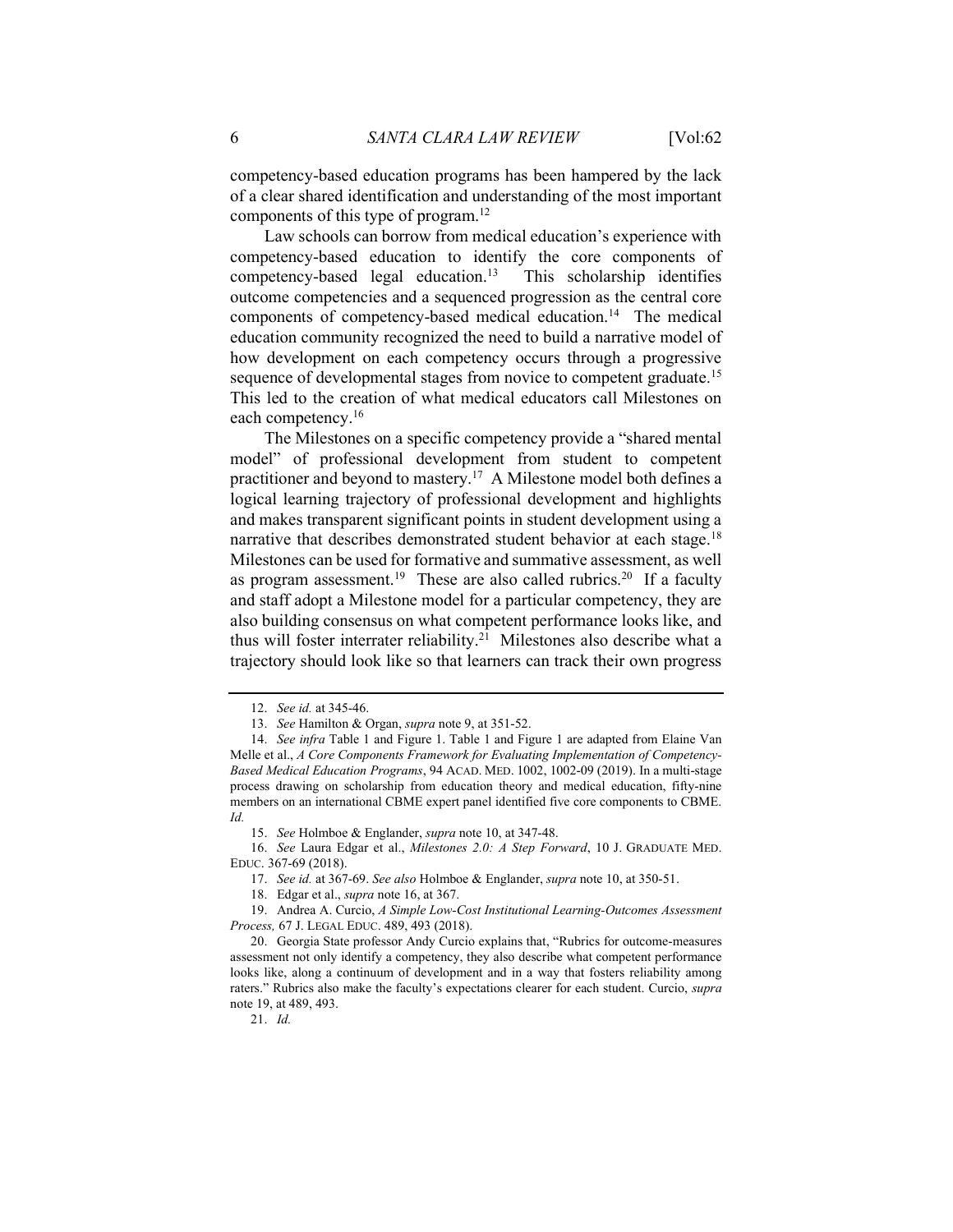toward becoming competent at a particular skill, and programs can recognize students who need extra help as well as students who are more advanced.<sup>22</sup>

A Milestone model for a learning outcome like active listening has substantial benefits for all the major stakeholders in legal education.<sup>23</sup> For law students, the model provides a descriptive roadmap to foster development toward later stages, increases transparency of performance requirements, encourages informed self-assessment and self-directed learning, facilitates better feedback to the student, and guides personal action plans for improvement.<sup>24</sup> For law schools, faculty, and staff, the model guides curriculum and assessment tool development, provides more explicit expectations of students and a meaningful framework/shared mental model of student development, supports better systems of assessment, and enhances the opportunity for early identification of under-performers to allow for early intervention.<sup>25</sup> Thus, Milestone models will enable continuous monitoring of programs and may allow for lengthened site visit cycles. For the public, the model allows for greater public accountability and builds on a community of practice, with a focus on continuous improvement.<sup>26</sup>

It is important that a Milestone model on listening aligns with the competency models that legal employers are using to assess their lawyers on the same competency. This means both that the school's learning outcomes are meeting employer and client needs, and that students can communicate value to potential employers using the employers' language.<sup>27</sup>

<sup>22.</sup> Holmboe & Englander, *supra* note 10, at 350-51. Overall, each Milestone reflects the Dreyfus and Dreyfus model of development from novice to expert shown in Figure 2, see infra Appendix.

<sup>23.</sup> See infra Milestone Rubric: Active Listening. This list adapted from CELESTE ENO ET AL., ACGME MILESTONES GUIDEBOOK FOR RESIDENTS AND FELLOWS 2-3 (2020).

<sup>24.</sup> Id.

<sup>25.</sup> Id.

<sup>26.</sup> Id.

<sup>27.</sup> See infra Figure 3 for the alignment model developed by Holloran Center. This continuum/alignment model, developed by Jerry Organ and the author, builds on the Dreyfus and Dreyfus Model of development from novice to expert. Stuart E. Dreyfus, The Five-Stage Model of Adult Skill Acquisition, 24 BULL. OF SCI., TECH. & SOC'Y 177-81 (2004). A "competent learner" is ready to take the bar and begin to practice law after passing the bar exam.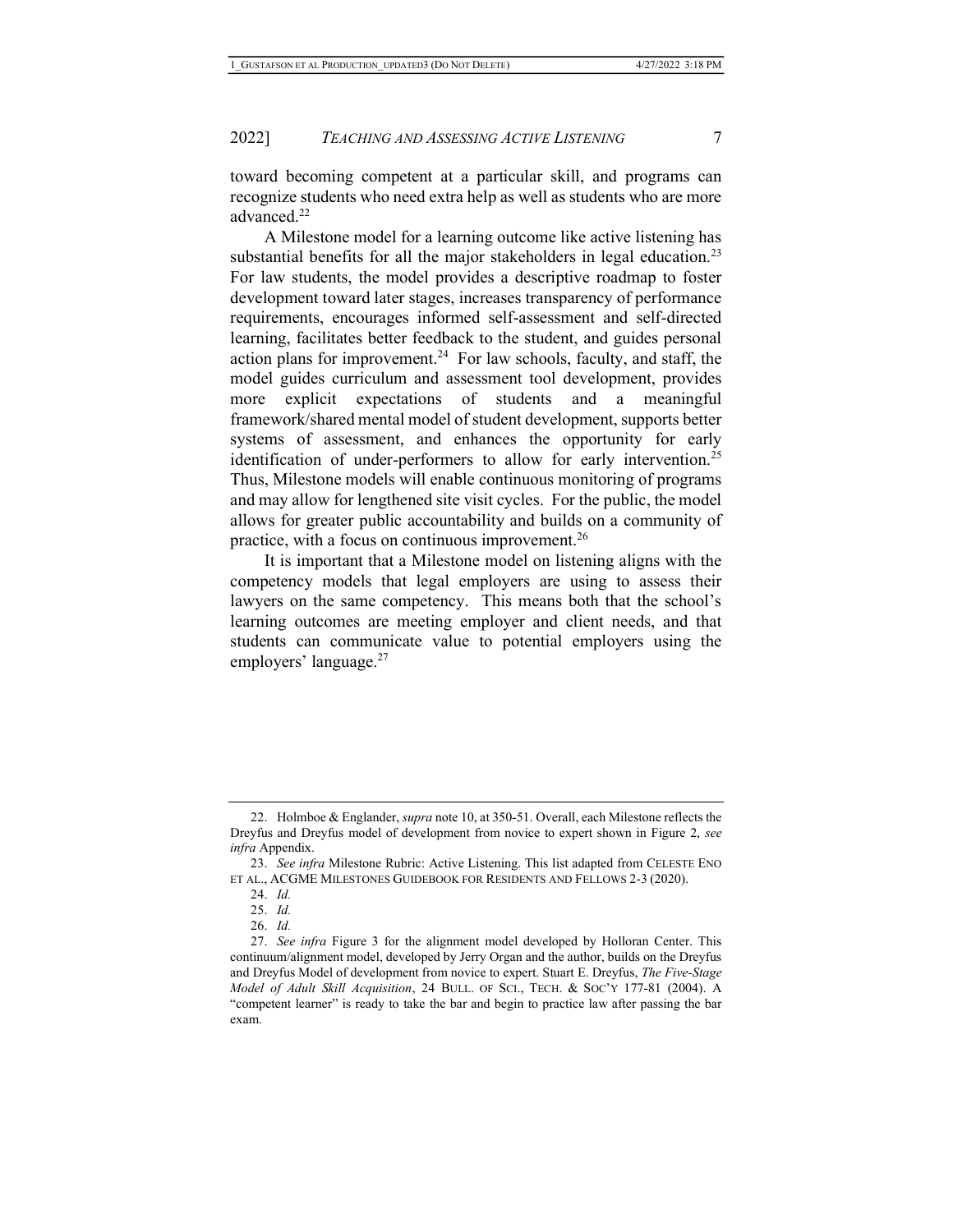III. ACTIVE LISTENING AS A FOUNDATIONAL SKILL FOR LAWYERS AS LEADERS, COUNSELORS, NEGOTIATORS, AND ADVOCATES

Clients, employers, and law schools are recognizing active listening as a foundational skill for lawyers as leaders, counselors, negotiators, and advocates.<sup>28</sup> As a leader, a lawyer attempts to influence a group of individuals to achieve common goals.<sup>29</sup> As a counselor, a lawyer influences the client by exercising independent professional judgment and rendering candid advice, referring not only to law, but also to moral, economic, social, and political factors that may be relevant to the client's situation.<sup>30</sup> As a negotiator, a lawyer influences others to obtain results advantageous to the client but consistent with the requirements of honest dealings with others. As an advocate, a lawyer influences others to benefit the client's position under the rules of the adversary system.<sup>31</sup>

In each of these roles, lawyers seek to influence others. Lawyers are most likely to be influential when they understand, as fully as possible, their audience's entire message and context, including the other person's emotions, goals, advantages and disadvantages, strengths and weaknesses, opportunities, fears, and constraints.<sup>32</sup> Listening for emotions in particular is key. Peter Salovey, a leading social psychologist researching emotional intelligence and the president of Yale University, notes "[a]ny lawyer who can understand what emotions are being presented and why is at a tremendous advantage."33 Recognizing this key skill, textbooks on teaching both lawyering skills and leadership in law schools emphasize the competency of active listening.<sup>34</sup>

<sup>28.</sup> Brooks, *supra* note 3, at 363.

<sup>29.</sup> See PETER G. NORTHOUSE, LEADERSHIP THEORY AND PRACTICE 5 (8th ed. 2019); see also Deborah Rhode, Leadership in Law, 69 STAN. L. REV. 1603, 1607 (2017); see LEAH JACKSON TEAGUE ET AL., FUNDAMENTALS OF LAWYER LEADERSHIP 6 (2021).

<sup>30.</sup> MODEL RULES OF PROF'L CONDUCT r. 2.1 (Am. Bar Ass'n, 1983).

<sup>31.</sup> Model Rules of Professional Conduct: Preamble & Scope, AMERICAN BAR ASSOCIATION, https://www.americanbar.org/groups/professional\_responsibility/publications /model\_rules\_of\_professional\_conduct/model\_rules\_of\_professional\_conduct\_preamble\_sc ope/ (last visited July 31, 2021).

 <sup>32.</sup> Neil Hamilton, Fostering and Assessing Law Student Teamwork and Team Leadership Skills, 48 HOFSTRA L. REV. 619, 632-33 (2020).

 <sup>33.</sup> Rhonda Muir, The Importance of Emotional Intelligence in Law Firm Partners, 33 L. PRAC. 60 (2007).

<sup>34.</sup> See TEAGUE ET AL., supra note 29, at 254; STEFAN H. KRIEGER & RICHARD K. NEUMANN, JR., ESSENTIAL LAWYERING SKILLS: INTERVIEWING, COUNSELING, NEGOTIATION, AND PERSUASIVE FACT ANALYSIS 45-46, 84-86 (Erwin Chemerinsky et al. eds., 3d ed. 2007) [hereinafter ESSENTIAL LAWYERING SKILLS]; DAVID A. BINDER ET AL., LAWYERS AS COUNSELORS: A CLIENT-CENTERED APPROACH 41-63 (2d ed. 2004) [hereinafter LAWYERS AS COUNSELORS]. See also DEBORAH L. RHODE, LAWYERS AS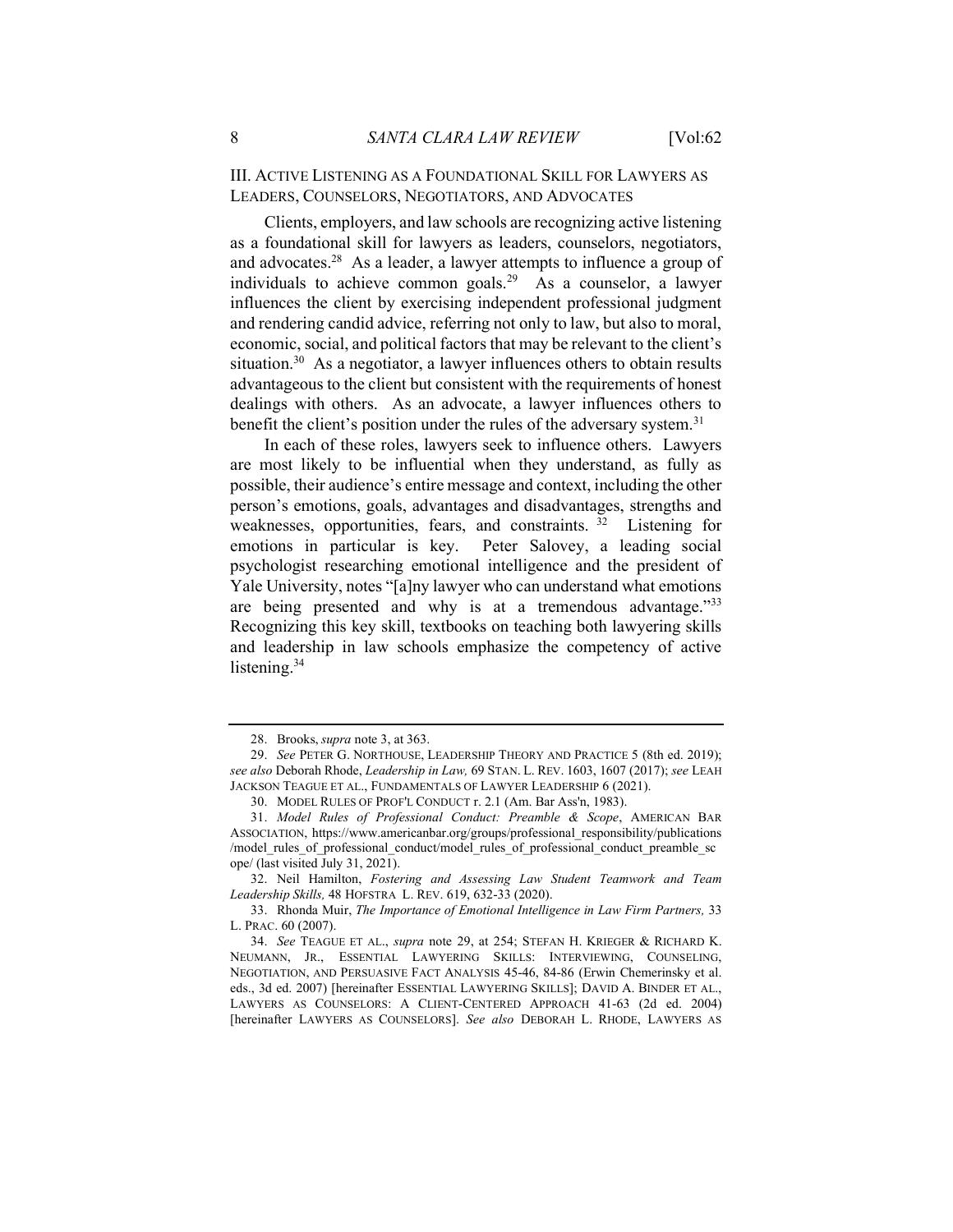In addition, clients identify good communication skills and particularly attentive listening skills as the two most important skills lawyers can have.<sup>35</sup> A professional's strong listening skills will lead to better outcomes for the person served. For example, there are many empirical studies indicating that patients highly value the listening skills of health practitioners.<sup>36</sup> When health practitioners listen to their patients, they increase the level of patient engagement, satisfaction, and compliance with treatments, which improves patient outcomes. $37$  The same is true when lawyers listen well to their clients.<sup>38</sup>

In the context of the most important competencies for new lawyers generally (which includes all four roles above), Educating Tomorrow's Lawyers did a survey of 24,137 lawyers in 2016 asking what competencies are "necessary in the short run" for new law graduates. $39$ "Listening attentively" was the sixth most important competency. $40$  The importance of listening skills is emphasized in textbooks on interviewing, counseling, and negotiation, $41$  and in textbooks on conflict resolution.<sup>42</sup> Listening skills are also important in a lawyer's role as an

39. See NEIL HAMILTON, ROADMAP: THE LAW STUDENT'S GUIDE TO MEANINGFUL EMPLOYMENT 18 (2d ed. 2018).

LEADERS 67 (2013) [hereinafter RHODE, LAWYERS AS LEADERS] (explaining that "many law firm leaders rank [listening] as their most important skill").

 <sup>35.</sup> RANDALL KISER, SOFT SKILLS FOR THE EFFECTIVE LAWYER 32 (2017) (summarizing client survey data).

<sup>36.</sup> Lisa McKenna et al., Listening in Health Care, in THE HANDBOOK OF LISTENING 373, 374-75 (Debra L. Worthington & Graham D. Bodie eds., 2020).

<sup>37.</sup> Id.

<sup>38.</sup> See LAWYERS AS COUNSELORS, supra note 34, at 41 ("[Y]our ability to engender clients' trust, develop rapport, elicit full descriptions of clients' problems and help clients develop effective solutions may hinge as much on your listening as on your questioning and advice-giving skills. Thus, helping clients find satisfactory solutions to their problems often depends on your effectiveness as a listener."). There is some data indicating that active listening results in better outcomes for lawyers also. A recent study of American and Finnish attorneys and their professional listening competence found that attorneys who became more aware of and then skilled with the mechanics of active listening had an "elevated sense of self-efficacy, which increase[d] their subjective sense of well-being at work." Sanna Ala-Kortesmaa & Pekka Isotalus, Dimensions of Professional Listening Competence in the Legal Context, 21 INT'L J. LEGAL PROF. 233, 233 (2014).

<sup>40.</sup> See id. The 2003 Shulz-Zedeck survey of 2,000 Berkeley Law alums asking "if you were looking for a lawyer on an important matter for yourself?" includes listening and "able to see the world through the eyes of others" among the twenty-six effectiveness factors identified. Id. at 20-21.

<sup>41.</sup> See ESSENTIAL LAWYERING SKILLS supra note 34, at 45-46, 83-87, 357-58, (discussing the importance of listening skills for the client relationship and on the importance of listening in negotiation); LAWYERS AS COUNSELORS, supra note 34, at 41; ROBERT COCHRAN JR., THE COUNSELOR-AT-LAW: A COLLABORATIVE APPROACH TO CLIENT INTERVIEWING AND COUNSELING 27 (3d ed. 2014).

 <sup>42.</sup> CARRIE MENKEL-MEADOW, DISPUTE RESOLUTION: BEYOND THE ADVERSARIAL MODEL 61-65 (2018).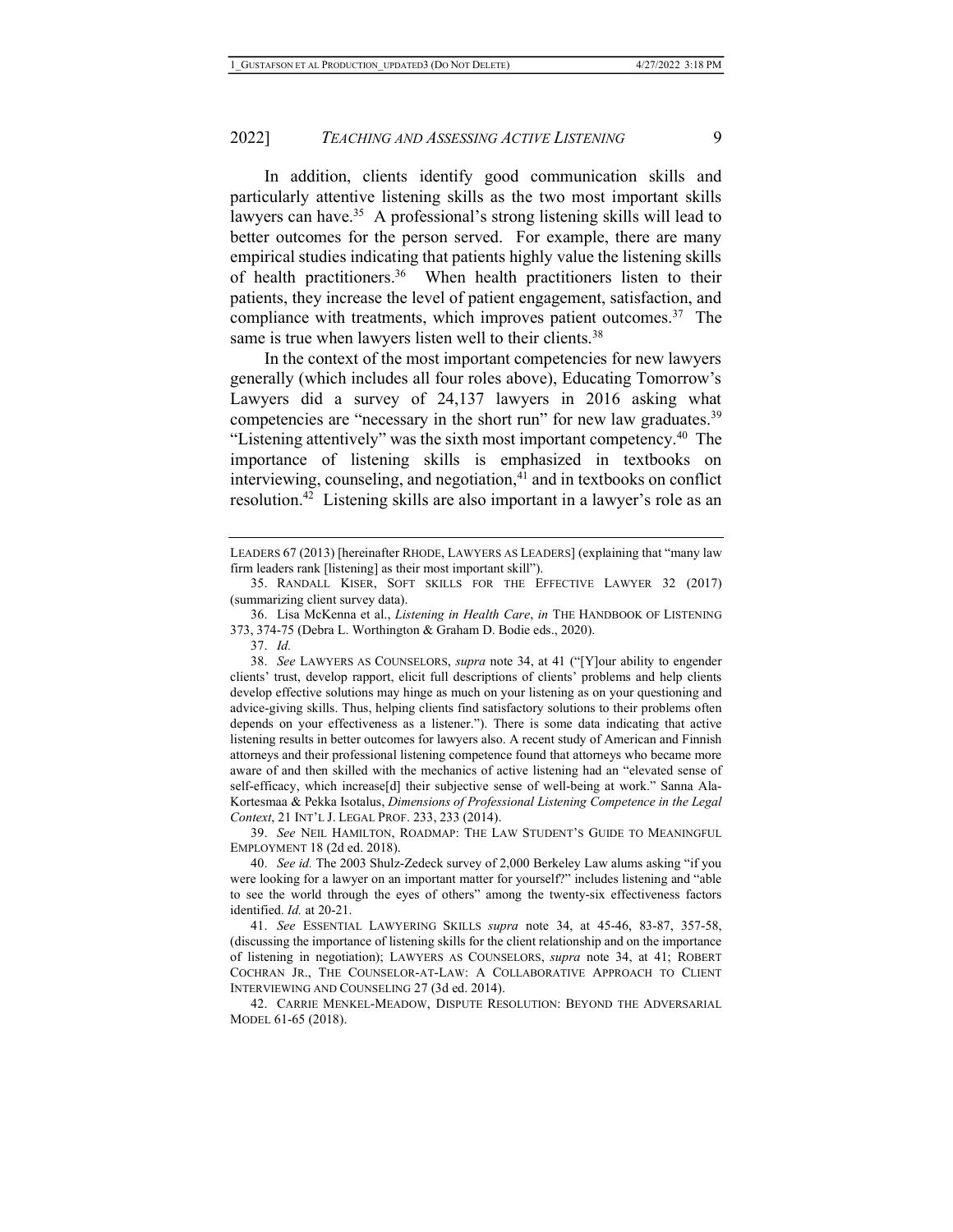advocate in pre-trial and at trial to understand the witnesses, the opposing side, and the decision makers.<sup>43</sup> Listening is particularly important in all four roles above in multi-cultural contexts.<sup>44</sup>

#### IV. THE ACTIVE LISTENING MILESTONE RUBRIC FOR LAW STUDENTS

So, what is effective, active listening? Although there is no all-encompassing definition of listening,<sup>45</sup> experts agree that listening is "recognized as a multi-dimensional construct that consists of complex (a) affective processes, such as being motivated to attend to others; (b) behavioral processes, such as responding with verbal and nonverbal feedback; and (c) cognitive processes, such as attending to, understanding, receiving, and interpreting content and relational messages."<sup>46</sup> What qualifies as effective listening depends on the specific listening processes and behaviors most useful in a specific disciplinary context.<sup>47</sup>

"Active listening" is a type of listening widely recognized in a variety of contexts that require gathering information and problem-solving,<sup>48</sup> and it receives the "lion's share of attention" in interpersonal communication textbooks and listening studies.<sup>49</sup> Active listening is also called empathic listening, reflective listening, and therapeutic listening because it seeks an emotional understanding, which may alleviate the anxiety of a client or a witness.<sup>50</sup> Active listening typically refers not only to a listener's cognitive processes—how the listener attends to, understands, receives, and interprets the speaker's message—but also to how the listener motivates and meets the speaker to create a shared understanding through verbal and nonverbal

<sup>43.</sup> See Listening: The Art of Advocacy, FINDLAW, https://corporate.findlaw.com/ litigation-disputes/listening-the-art-of-advocacy.html (last updated Mar. 26, 2008).

<sup>44.</sup> See ALLEN IVEY ET AL., INTENTIONAL INTERVIEWING AND COUNSELING: FACILITATING CLIENT DEVELOPMENT IN A MULTICULTURAL SOCIETY 131-49 (4th ed. 2018). 45. Debra L. Worthington & Graham Bodie, Defining Listening: A Historical,

Theoretical and Pragmatic Assessment, in THE SOURCEBOOK OF LISTENING: METHODOLOGY AND MEASURES 9 (Debra L. Worthington & Graham D. Bodie eds., 2018) [hereinafter Defining Listening: A Historical, Theoretical and Pragmatic Assessment].

<sup>46.</sup> Id. at 3.

<sup>47.</sup> Id. at 10-11.

<sup>48.</sup> See generally Christine Bauer, Kathrin Figl & Renate Motschnig-Pitrik, Introducing "Active Listening" to Instant Messaging and E-Mail: Benefits and Limitations, IADIS INT'L J. ON WWW/INTERNET (2009) (listing contexts, like therapy, school and career counseling, medicine, etc.).

<sup>49.</sup> Relative Effectiveness of Active Listening, supra note 5, at 14.

<sup>50.</sup> Id. (describing qualitative research on American and Finnish attorneys on professional listening competence).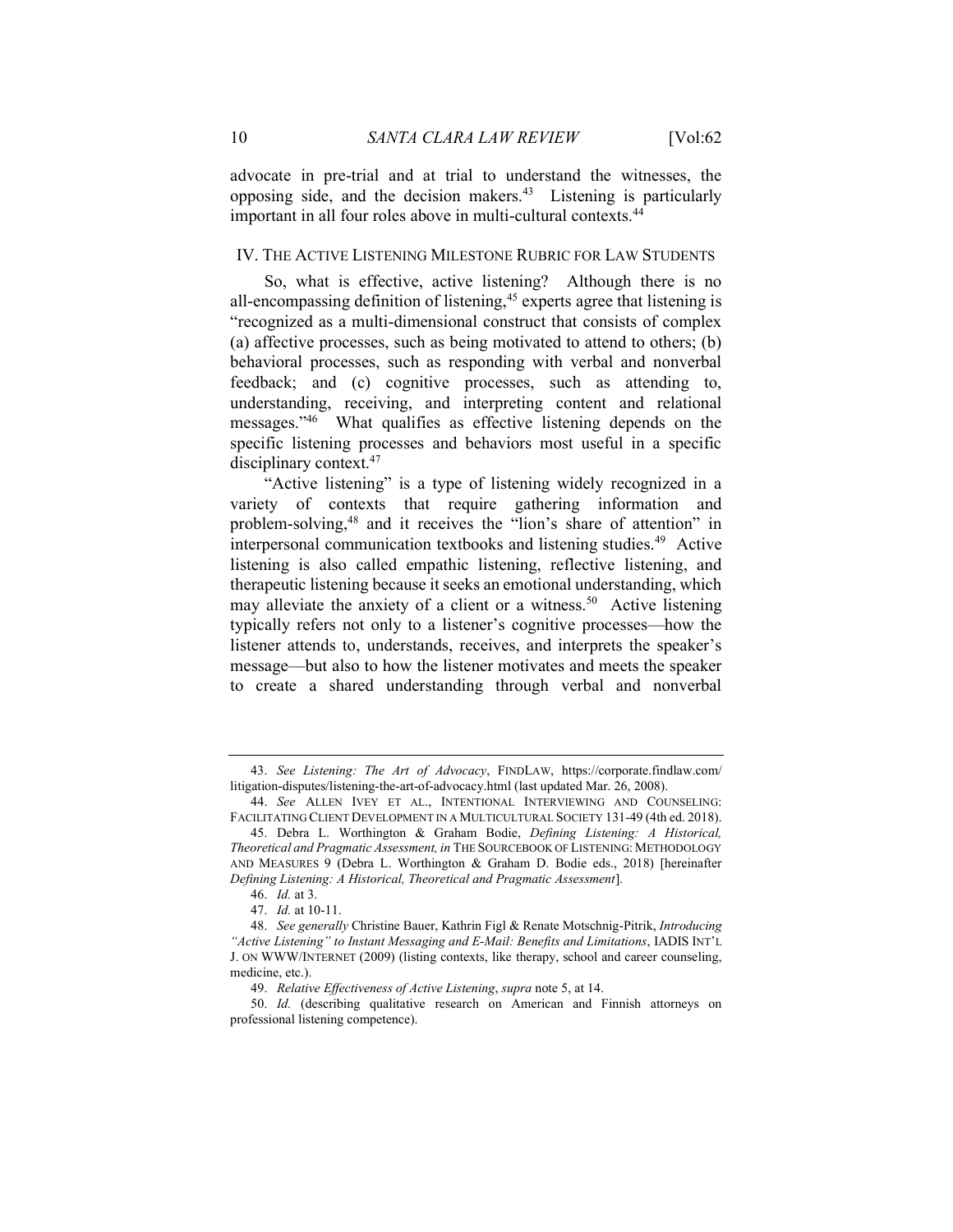feedback.<sup>51</sup> Active listeners work to capture the speaker's entire message, which includes not only the meaning of the speaker's words but also any critical context, including accompanying emotions, discomfort, and anxieties.<sup>52</sup> Active listening, therefore, aligns with the values and competencies clients and employers use and furthers lawyers' development as leaders.

The authors define active listening for the practice of law as building a shared understanding between the speaker and the listener through the creation of a relationship built on trust and empathy, and, where appropriate, equipping the listener to reply or problem-solve at the appropriate time in a manner that corresponds to the speaker's concerns or goals. The coordinating Milestone Rubric sets out four sub-competencies: 1) active listeners assess the purpose and context of the conversation and allocate the resources and attention appropriate and necessary to absorb, interpret, and decode the information given to them by a speaker; 2) in working to create a shared understanding with the speaker, active listeners consider the lens through which the speaker speaks and the lens through with the listener listens; 3) active listeners continually assess the shared understanding between the speaker and the listener and, where necessary, work to increase the shared understanding with verbal and nonverbal cues; and 4) active listeners only move to respond or problem-solve where appropriate to the conversation and only after fully exploring, and ultimately understanding, the speakers' message.<sup>53</sup>

## A. First sub-competency: Active listeners assess and accurately allocate resources necessary to the conversation

The first step in the active listening process—preparing to listen, or the presage stage<sup>54</sup>— is easily overlooked, largely because many of us unconsciously prepare to listen in our daily conversations. But for law students and lawyers, as well as other active listeners, the presage stage

<sup>51.</sup> Graham D. Bodie & Susanne M. Jones, The Nature of Supportive Listening II: The Role of Verbal Person Centeredness and Nonverbal Immediacy, 76 WESTERN J. OF COMM. 250, 251 (describing the "multidimensional construct" of active listening) [hereinafter Supportive Listening II].

<sup>52.</sup> See Bauer, Figl & Motschnig-Pitrik, supra note 48, at § 2.1; see generally ESSENTIAL LAWYERING SKILLS, supra note 34, at 46 ("The ability to listen well is as important in the practice of law as the ability to talk well.").

<sup>53.</sup> See infra Milestone Rubric: Active Listening.

<sup>54.</sup> Graham D. Bodie, Debra Worthington, Margarete Imhof & Lynn O. Cooper, What Would a Unified Field of Listening Look Like? A Proposal Linking Past Perspectives and Future Endeavors, 22 INT'L J. OF LISTENING 103, 112 (2008) [hereinafter Unified Field of Listening].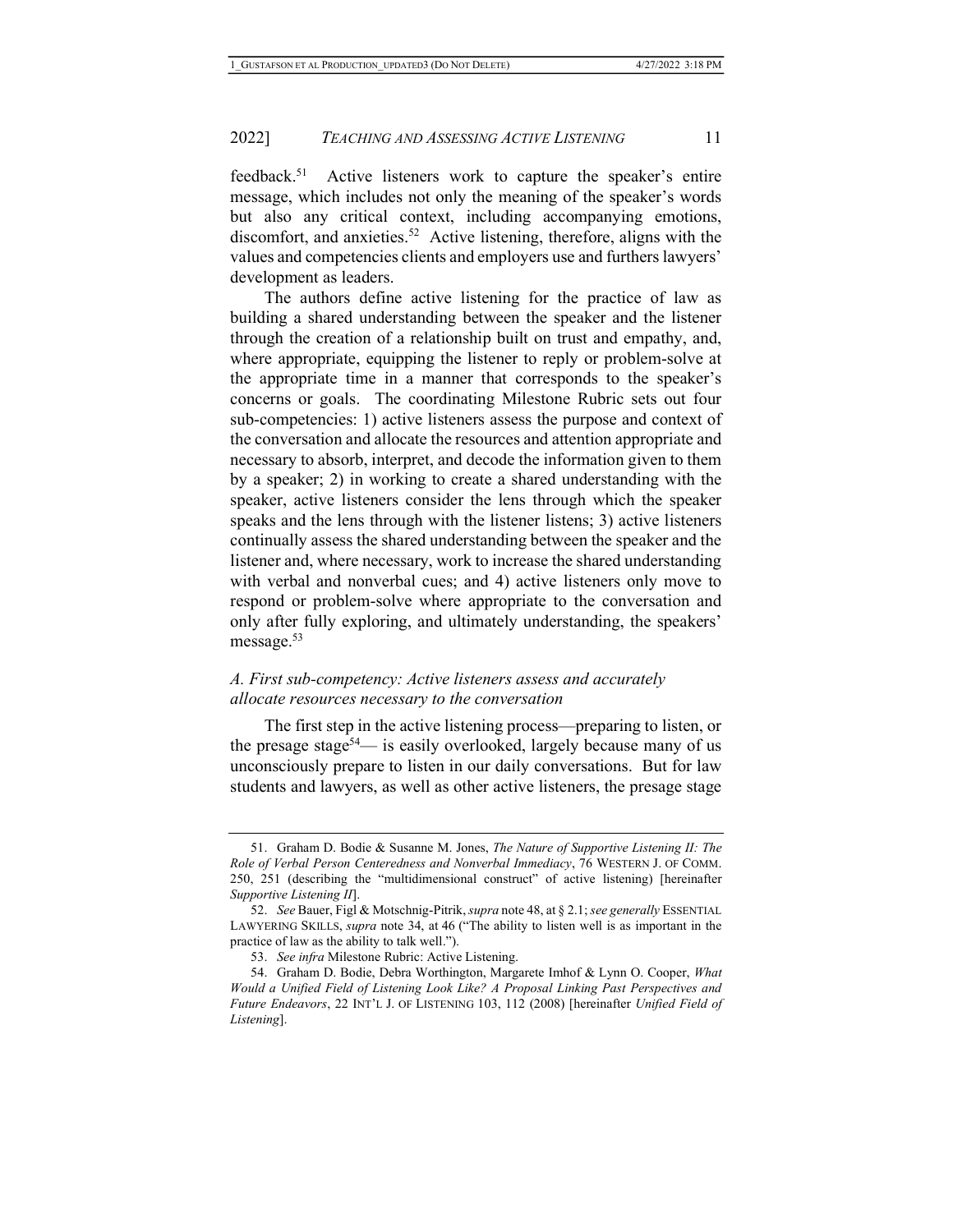is important because it sets the intention of the listener and creates the foundation for a successful conversation. Given how critical listening is to effective lawyering,<sup>55</sup> taking time to intentionally prepare and allocate resources for listening is wise. This stage begins with an explicit decision to listen—to allocate time and energy to decode and understand what is being said by the speaker and to be active in the process of co-creating meaning.<sup>56</sup> For the purposes of this article, we assume the relevant listening context to be a professional setting for an attorney—communicating with a client, opposing counsel, co-worker, judge, or another constituent. To effectively prepare to listen and allocate the necessary resources for a successful conversation in this setting, there are several important areas that should be considered.<sup>57</sup>

#### 1. Why Listen?

There may be many reasons for lawyers to actively listen, depending on the identities of the parties involved, their history and relationship, the current setting, the broader context, next steps that might be anticipated, and other considerations. But two primary and interrelated reasons for listening in the professional legal setting are paramount. The first and most obvious reason is to decode and understand the meaning that the speaker intends to convey.<sup>58</sup> As a

 <sup>55.</sup> See RHODE, LAWYERS AS LEADERS supra note 34 ("[M]any law firm leaders rank [listening] as their most important skill.").

 <sup>56.</sup> According to listening scholars, "[f]rom a behavioral perspective, listening is indeed not a passive act, and listeners are not mere receptors of information; they are full collaborators or co-narrators in a story-telling, partners in the meaning-making process." Graham D. Bodie, Measuring Behavioral Components of Listening, in THE SOURCEBOOK OF LISTENING RESEARCH: METHODOLOGY AND MEASURES 123, 124 (Debra L. Worthington & Graham D. Bodie eds., 2018) [hereinafter *Measuring Behavioral Components of Listening*]; see id. This decision to listen in this context reflects a "positive listening attitude" and ties to the general ideas that listening is active, not passive, and involves the genuine desire to listen well. See Graham D. Bodie & Susanne M. Jones, Measuring Affective Components of Listening, in THE SOURCEBOOK OF LISTENING RESEARCH: METHODOLOGY AND MEASURES 97, 97 (Debra L. Worthington & Graham D. Bodie eds., 2018); Unified Field of Listening, supra note 54, at 112-13 (discussing that the "resulting affective outcome depends on the resources available and allocated" to the listening task).

 <sup>57.</sup> Scholars on listening have described the resource allocation involved as influenced by a number of factors, including whether the conversation is likely to be "easy" or "hard." See Unified Field of Listening, supra note 54, at 112 (citing another source). In the resource allocation stage, "personal and contextual presage become relevant," including "trait-like competencies and skills as well as state characteristics, affective motivation and situational perceptions and decisions." Id.

 <sup>58.</sup> One of the listener's central goals should be isomorphic attribution or attributing the same meaning to the words and actions of the speaker as the speaker intended. See Susan J. Bryant & Jean Koh Peters, Six Practices for Connecting with Clients Across Culture: Habit Four, Working with Interpreters and Other Mindful Approaches, in THE AFFECTIVE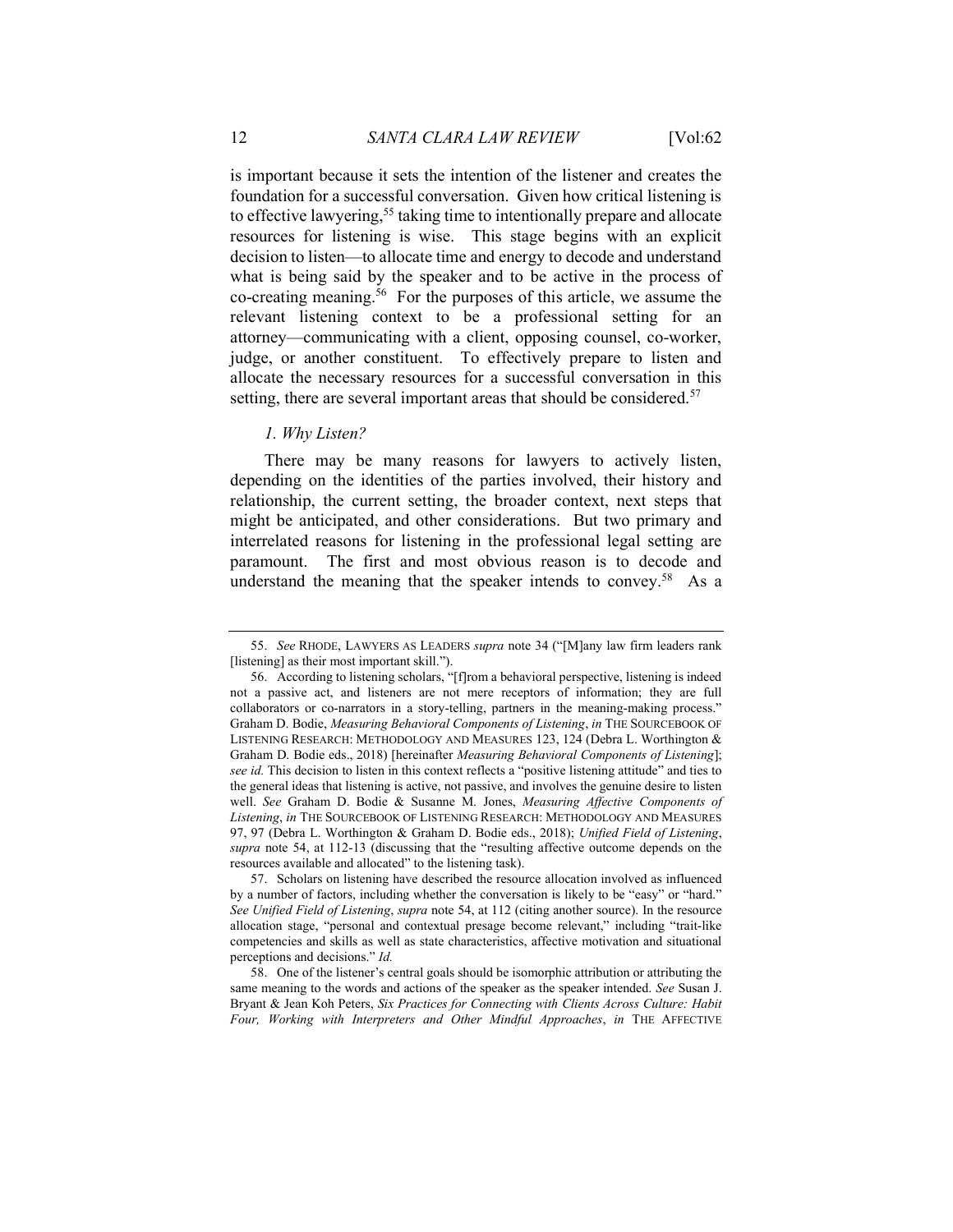starting point, the listener absorbs and processes the sounds made by the speaker, but active listening goes well beyond mechanical hearing.<sup>59</sup> And the listener is not passive in this experience. $60$  As the label suggests, the listener is an active participant in the conversation. They are not only actively talking at times in the normal back-and-forth sequence of conversation, but also actively listening—probing, encouraging, and supporting the speaker. $61$  In this way, the listener and speaker are actually creating a shared meaning together,  $62$  which should be the real goal of active listening in the law context.<sup>63</sup> As described in this Section and below, the listener should prepare for and engage in the conversation by taking steps to maximize the chances that the speaker will be successfully understood.<sup>64</sup>

The second reason to actively listen is to build and develop the relationship between speaker and listener.<sup>65</sup> Trust is one of the most important components of an effective lawyer-client relationship,<sup>66</sup> and trust is developed over time. $67$  A lawyer may need multiple meetings

 61. Behaviors associated with active listening are discussed infra at Section IV. C. a. and accompanying notes.

62. See Listener Responses as a Collaborative Process, supra note 60, at 567; Measuring Behavioral Components of Listening, supra note 56, at 124.

63. See Susan L. Brooks, Using a Communication Perspective to Teach Relational Lawyering, 15 NEV. L.J. 477, 482-85 (2015) [hereinafter Relational Lawyering].

 64. Research suggests that active listeners—those demonstrating the traits described below in Section IV. C.—may be a necessary component of an effective conversation. See Listener Responses as a Collaborative Process, supra note 60, at 569 (observing that speakers with distracted or unresponsive listeners are less likely to complete their stories than those in a control group).

 65. Some have argued that being an effective lawyer is less about outcomes and more about relationships. See Relational Lawyering, supra note 63, at 479.

66. See DOUGLAS O. LINDER & NANCY LEVIT, THE GOOD LAWYER: SEEKING QUALITY IN THE PRACTICE OF LAW 203 (2014) ("Nothing—and we mean nothing—is more important in the lawyer-client relationship than trust.").

67. See id. at 203. A lack of effective communication is one of the most frequently identified sources of client dissatisfaction in the attorney-client relationship. A 2005 study found that seventy percent of corporate clients surveyed did not recommend their primary law firm. See Clark D. Cunningham, What Do Clients Want from Their Lawyers, 2013 J. OF DISP.

ASSISTANCE OF COUNSEL: PRACTICING LAW AS A HEALING PROFESSION 187 (Marjorie A. Silver ed., 2007) [hereinafter Connecting with Clients Across Culture].

<sup>59.</sup> See Defining Listening: A Historical, Theoretical, and Pragmatic Assessment, supra note 45, at 3.

<sup>60.</sup> See Janet Beavin Bavelas, Linda Coates & Trudy Johnson, Listener Responses as a Collaborative Process: The Role of Gaze, 52 J. OF COMM. 566, 567 (2006) [hereinafter Listener Responses as a Collaborative Process] (noting that the listener's "insertions and overlapping contributions" during a conversation result in collaboration with the speaker to create communication that is "joint action"); Measuring Behavioral Components of Listening, supra note 56, at 124 ("Listeners have vast influence on the trajectory of conversations and on the outcomes of those conversations, not only because of how they process information but also because of how they act, that is, how they behave as listeners.").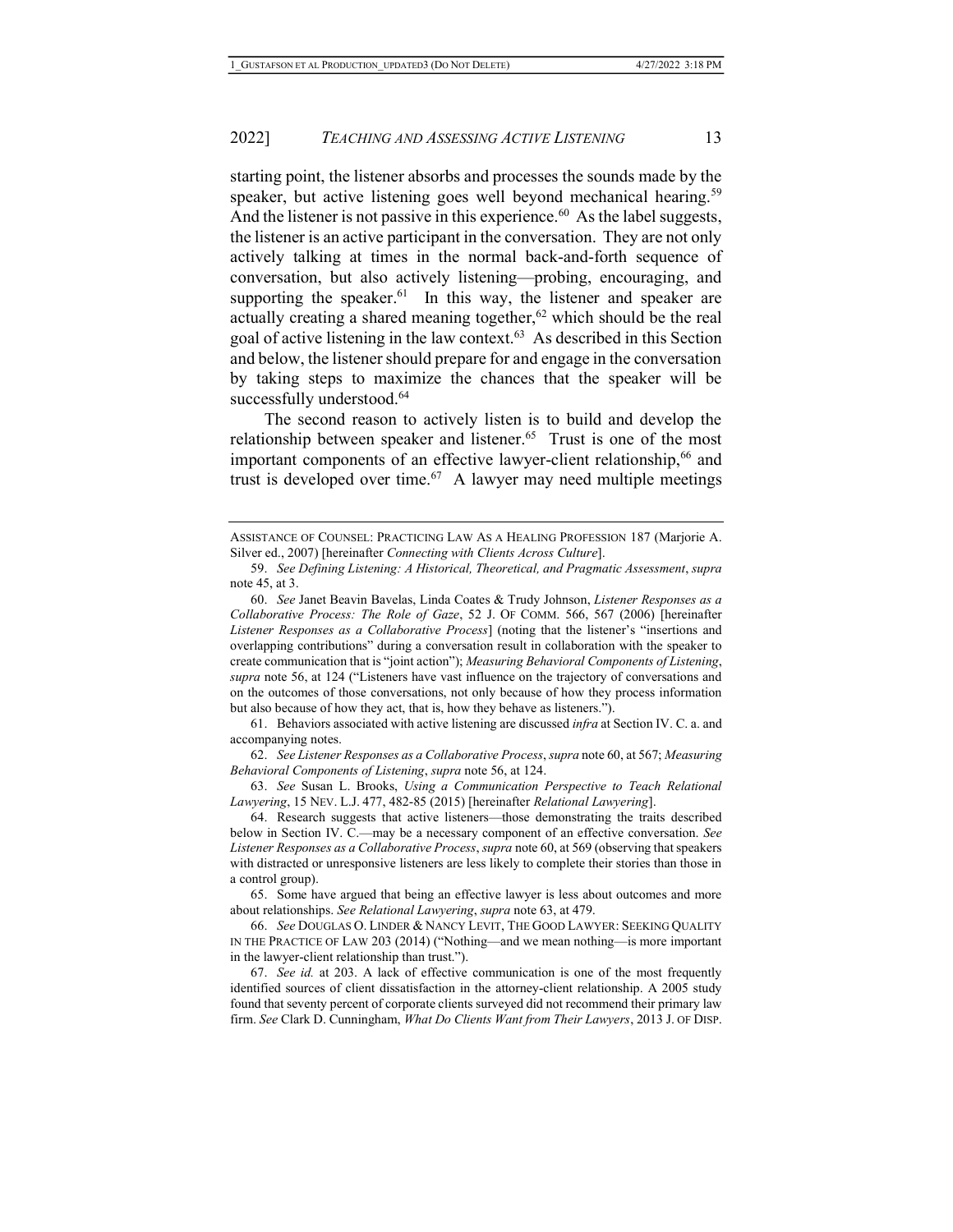over weeks or months to foster trust with the client. This is especially true because the challenges that clients bring to their lawyers are often messy with difficult emotional and personal issues attached. Only after a relationship has been formed and developed may a client feel comfortable sharing the details that are necessary for a successful representation.<sup>68</sup> Similarly, multiple meetings may be necessary for the listener to have enough contextual awareness to accurately understand what the speaker is trying to communicate.

After we acknowledge the two primary reasons for active listening, we should generally reflect on why we will be listening in this particular conversation.<sup>69</sup> What is the broader context of the conversation? Of the relationship between speaker and listener? Who is the speaker? Is there any obvious cultural or identity difference that should be considered from the outset? What are our specific goals in listening today? What do we hope to learn or convey in the broader conversation? What do we believe the speaker's goals are, both in speaking and in the overall conversation? Identifying listening goals may help set a flexible framework for the conversation.

It is worth clarifying that in the listening presage stage, it may be useful to consider how the conversation might develop, as well as possible next steps the parties might later take. Doing so may help the listener better appreciate the place that this conversation plays in the broader relationship between the parties. This may be especially valuable for lawyers, who are often in an ongoing relationship with the speakers—with both a history and a future together. But while active listeners benefit from processing "what if" scenarios before a conversation to best equip them for what might transpire, they should work hard to keep an open mind.<sup>70</sup> They do not know, in fact, what will

RESOL. 143, 143-44 (2013). Client dissatisfaction with their lawyers does not seem to be based on a failure to achieve a desired outcome, but with a failure to effectively handle the attorney-client relationship. See id. at 146. A failure to listen was among the most frequently identified weaknesses of lawyers. Id.

 <sup>68.</sup> The need for multiple meetings to establish and foster trust and more effective communication may be greater when cross-cultural communication is involved. See infra at Section IV.B. and accompanying notes.

 <sup>69.</sup> Listening scholars recognize various types of listeners based on the purposes for which they listen. See, e.g., Graham D. Bodie & William A. Villaume, Aspects of Receiving Information: The Relationship Between Listening Preferences, Communication Apprehension, Receiver Apprehension, and Communicator Style, 17 INT'L J. OF LISTENING 47, 48-50, 64-65 (2003) (differentiating among listeners who are oriented to people, content, action, and time and noting that most listeners have the ability to adjust listening styles based on the circumstances or adopt multiple styles simultaneously).

<sup>70.</sup> See Connecting with Clients Across Culture, supra note 58, at 196-200 (discussing the importance of mindful listening to "assist[] the lawyer in the critical and challenging task of remaining completely open to his client's story while skillfully assembling her legal case").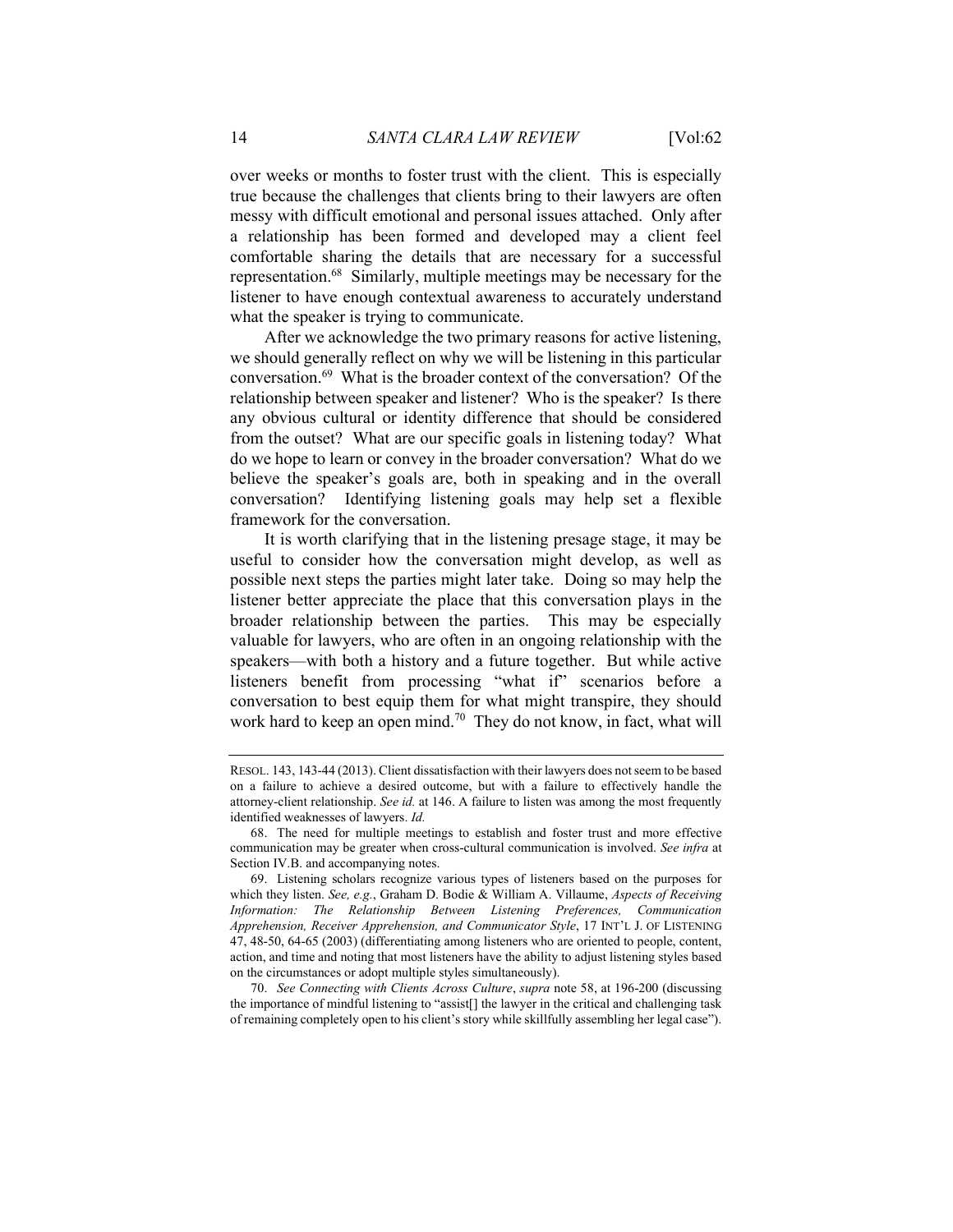be said, what emotions may motivate those words, and how they, as a listener, might respond in the moment. And, as a result, they cannot predict with certainty exactly what next steps might be necessary. Preparation is valuable, but it should not artificially constrain a conversation.

## 2. What Practical Considerations Exist?

This second presage area for consideration includes all of the practical and logistical considerations that precede active listening.<sup>71</sup> Sometimes a listening opportunity or conversation arises spontaneously. But often, particularly in the lawyer-client context, planning is possible. Assuming the listener has some control over the practical aspects of the conversation, below are planning questions to consider. In doing so, the listener should retain focus on the two primary goals of listening: to accurately understand the meaning of the speaker and to enhance the relationship between speaker and listener.<sup>72</sup>

Where should the conversation be held? The physical setting may be relevant for various reasons, including to speak privately, to make the speaker comfortable, or to provide a neutral space to meet. The lawyer's office may make sense for a variety of reasons, including efficiency for the lawyer's overall schedule and access to law-related resources. But the active listener should also consider any downsides associated with that choice. For example, some clients unaccustomed to the business setting might find certain lawyer offices intimidating, which might stifle communication. More sophisticated corporate clients might, instead, expect their lawyers to come to them for various reasons. And for certain causal work-related conversations, perhaps an informal setting like a coffee shop would provide the best backdrop. In any case, considering the impact of the conversation's physical setting is an important step in planning to listen effectively.<sup>73</sup>

How much time should be allotted to the conversation? The listener should allocate sufficient time for the speaker to fully communicate his message and to feel comfortable doing so.<sup>74</sup> But practical considerations may come into play to limit the available time, including scheduling conflicts and deadlines. If those external considerations could

<sup>71.</sup> Unified Field of Listening, supra note 54, at 112-13.

<sup>72.</sup> See supra Section IV.A.a.

<sup>73.</sup> See Emotional Competence and the Lawyer's Journey, supra note 5, at 14 n.35.

 <sup>74.</sup> Some people, labeled by listening scholars as "time-oriented listeners," are "overly concerned with time limitations" and may be more likely than others to "interrupt others and give off nonverbal cues that signal disinterest." See Bodie & Villaume, supra note 69, at 50. Listeners oriented to time should guard against these tendencies when engaging with clients.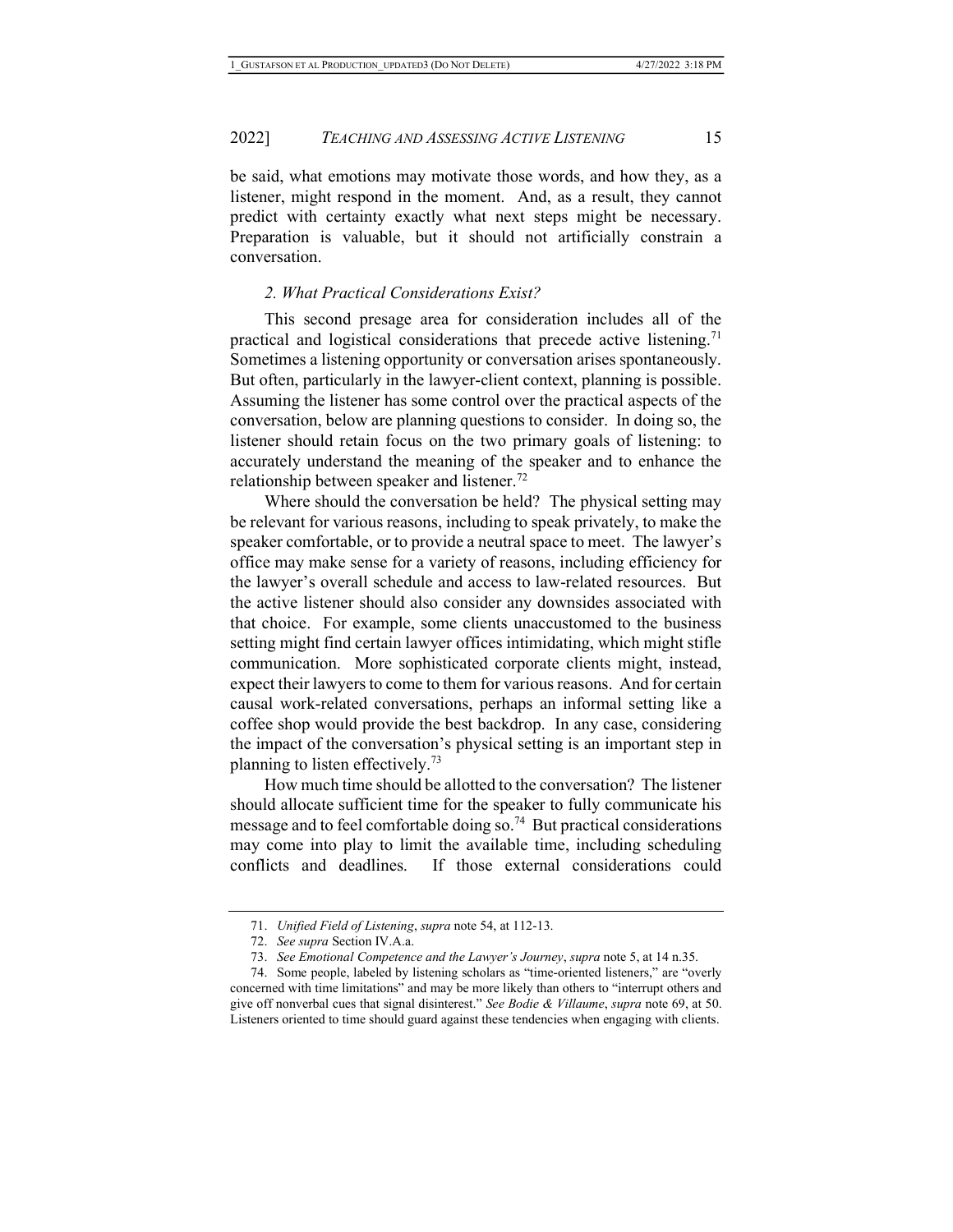artificially limit a conversation, the listener should alert the speaker to these possibilities in advance. And sufficient time should be scheduled later to explore the conversation in adequate detail.

What work preparation should the listener undertake before the conversation? The lawyer may need to research legal arguments, read transcripts or the case file, consult with other attorneys or experts, or prepare a list of questions to ask or important ideas to convey. Directly related to this research and organization, the lawyer may need to plan a possible structure for the conversation. Particularly when working with a client, a lawyer may need to provide background, context, options, chances of success, or various alternatives before the client is in a reasonable position to communicate effectively and the lawyer is ready to listen well.<sup>75</sup>

Will the conversation be recorded? If so, how? Will the listener take notes? While it may be necessary to take notes during certain conversations, active listening requires a focus on the speaker that includes being aware of the speaker's behavior while talking, which may be difficult if the listener is also taking notes. The listener should also take into consideration how the speaker might interpret note-taking during a conversation—perhaps as evidence of the listener's engagement or as a barrier to bonding between the speaker and listener.<sup>76</sup> As described later, some of these activities may be useful in conveying active listening to the speaker.

Should anyone else be present or available to participate in the conversation if necessary? For example, will a translator or someone to take notes be needed? Should the attorney expect or plan for the client to bring family members or others into the meeting? If anyone else is expected in the conversation, adequate space should be planned to accommodate everyone involved.

 <sup>75.</sup> In fact, "listeners" rarely only listen in conversations. There is a back-and-forth nature to most conversations, in which both parties oscillate between speaker and listener. See Susan L. Brooks, Interpersonal Communication, in THE HANDBOOK OF LISTENING 114 (Debra L. Worthington & Graham D. Bodie eds., 2020) [hereinafter Interpersonal Communication]; see Janet B. Bavelas, Linda Coates & Trudy Johnson, Listeners as Co-Narrators, 79 J. OF PERSONALITY AND SOC. PSYCHOL. 941-51 (2000) [hereinafter Listeners as Co-Narrators] (describing the impact of both generic and specific listener responses and their impact on the storyteller's narrative).

<sup>76.</sup> See Graham D. Bodie, Kellie St. Cyr, Michelle Pence, Michael Rold & James Honeycutt, Listening Competence in Initial Interactions I: Distinguishing Between What Listening Is and What Listeners Do, 26 INT'L J. OF LISTENING 1, 3, 21-24 (2012) [hereinafter Listening Competence] (discussing various attributes and behaviors and whether they correlate to the perception of effective listening).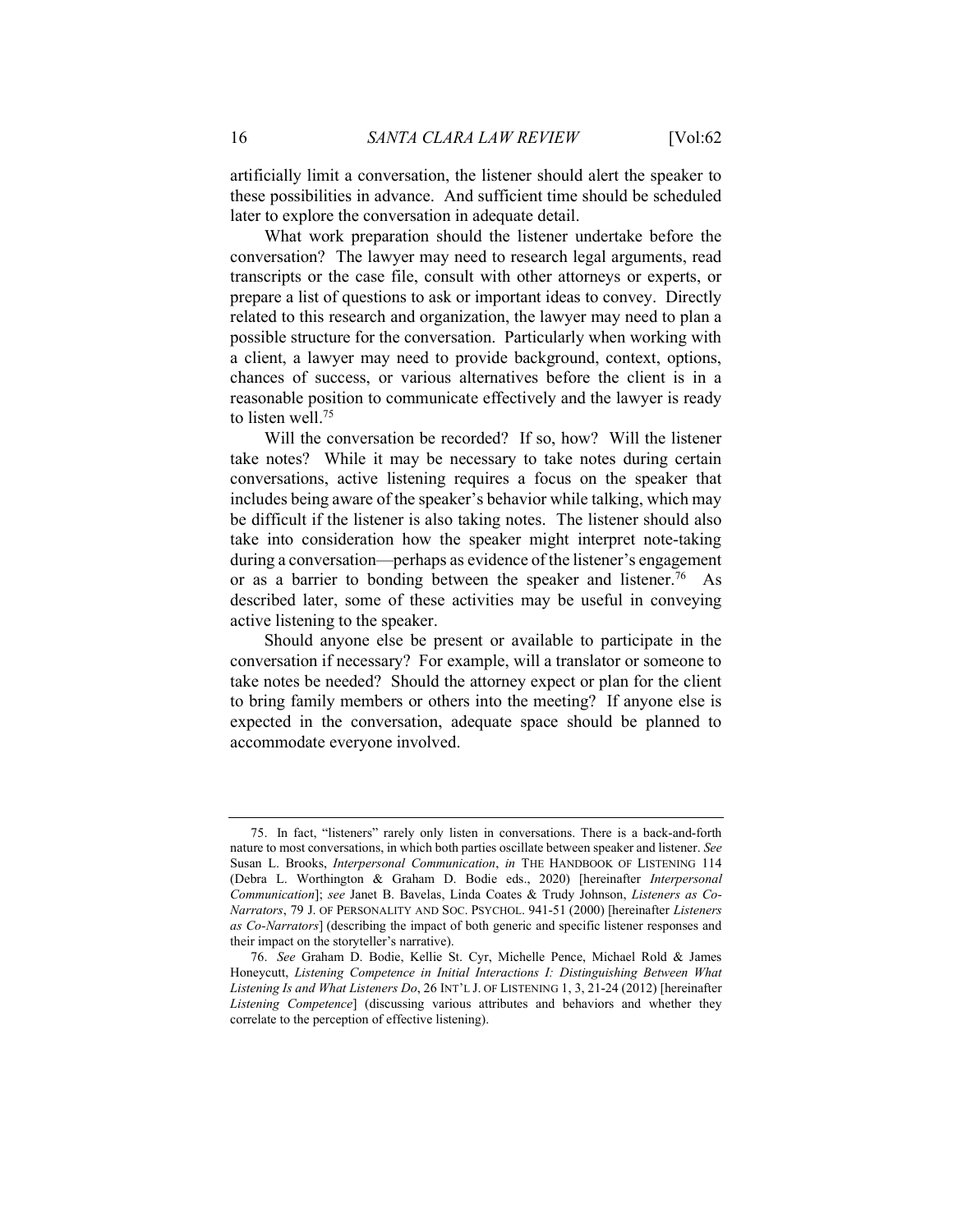#### 3. Be Aware of Emotions

Emotions in the context of active listening, and more broadly, effective communication, are complicated—and perhaps especially difficult for lawyers. As a starting point, lawyers are traditionally trained in cold, hard legal analysis to "think like a lawyer"—not "feel like a lawyer."<sup>77</sup> The people attracted to law school may even score lower in empathy and emotional intelligence than the average population.<sup>78</sup> Emotions can, at times, cloud our judgment and negatively affect our ability to process information and communicate effectively.<sup>79</sup> particular, they may cause us to listen less mindfully than we might otherwise. They may also make lawyers feel out of control<sup>80</sup> or uncomfortable, or they might trigger challenging emotions for the listener.<sup>81</sup> Perhaps these are reasons why "lawyers are notorious for being poor listeners."82

Nevertheless, emotions are a fundamental part of what it means to be human. We experience emotions every day, particularly surrounding events or relationships that are so important, high-stakes, or problematic that we visit an attorney about them. $83$  While strong emotions may affect our analytical thinking,<sup>84</sup> they also convey meaning—both in substance and depth. As a result, being aware of the emotional component of a

82. See Brooks, *supra* note 3, 361, 363. Most client complaints about their lawyers relate not to poor outcomes, but to a failure or lack of communication. See id.

<sup>77.</sup> See generally Emotional Competence and the Lawyer's Journey, supra note 5, at 8-9.

<sup>78.</sup> See Susan Daicoff, Lawyer Know Thyself: A Review of the Empirical Research on Attorney Attributes Bearing on Professionalism, 46 AM. U. L. REV. 1337, 1365-66 (1997) (discussing how law students often prefer "thinking over feeling" in the decision-making process).

<sup>79.</sup> See Emotional Competence and the Lawyer's Journey, supra note 5, at 12-13 (noting that strong emotions "might be problematic" in a given situation, and lawyers should "recognize the situations where they may impair our representation of clients in order to avoid these consequences").

<sup>80.</sup> See generally ESSENTIAL LAWYERING SKILLS, supra note 34, at 52 (discussing tactics used to respond in situations where emotions could cloud progress).

<sup>81.</sup> See LAWYERS AS COUNSELORS,supra note 34, at 24. Noticing the emotions that arise for the listener-lawyer is an important part of the process of relational lawyering. See Relational Lawyering, supra note 63, at 505.

<sup>83.</sup> See Timothy W. Floyd, Spirituality and Practicing Law as a Healing Profession: The Importance of Listening, in THE AFFECTIVE ASSISTANCE OF COUNSEL: PRACTICING LAW AS A HEALING PROFESSION 473, 473 (Marjorie A. Silver ed., 2007) (explaining that lawyers "often deal with the individual manifestations of [] brokenness: people who seek legal counsel are often wounded—sometimes physically, often psychologically and emotionally—by the events that gave rise to the legal problem.").

<sup>84.</sup> See generally Marjorie A. Silver, Love, Hate, and Other Emotional Interference in the Lawyer/Client Relationship, 6 CLINICAL L. REV. 259, 260 (1999) (discussing how the lawyer-client relationship "may be enhanced by the lawyer's recognition and resolution of strong emotional reactions—positive or negative—towards a client.").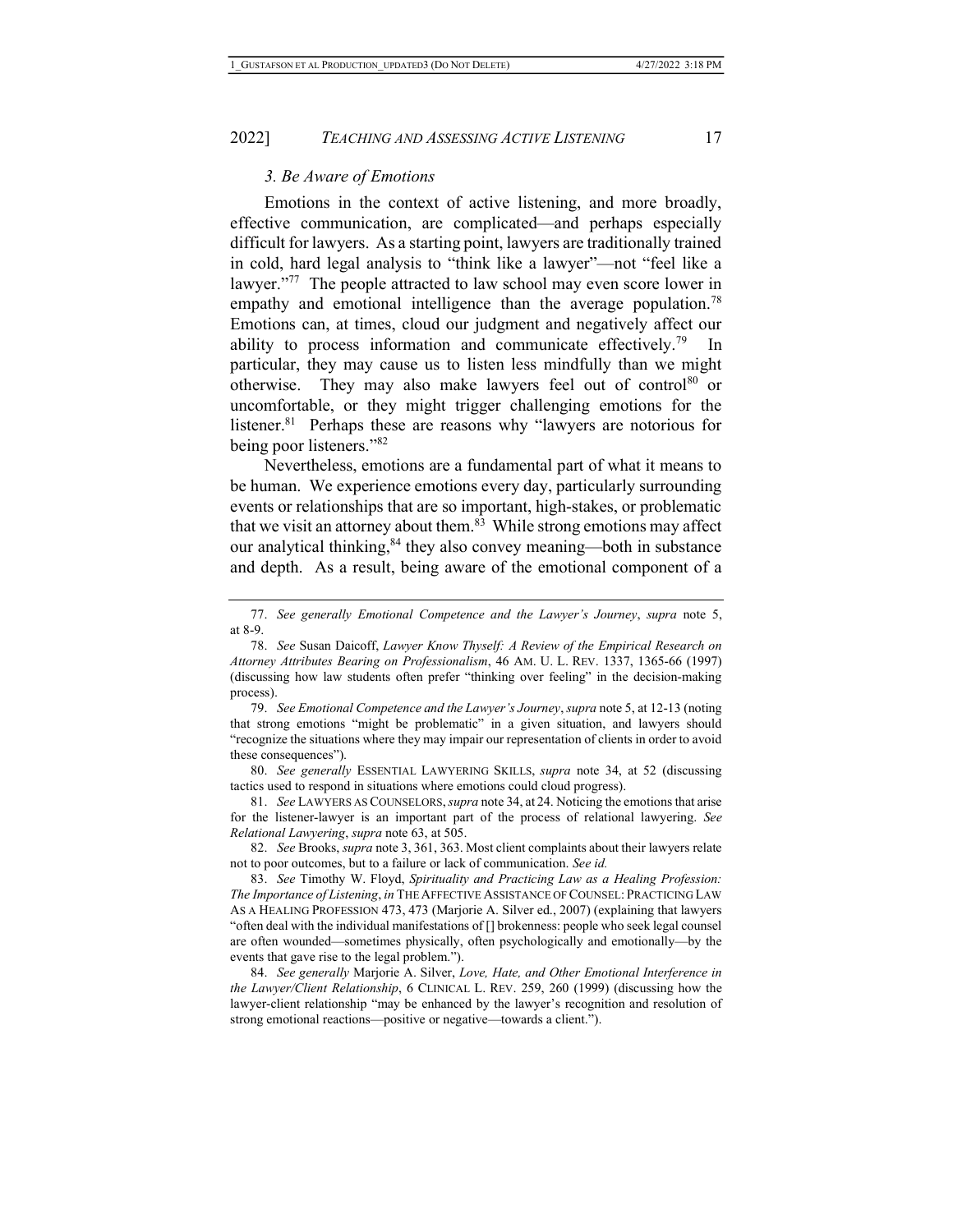situation makes a lawyer more effective.<sup>85</sup> If we fail to recognize meaning in the speaker's emotion, we may, as a listener, jump to conclusions to fill in the gaps. $86$  Beyond meaning, an expression of emotions by the speaker and an acknowledgment of those emotions by the listener can help deepen the relationship between the parties. $87$  This sensitivity to emotions, then, supports and encourages further effective communication between the parties.

But recognizing the existence of strong emotions may take work. Some emotions for some speakers may be obvious in their tone or word choice. Other people's emotions may need to be probed because of what is left unsaid.<sup>88</sup> Either way, preparation for active listening should include being ready to identify, acknowledge, and even deal with strong emotions—both the speaker's and the listener's.<sup>89</sup> If the lawyer ignores those emotions or moves past them too quickly to get to the "real issue" in question, both primary goals of active listening may be undercut. Beyond missing important clues about meaning, this approach would likely make the client feel unheard and unappreciated, creating distance between the lawyer and client.<sup>90</sup>

<sup>85.</sup> See Emotional Competence and the Lawyer's Journey, supra note 5, at 6.

<sup>86.</sup> See Relational Lawyering, supra note 63, at 505 (recognizing that lawyers "are not good at not knowing" and may "jump to conclusions . . . partly because we may be disconnected from what we truly feel.") (emphasis in original).

<sup>87.</sup> See LAWYERS AS COUNSELORS, *supra* note 34, at 27-28. Employer studies have consistently ranked emotional intelligence as an important lawyering competency. ALLI GERKMAN & LOGAN CORNETT, FOUNDATIONS FOR PRACTICE: THE WHOLE LAWYER AND THE CHARACTER QUOTIENT 9 (2016), https://iaals.du.edu/sites/default/files/documents/ publications/foundations\_for\_practice\_whole\_lawyer\_character\_quotient.pdf.

 <sup>88.</sup> In this work, attorneys may need to direct their attention to what is not explicitly stated. In the parallel medical context, "exemplary physicians" described their listening as a "multisensory process" that included "the importance of listening for what is not being spoken, of both intuiting and analyzing the circumstances around what each patient might have to say . . . . A few also mentioned that some patients may say little but display significant nonverbal cues." See Helen Meldrum, The Listening Practices of Exemplary Physicians, 25 INT'L J. OF LISTENING 145, 157 (2011) [hereinafter Listening Practices of Exemplary Physicians].

 <sup>89.</sup> Meditative practices may be especially useful for a listener before entering into a stressful or emotional conversation. See Leonard L. Riskin, Awareness in Lawyering: A Primer on Paying Attention, in THE AFFECTIVE ASSISTANCE OF COUNSEL: PRACTICING LAW AS A HEALING PROFESSION 447, 464-66 (Marjorie A. Silver ed., 2007).

 <sup>90.</sup> Prof. Susan Brooks discusses the importance of "relationship-centered lawyering," which focuses on the quality of the underlying relationship between lawyer and client, as well as interpersonal, cultural, and emotional issues. See Relational Lawyering, supra note 63, at 480. She contrasts this approach with the traditional law school and lawyering approach that has an instrumental focus. See id. As Prof. Brooks correctly notes, even instruction on listening in the traditional law school model is approached from an instrumental, rather than a relationship-focused, perspective. See id.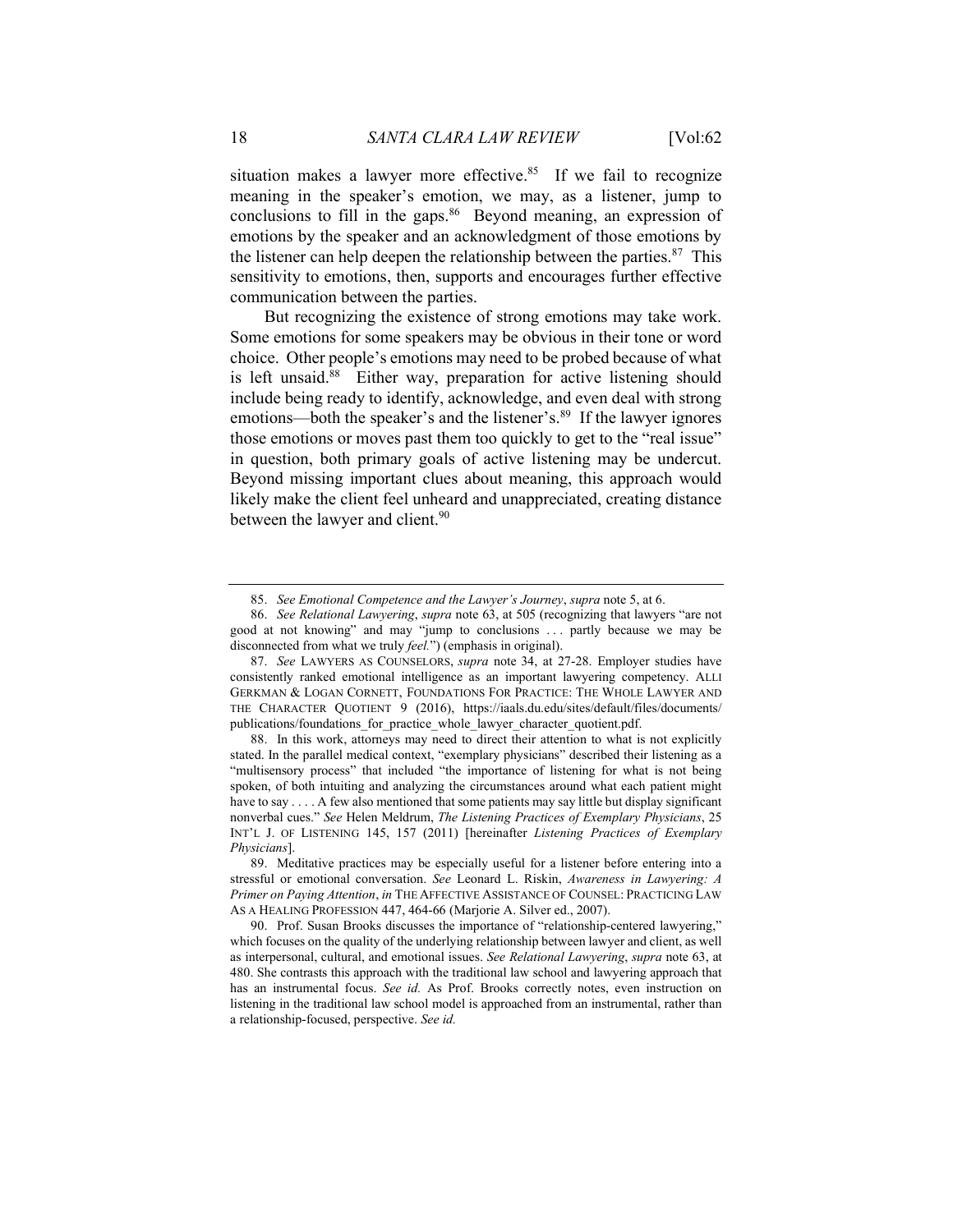## B. Second sub-competency: Active listeners work to create a shared understanding with the speaker by considering both the speaker's and the listener's lenses and how they may differ

Active listeners help create a shared understanding by recognizing that the speaker communicates using not just words, but also silence, tone and cadence of speech, body language, and even broader behavior.<sup>91</sup> When absorbing and decoding all of these communications, the listener must consider that each person filters speech and behavior through a unique lens of cultural identity. That lens helps define how they fundamentally engage with the rest of the world. Within a conversation, filtering creates contour, nuance, and detail for words and behavior that can dramatically affect the meaning of communication.<sup>92</sup> Failure to appreciate the existence of these lenses can disconnect speaker and listener, making a shared understanding elusive and undermining trust,  $93$ respect, and the overall relationship between the parties.<sup>94</sup>

Each person's cultural identity lens is influenced by many factors, including race, gender, religion, sexual orientation, nationality, sexual identity, education, and income.<sup>95</sup> The various components that affect a person's lens combine in different groupings depending on the context

 93. Trust has been called the most important component of the lawyer-client relationships. LINDER & LEVIT, supra note 66, at 203 ("Nothing—and we mean nothing—is more important in the lawyer-client relationship than mutual trust."). Not surprisingly, trust is also central in the parallel doctor-patient relationship, where patients "will only open up once they feel they can trust a physician, and sensing that deep listening is present further solidifies that sense of trust." See Listening Practices of Exemplary Physicians, supra note 88, at 157 (noting that this "cycle . . . once established, fosters a level of mutual understanding that benefits both physician and patient").

<sup>91.</sup> See Measuring Behavioral Components of Listening, supra note 56, at 123 (observing that when people listen "interpersonally," they are processing information cognitively and "acting toward another" and "enacting various behaviors to convey specific meaning to their interlocutor."); ESSENTIAL LAWYERING SKILLS, supra note 37, at 56; LINDER & LEVIT, supra note 66, at 250.

<sup>92.</sup> See Paul R. Tremblay & Carwina Weng, Multicultural Lawyering: Heuristics and Biases, in THE AFFECTIVE ASSISTANCE OF COUNSEL: PRACTICING LAW AS A HEALING PROFESSION 143, 146 (Marjorie A. Silver ed., 2007) [hereinafter Multicultural Lawyering: Heuristics and Biases] (observing that the varied personal characteristics of clients "matter a great deal in the interviewing and counseling process").

 <sup>94.</sup> Appreciating and taking into consideration that lens can help the listener fully understand not just what the speaker is communicating, but who the speaker is. See ESSENTIAL LAWYERING SKILLS, *supra* note 34, at 45; see also id. at 53 ("A lawyer can be effective only if the lawyer understands cultural differences and knows how to recognize and deal with them."). In addition, the initial communications between parties will help "decide our preferences for future interaction, and our first impressions can strongly influence subsequent relational progression." See Listening Competence, supra note 76, at 2.

<sup>95.</sup> See Multicultural Lawyering: Heuristics and Biases, supra note 92, at 143, 148 (defining culture as "all of the customs, values, and traditions that are learned from one's environment"); ESSENTIAL LAWYERING SKILLS, supra note 34, at 53.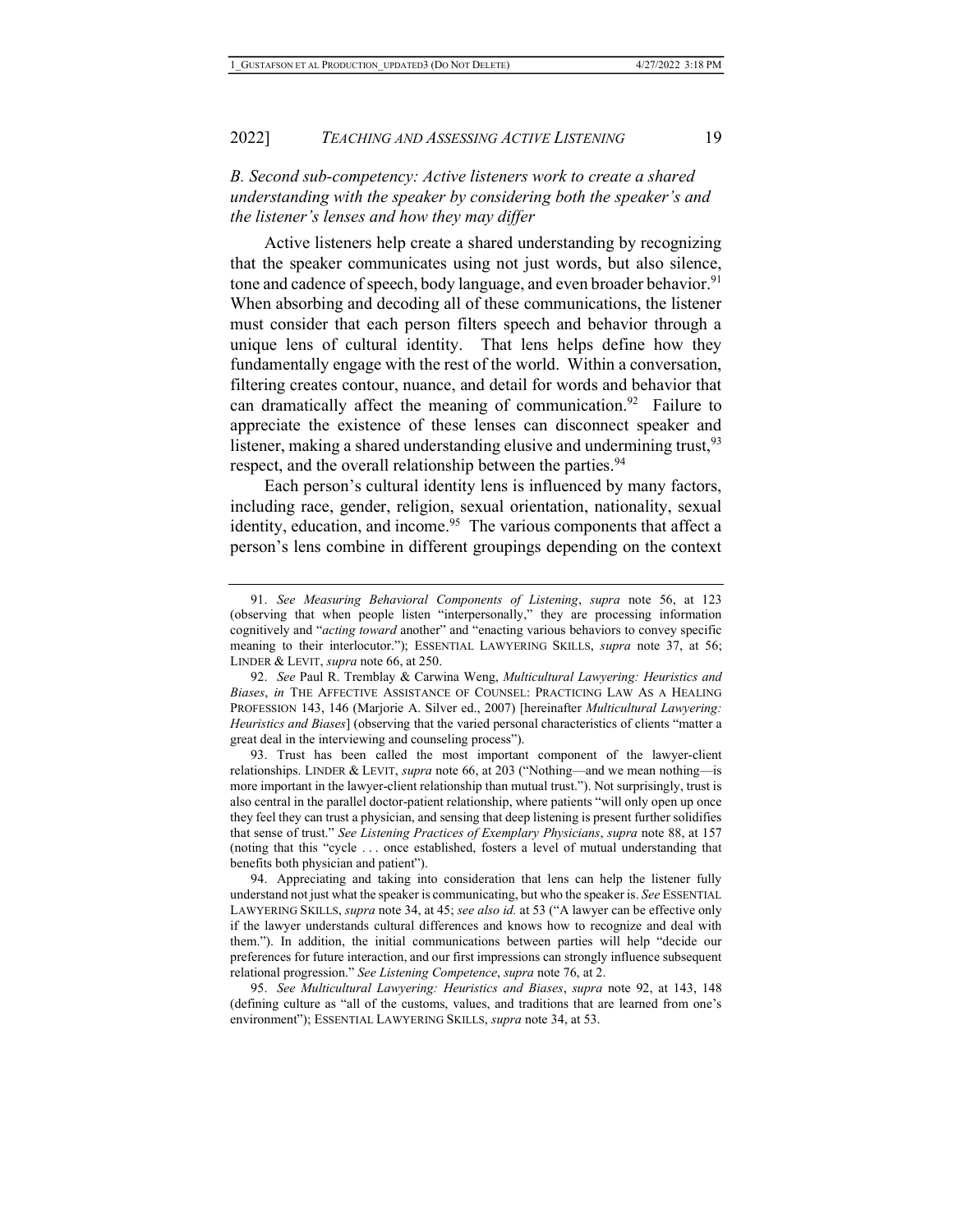and the person's overall life experiences. This resulting intersectionality makes each person's lens a unique and complex mix of factors.<sup>96</sup> That, in turn, makes the job of an active listener even more challenging.<sup>97</sup> The task is not simply to decipher meaning from the speaker's words, behavior, and silence; the listener must also factor into the analysis the speaker's cultural identity lens and how it may account for a difference between the meaning the speaker intends to convey and what the listener perceives.<sup>98</sup> But the challenge is even more daunting. How a listener communicates engagement or interest to a speaker may depend on cultural context and background. So, in addition to filtering content effectively, active listeners should be aware of how their responses and behavior during the conversation will be perceived by the speaker, and whether they will help facilitate or hinder effective communication.<sup>99</sup>

Differences in cultural identity affect perception, understanding, and reactions associated with a wide range of important issues that may be relevant within a lawyer-client communication.<sup>100</sup> For example, a person's cultural identity lens may account for very different perspectives about the role of the lawyer, the importance of hierarchy, $101$ formality,<sup>102</sup> deference that should be accorded elders or people occupying positions of power, the importance of emotions in understanding a situation,<sup>103</sup> the information that should be assumed or

 <sup>96.</sup> The importance of cultural identity lenses may be heightened in situations where the speaker and listener are from very different backgrounds and share little in the way of identity. But they are important in all conversations involving all people. See Multicultural Lawyering: Heuristics and Biases, supra note 92, at 151 ("[A]ll counseling is cross-cultural—even an interaction between a male WASP lawyer from Newton Centre, Massachusetts and his male, WASP client from the same city.").

<sup>97.</sup> See id. at 149 (describing culture as "neither static nor easily knowable").

<sup>98.</sup> See generally Connecting with Clients Across Culture, supra note 58, at 185.

 <sup>99.</sup> There are multiple ways of thinking about this. From a general perspective, participants in a conversation may have very different ideas of what effective listening means and how it is demonstrated, especially if there is a cultural difference between them. See Margarete Inhof & Laura Ann Janusik, Development and Validation of the Imhof-Janusik Listening Concepts Inventory to Measure Listening Conceptualization Differences Between Cultures, 35 J. OF INTERCULTURAL COMM. 79, 92-93 (2006) (identifying significant cross-cultural differences in what listening means, as well as the relational and informational goals of listening). And in the law setting, lawyers may undercut effective communication and skew a speaker's meaning by focusing on "crafting the strongest legal case." See Connecting with Clients Across Culture, supra note 58, at 197.

<sup>100.</sup> See LAWYERS AS COUNSELORS, supra note 34, at 32-40; Multicultural Lawyering: Heuristics and Biases, supra note 92, at 148 ("[A] better lawyer will understand that the cultural background of a lawyer or a client matters—it can affect how that person will behave and respond to behaviors suggested by skill models or theories of good lawyering.").

<sup>101.</sup> See ESSENTIAL LAWYERING SKILLS, supra note 34, at 55.

<sup>102.</sup> See id.

<sup>103.</sup> See LINDER & LEVIT, supra note 66, at 1-35; ESSENTIAL LAWYERING SKILLS, supra note 34, at 55.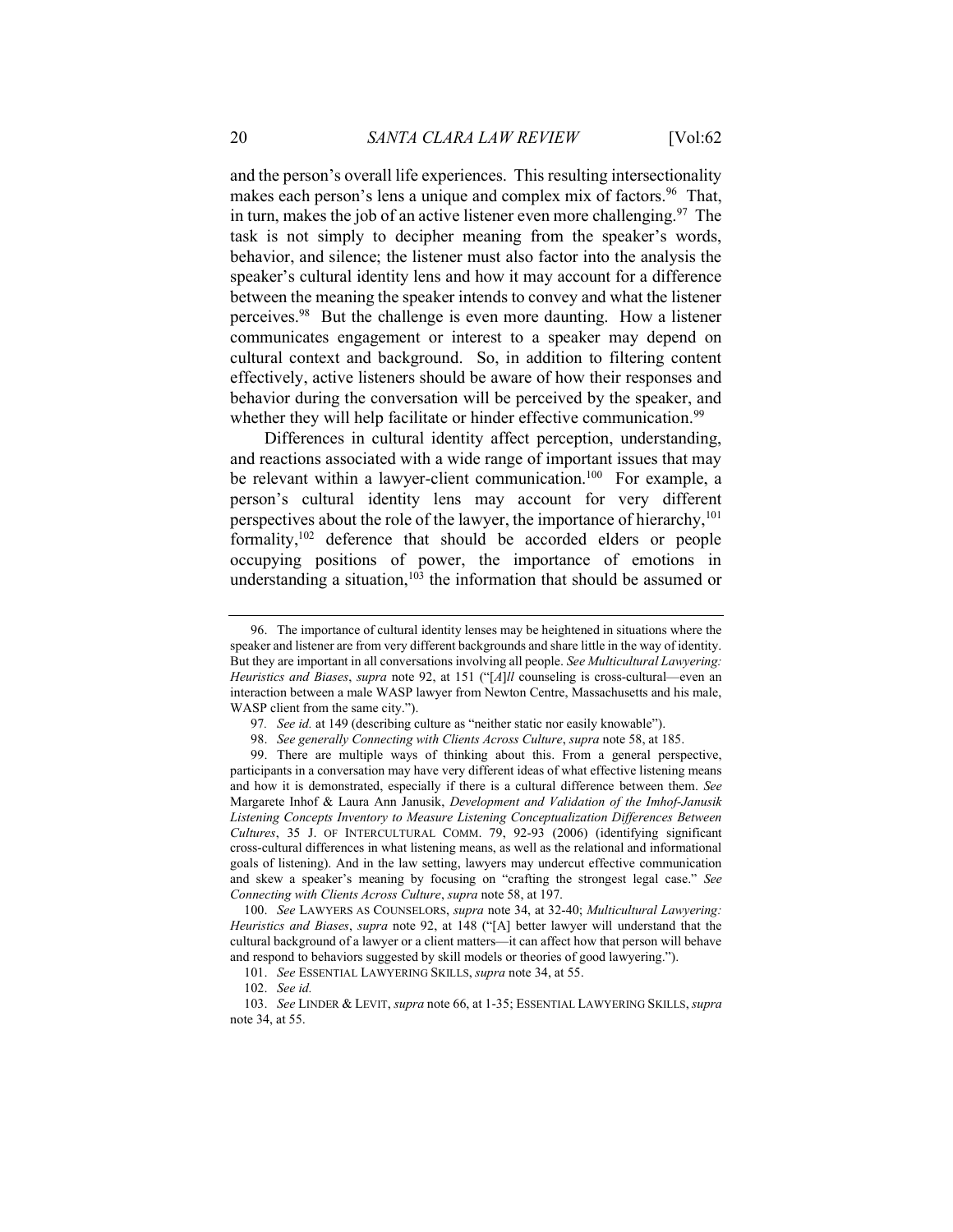expressly stated,  $104$  the role and importance of body language.  $105$ Cultural norms and identity may also drive perspectives on areas that relate to a particular issue being discussed by the lawyer and client, such as a police traffic stop and subsequent interaction between a police officer and the client.<sup>106</sup> And critically, cultural differences may shape a client's different point of view on what a desired or acceptable outcome in a case might be. $107$  They can even affect and shape opinions about how, where, and when conversations about important topics are held, as well as the format<sup>108</sup> and duration of those conversations.

Imagine that a lawyer brings a prospective client into his office for an initial consultation, and then closes the door. As the lawyer begins asking questions, the prospective client seems uncomfortable—shifting in her seat and averting eye contact with the lawyer. As the conversation progresses, the prospective client appears less and less comfortable, and her answers to questions are short and inconsistent. At this point, a busy lawyer might reasonably begin to infer that the woman is hiding something or is perhaps being evasive or lying. That judgment, if not actively suspended by the lawyer, could cloud everything the lawyer hears from the potential client.

Failing to accurately take into consideration the unique cultural identity of the speaker results in a problematic default state: the listener simply assumes that the speaker shares his own cultural identity lens—meaning that he takes the speaker's words, body language, and general behavior to mean what they mean to listener, rather than what they might mean to the speaker.<sup>109</sup> It is entirely possible, of course, that the prospective client is lying. But it is also possible that she is simply uncomfortable with the perceived power imbalance between the lawyer and her. Or perhaps within her culture, important conversations customarily occur with family present for support, so she is nervous

<sup>104.</sup> See ESSENTIAL LAWYERING SKILLS, supra note 34, at 55.

<sup>105.</sup> See id. at 56.

<sup>106.</sup> See ESSENTIAL LAWYERING SKILLS, supra note 34, at 66.

<sup>107.</sup> See LAWYERS AS COUNSELORS, supra note 34, at 36.

<sup>108.</sup> See Multicultural Lawyering: Heuristics and Biases, supra note 92, at 161-62 (discussing narrative preferences based on culture).

 <sup>109.</sup> This is the opposite of isomorphic attribution. See Connecting with Clients Across Culture, supra note 58, at 187 n.9 ("A capacity to make isomorphic attributions requires the lawyer to focus on the differing connotations that a word or act may have in the different worlds inhabited by the client and lawyer."). Failure to take the speaker's culture into consideration when evaluating lawyer-client communication has been referred to as "cultural imperialism." See Multicultural Lawyering: Heuristics and Biases, supra note 92, at 152 ("[A] critical responsibility of cross-cultural practice is to understand, respect, and work with your client's preferences and values . . . [and] privilege your client's cultural preferences and values, but not yours . . . .").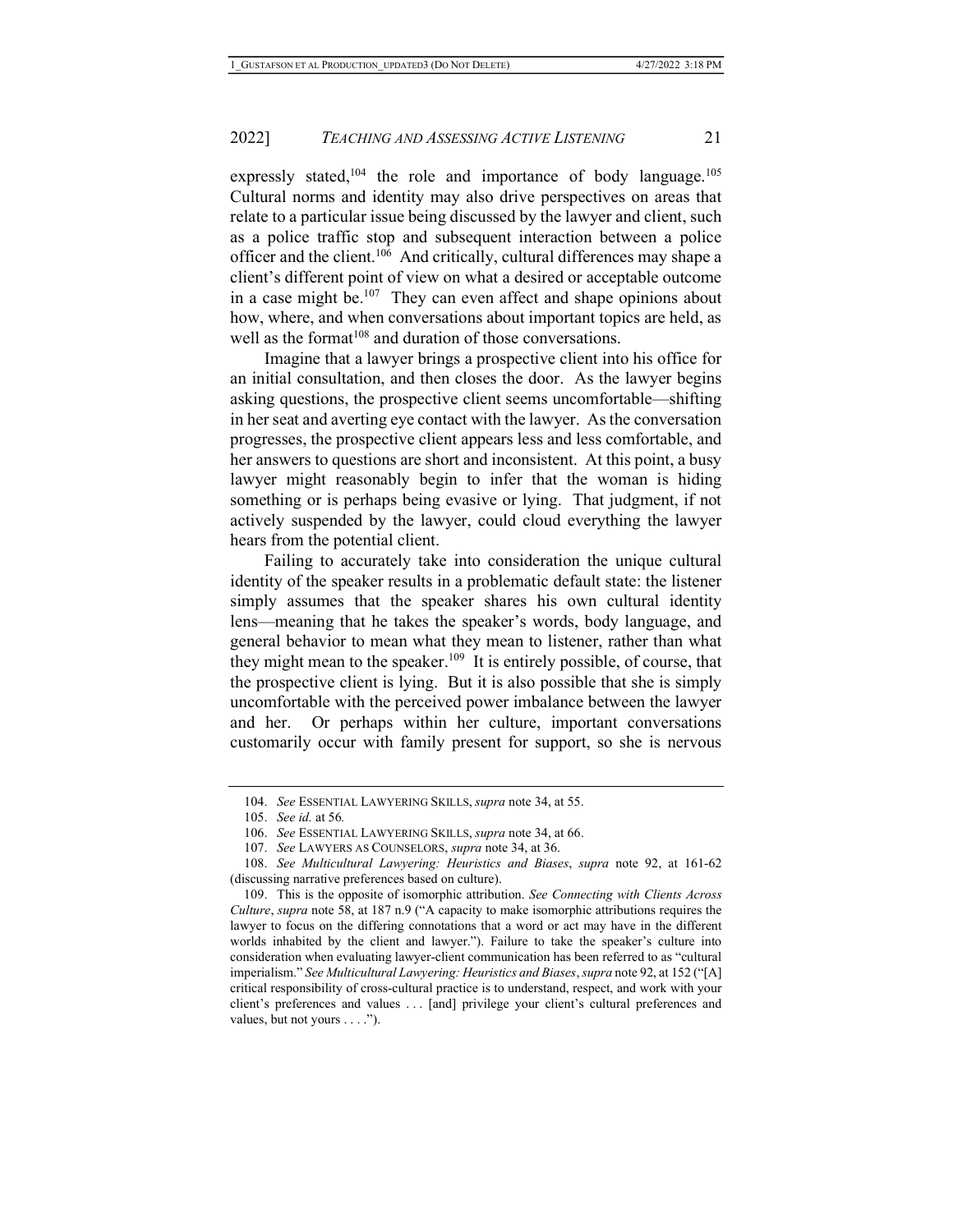alone with the lawyer. Or perhaps she was a victim of an assault and becomes anxious when in a confined space with a man. If any of these possible scenarios were true, the prospective client's behavior that appeared suspicious to the lawyer would not, in fact, accurately signal anything about her honesty. If the lawyer is able to identify and then decode the prospective client's behavior, he might be able to address it in a way that would foster trust and respect, enhancing the relationship and thereby facilitating communication between the parties.

An approach is necessary, then, to decipher the speaker's cultural identity lens. One direct option would be to simply ask the speaker questions that would reveal aspects of the speaker's lens, such as the following: "I want you to be as comfortable as possible during our meetings. Is there anything I should know about your background before we get started that would help me represent you?"<sup>110</sup> Or perhaps a more focused question: "So I can better serve as your attorney, we're going to need to talk about some sensitive issues. Would you be more comfortable if I sat behind my desk or if I were sitting next to you in that chair?" But assuming that most listeners will not ask these kinds of questions, or assuming that the answers would not be self-reflective enough to be of value, $111$  the listener needs another strategy.

An alternative approach would be to generalize based on the perceived identity characteristics of the speaker that the listener believes are important in communication. Certainly, this approach would move the listener off an assumption that everyone communicates the same way—i.e., like the listener communicates. But it seems fraught with potential missteps, bad judgment, and faulty assumptions, and it appears unlikely to lead to shared understanding between speaker and listener.<sup>112</sup> Stereotyping based on gender, race, national origin, etc., ignores many realities that may affect communication patterns, including whether the value in question is more central or marginal to the culture,  $113$  how long the individual has been a part of the relevant culture, and the extent to which this particular individual reflects the behaviors or attitudes typically associated with the culture to which she belongs.<sup>114</sup> Beyond being poorly calibrated to lead to shared understanding in a particular

<sup>110.</sup> See LAWYERS AS COUNSELORS, supra note 34, at 38-39 (discussing, generally, asking direct questions of the speaker to elicit details about her cultural identity lens).

 <sup>111.</sup> The speaker may alternatively find these kinds of questions to be rude, although that response may be balanced against another reasonable client perspective, which would appreciate the listener's attempt to understand the speaker. See id. at 39.

<sup>112.</sup> See id. at 33-34.

<sup>113.</sup> See id.

<sup>114.</sup> See id.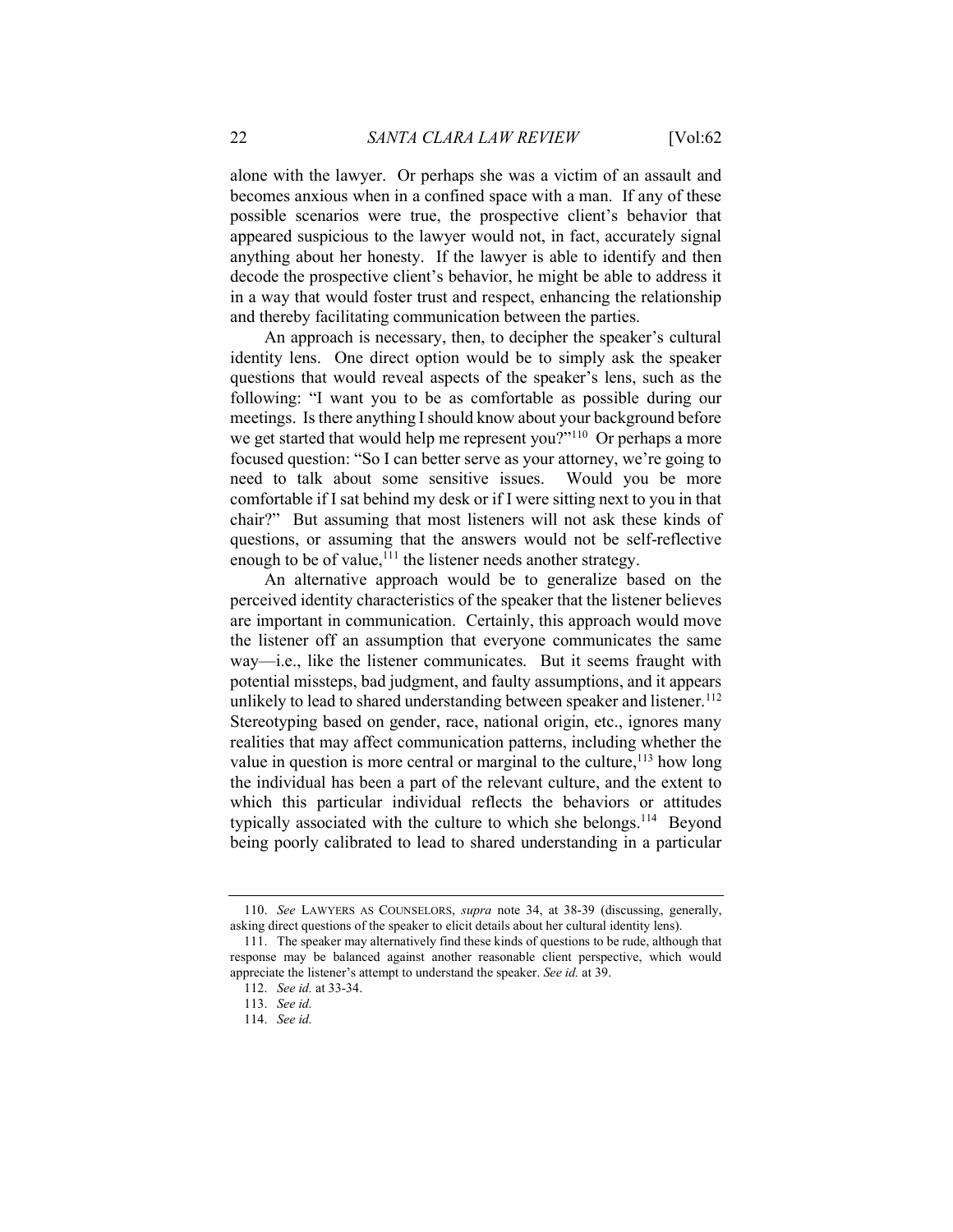conversation, this approach would almost certainly be detrimental, long-term, to effective communication in a diverse society.

A different tack tries to find a middle ground, aided by the listener's curious, informed, and flexible mind.<sup>115</sup> This approach begins from the assumption that "discrete communities tend to share certain preferences, styles, patterns, and values" that may affect how a client communicates with a lawyer.<sup>116</sup> If the client has a different cultural identity lens, the lawyer should educate himself about that culture, including any dominant values and practices.<sup>117</sup> The lawyer-listener enters into a conversation armed with this knowledge, sensitizing him, at least to some extent, in cross-cultural communication.<sup>118</sup> While the task of fully preparing for all possible cultural differences may be overwhelming, the listener's preparation should focus on areas where we can reasonably expect cultures to differ.<sup>119</sup> These areas include<sup>120</sup> proxemics (relating to personal and interpersonal space),<sup>121</sup> kinesics (the use and interpretation of bodily movements),<sup>122</sup> the importance of time,<sup>123</sup> narrative preferences,  $124$  tolerance of uncertainty,  $125$  and individualism

118. See LAWYERS AS COUNSELORS, supra note 34, at 34, 36-37 (providing generalized listings of countries as feminine or masculine, long term or short term, and collective or individualistic, among other categories). Another benefit of this approach is to reduce the distractions the lawyer-listener may experience during a conversation, so his attention can be focused on the substance of the conversation. See id. at 44 (discussing client distractors as one obstacle to effective listening).

119. See Multicultural Lawyering: Heuristics and Biases, supra note 92, at 154.

 120. Scholars in other disciplines have identified various dimensions of human interaction that might be especially contingent on cultural and identity perspectives, at least in the abstract. See, e.g., LAWYERS AS COUNSELORS, supra note 34, at 34-37 (including the dimensions of "Masculinity/Femininity," "Long-Term/Short Term Orientation," and "High Context/High Content Communication").

121. See Multicultural Lawyering: Heuristics and Biases, supra note 92, at 154-57.

122. Id. at 157-60.

124. Id. at 161-63.

125. See LAWYERS AS COUNSELORS, supra note 34, at 34-35 (citing JACK SCARBOROUGH, THE ORIGINS OF CULTURAL DIFFERENCES AND THEIR IMPACT ON MANAGEMENT 10 (1998)) (discussing how this dimension assesses the extent to which an individual prefers formal rules and structured situations, as compared to flexibility and low-rule situations).

<sup>115.</sup> See Multicultural Lawyering: Heuristics and Biases, supra note 92, at 148.

<sup>116.</sup> See id.

<sup>117.</sup> See Michelle S. Jacobs, People from the Footnotes: The Missing Element in Client-Centered Counseling, 27 GOLDEN GATE U. L. REV. 345, 18-19 (1997); Multicultural Lawyering: Heuristics and Biases, supra note 92, at 154 ("A culturally competent lawyer ought to have available to her resource materials which would explain the cultural traits, customs, and values that she can expect to encounter in her work with diverse clients."); Connecting with Clients Across Culture, supra note 58, at 205-07 (discussing the importance of gathering culture-specific information related to the client); ESSENTIAL LAWYERING SKILLS, supra note 34, at 57-58.

<sup>123.</sup> Id. at 160-61.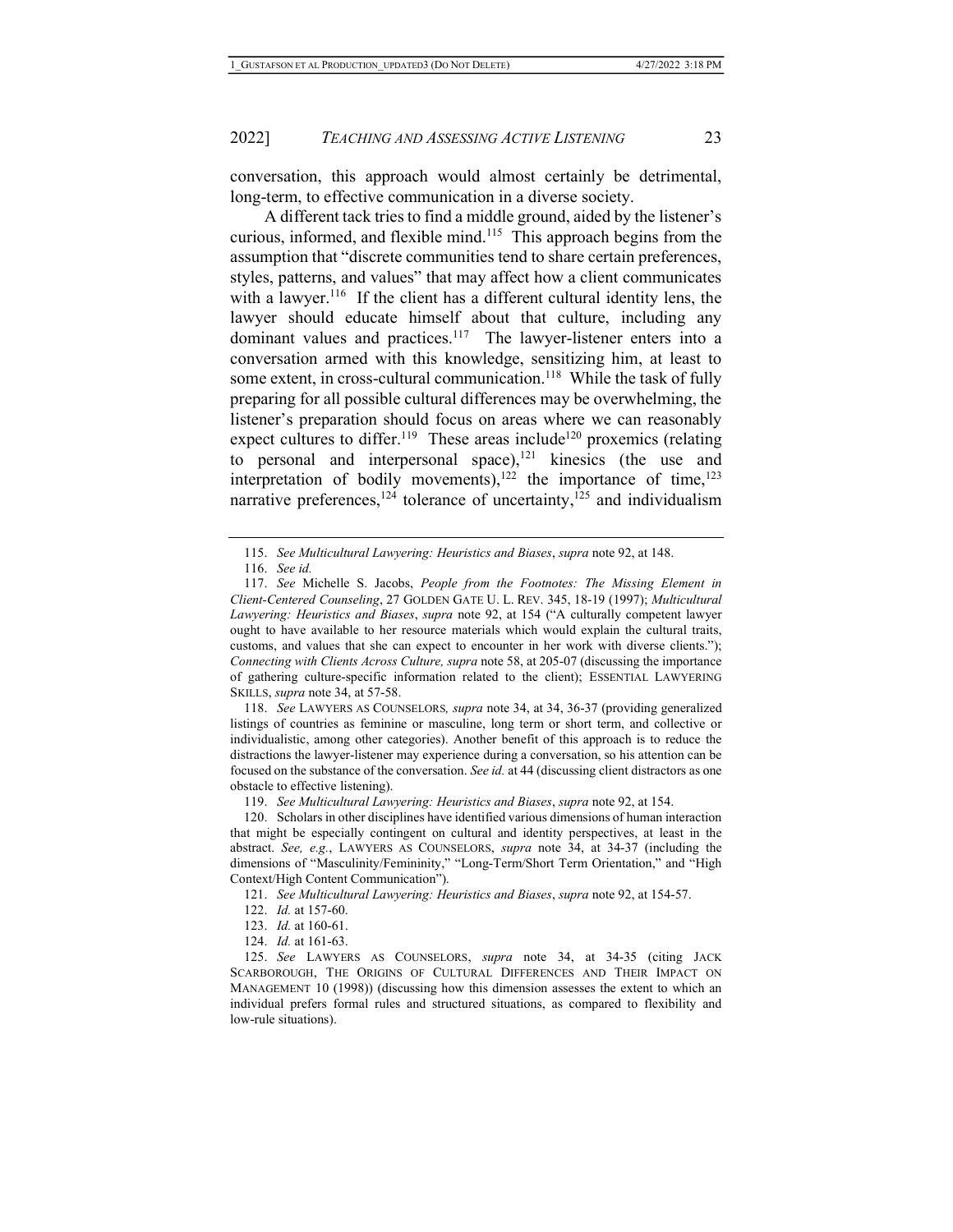vs. collectivism.<sup>126</sup> In these areas, the listener should be prepared to make adjustments based on the cultural identity of the speaker.<sup>127</sup> But this is just the starting point.

The listener's cultural sensitivity and perspective should be tempered by humility and even a recognition that he will be wrong about some of this—a state described as "informed not-knowing."<sup>128</sup> As the conversation progresses, the lawyer should be on alert to explore with curiosity<sup>129</sup> any areas in which the speaker's preferred or default behavior does not conform to that usually attributable to her cultural identity. In those areas, the listener should be prepared to adjust based on the unique individual who is speaking.<sup>130</sup> By approaching listening in this way, the attorney is essentially engaging in relational lawyering—spending time and effort getting to know the client as a human being,<sup>131</sup> as opposed to focusing on stereotypes or instrumental ends in the relationship.<sup>132</sup>

As the listener takes stock of how the client's cultural identity lens may affect communication, he should not overlook that he has a unique cultural identity lens as well.<sup>133</sup> We all carry implicit biases that we may not even be aware of.<sup>134</sup> This is, of course, dangerous for a listener seeking to create a common understanding with a speaker. It would be natural for a listener to slowly move from biases about the client's culture to negative conclusions about the client's behavior and speech.<sup>135</sup> Accurately appreciating the full content of the listener's lens and how it

<sup>126.</sup> See LAWYERS AS COUNSELORS, supra note 34, at 35; Multicultural Lawyering: Heuristics and Biases, supra note 92, at 163-66.

<sup>127.</sup> See Interpersonal Communication, supra note 75, at 112. By focusing on the unique characteristics of the individual speaker and adjusting accordingly, the active listener maximizes interpersonal listening. In this context, "one does not try to speak for the other or to impose one's own language, concepts, and interpretive schemes on the other." Id.

<sup>128.</sup> Multicultural Lawyering: Heuristics and Biases, supra note 92, at 150-51.

<sup>129.</sup> See ESSENTIAL LAWYERING SKILLS, supra note 34, at 58.

<sup>130.</sup> See id.; see also Connecting with Clients Across Culture, supra note 58, at 188 (observing that with the proper approach, "[c]ulture takes its rightful place as one but not the only explanatory theory for shaping and interpreting interactions with clients").

<sup>131.</sup> See Relational Lawyering, supra note 63, at 482.

<sup>132.</sup> See id. at 481.

<sup>133.</sup> See Measuring Behavioral Components of Listening, supra note 56, at 125 (describing one component of being a competent listener as "attend[ing] with an open mind," which includes having "an awareness of personal, ideological, and emotional biases" and "awareness that each person has a unique perspective"); Relational Lawyering, supra note 63, at 485-86 (noting that "[r]ecognizing the importance of context begins with appreciation of one's own context, and needs to include a similar effort to appreciate the context of another person," and that "each individual brings a context into every interaction" as a core principle of communication perspective).

<sup>134.</sup> See Multicultural Lawyering: Heuristics and Biases, supra note 92, at 169.

<sup>135.</sup> See id. at 171.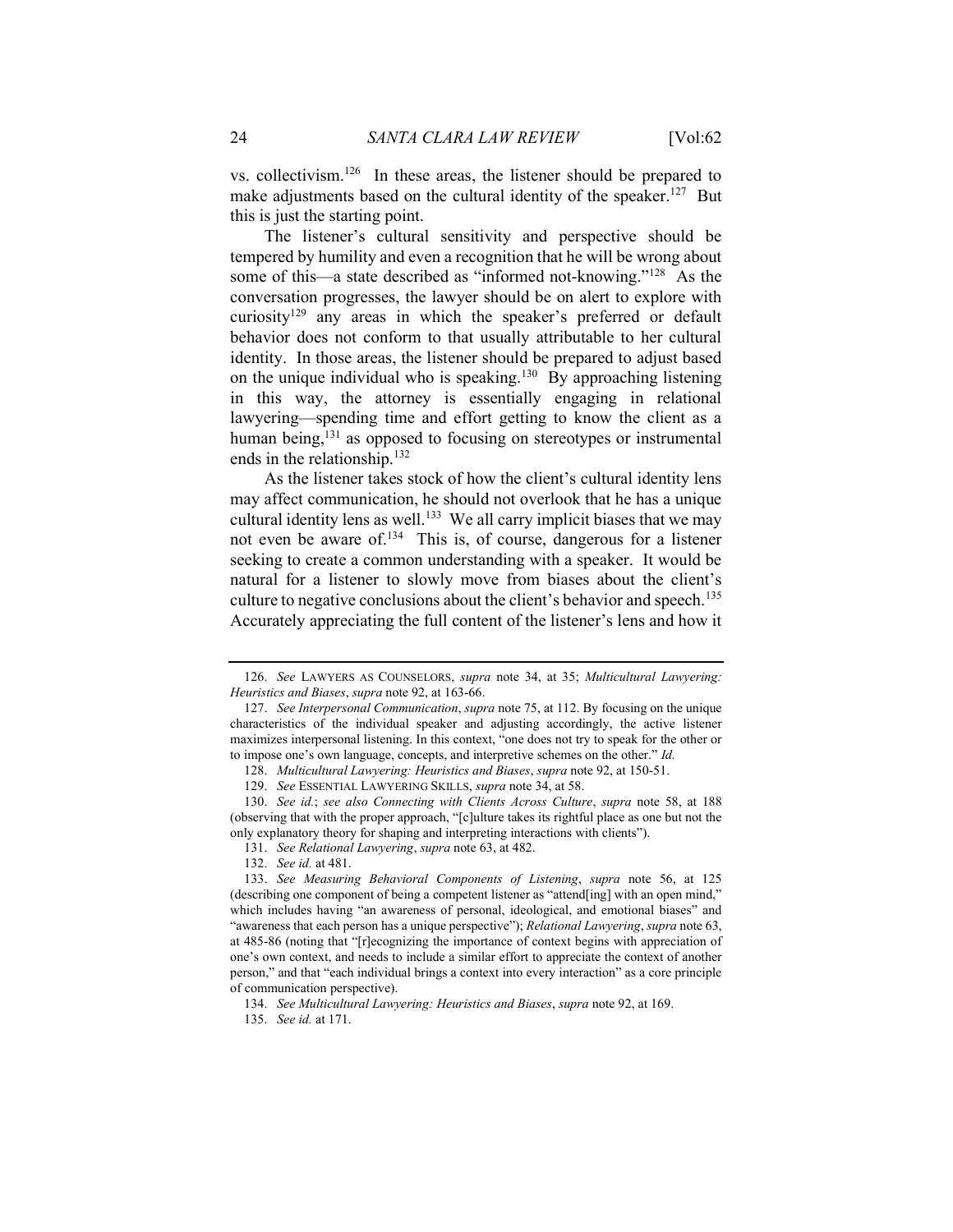filters information he perceives is critical to effective absorption of information.

Combatting these normal stereotypes and biases for the listener is hard work and requires a conscious and intentional practice.<sup>136</sup> One approach to this challenge is for the listener to begin a searching examination of his own cultural identity, including the embedded assumptions that have developed over time.<sup>137</sup> The goal here is not necessarily to immediately eliminate those deeply ingrained biases, but to appreciate that they exist and may cloud the listener's perception of communication. Once those biases can be at least partially uncovered, they can be challenged by facts. And then the lawyer-listener can proceed, to the extent possible, based on facts.<sup>138</sup> This process of self-inquiry, self-awareness, and introspection has at its core a deep mindfulness and emotional intelligence that may not come naturally for lawyers who are trained primarily in rational, analytical thinking.<sup>139</sup> But, it is crucial to appreciating the cultural identity lens through which the listener absorbs and makes sense of speech and behavior.

Recognizing and taking into account the cultural identity lens of both the speaker and listener is a significant amount of work. It requires advanced planning and study, which brings it within the ambit of the work described above in Section IV. A. b. But this work is worth it: accurately appreciating the filters in a conversation will help a listener more accurately understand the meaning of the speaker. And at least as importantly, it should help reinforce and support the relationship between speaker and listener.

<sup>136.</sup> See Connecting with Clients Across Culture, supra note 58, at 196-200 (discussing the value of mindfulness in the listening process to better understand and connect with the speaker).

<sup>137.</sup> Multicultural Lawyering: Heuristics and Biases, supra note 92, at 173-74 (citing JEAN KOH PETERS, REPRESENTING CHILDREN IN CHILD PROTECTION PROCEEDINGS: ETHICAL AND PRACTICAL DIMENSIONS 249-50 (2d ed. 2001)).

 <sup>138.</sup> In reality, the listener should perhaps be most focused on understanding and appreciating the subjective lens of the speaker-client. See Listening Practices of Exemplary Physicians, supra note 88, at 157 (explaining, in the medical context, that the "listener deliberately suspends his or her own experience temporarily in order to be available to fully enter the patient's model of the world").

<sup>139.</sup> See Connecting with Clients Across Culture, supra note 58, at 196-200. For a general discussion of mindfulness in the context of lawyering, see Leonard L. Riskin, The Contemplative Lawyer: On the Potential Benefits of Mindfulness Meditation to Law Students, Lawyers, and Their Clients, 7 HARV. NEGOT. L. REV. 1 (2002).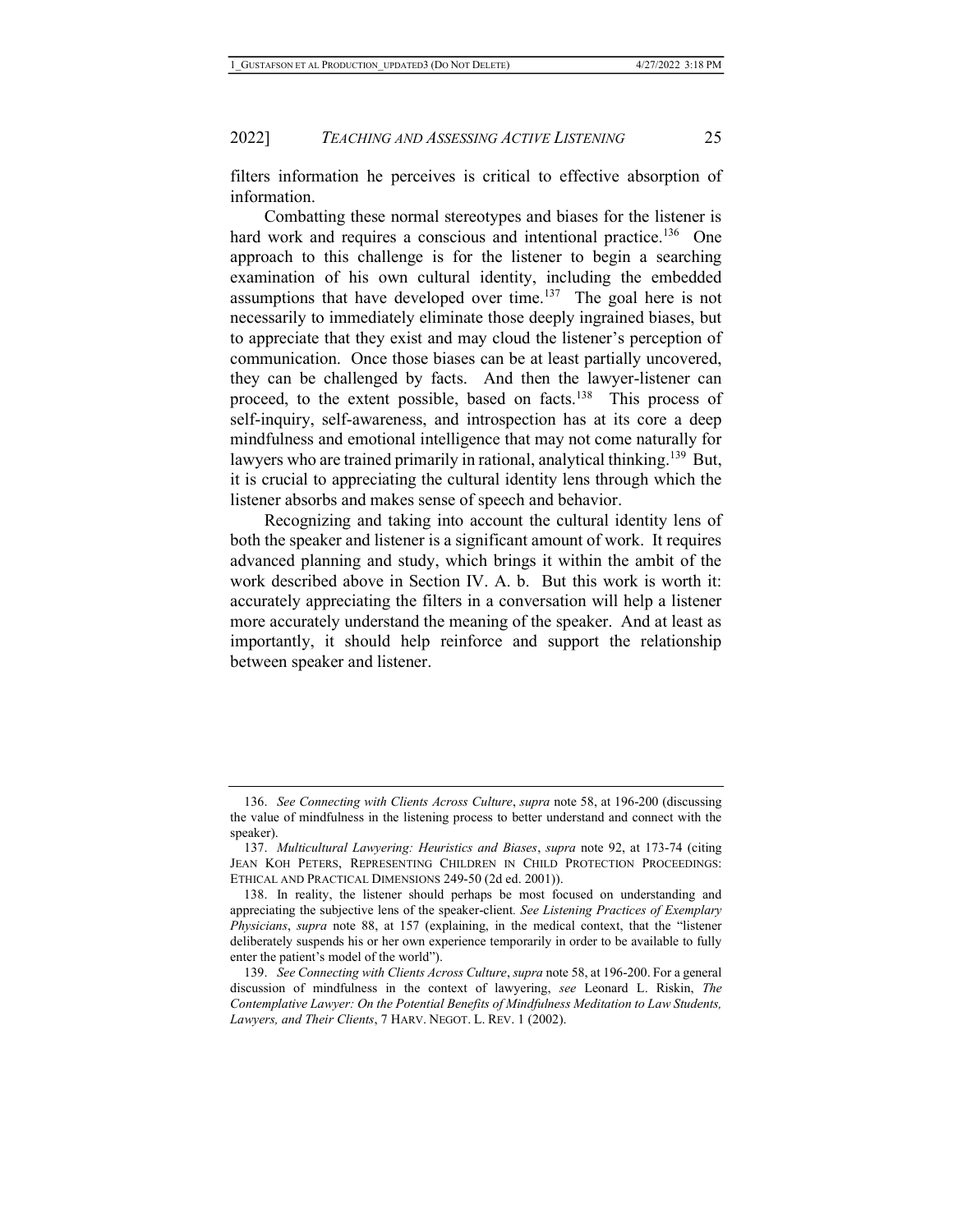## C. Third sub-competency: Active listeners work to increase shared understanding with verbal and nonverbal cues

The third sub-competency assesses the listener's ability to build a shared understanding with the speaker through appropriate verbal and nonverbal behaviors.<sup>140</sup> In short, this sub-competency focuses on the concrete behaviors that "operationalize" active listening.<sup>141</sup> These verbal and nonverbal skills are often called "immediacy behaviors" because they communicate to the speaker the listener's interest and engagement throughout the conversation.<sup>142</sup> Nonverbal and verbal cues work together to communicate a listener's involvement in a conversation.<sup>143</sup> An active listener is not just a "Speaker-in-Waiting," but is instead communicating steady, respectful engagement to the speaker.<sup>144</sup> The listener's engagement may be communicated through animated facial expressions or expressivity, conversation management with effective turn taking, the composure of the listener when it is appropriate to the message and context, and positive affect, which may include general vocal pleasantness, communicating warmth and openness, and a mirroring of the speaker's posture.<sup>145</sup>

Predictably, studies demonstrate that these immediacy behaviors frequently reduce a speaker's uncertainty, encourage clear "information management,"<sup>146</sup> and help reveal the core of the client's problem.<sup>147</sup> As

<sup>140.</sup> See Ala-Kortesmaa & Isotalus, supra note 38, at 235 (listing "behavioral" or "what I do when I listen" as an essential dimension of listening competence); Active Listening in Peer Interviews, supra note 5, at 35 (describing value of both verbal and nonverbal cues, but focusing study on message paraphrasing); Supportive Listening II, supra note 51, at 263 ("[B]oth verbal and nonverbal behaviors are important when judging others as supportive listeners."). Some experts break down listening responses into generic and specific, rather than nonverbal and verbal; generic responses come earlier in the conversation and specific responses come later. See Listeners as Co-Narrators, supra note 69, at 950.

<sup>141.</sup> See Supportive Listening II, supra note 51, at 251.

 <sup>142.</sup> Graham D. Bodie et al., The Role of "Active Listening" in Informal Helping Conversations: Impact on Perceptions of Listener Helpfulness, Sensitivity, and Supportiveness and Discloser Emotional Improvement, 79 W. J. OF COMM. 151, 153 (2015) [hereinafter *Informal Helping Conversations*].

<sup>143.</sup> Id. at 153.

 <sup>144</sup>. Listeners as Co-Narrators, supra note 75, at 941-42.

<sup>145.</sup> See Susanne M. Jones, Supportive Listening, 25 INT'L J. OF LISTENING 85, 88 (2011) (describing a variety of immediacy cues recognized through studies as being influential); see also ESSENTIAL LAWYERING SKILLS, supra note 34, at 83 ("What might help a client tell you as much as possible? You can build a relationship in which the client feels comfortable and trusts easily.").

<sup>146.</sup> Relative Effectiveness of Active Listening, supra note 5, at 15 (noting increased instrumental and relational effects) (citing another source).

<sup>147.</sup> See Bauer, Figl & Motschnig-Pitrik, supra note 48, at § 2.1; Susanne M. Jones & Laura K. Guerrero, The Effects of Nonverbal Immediacy and Verbal Person Centeredness in the Emotional Support Process, 27 HUM. COMM. RES. 567, 570 (2001) (describing both longterm and short-term benefits); Relative Effectiveness of Active Listening, supra note 5, at 17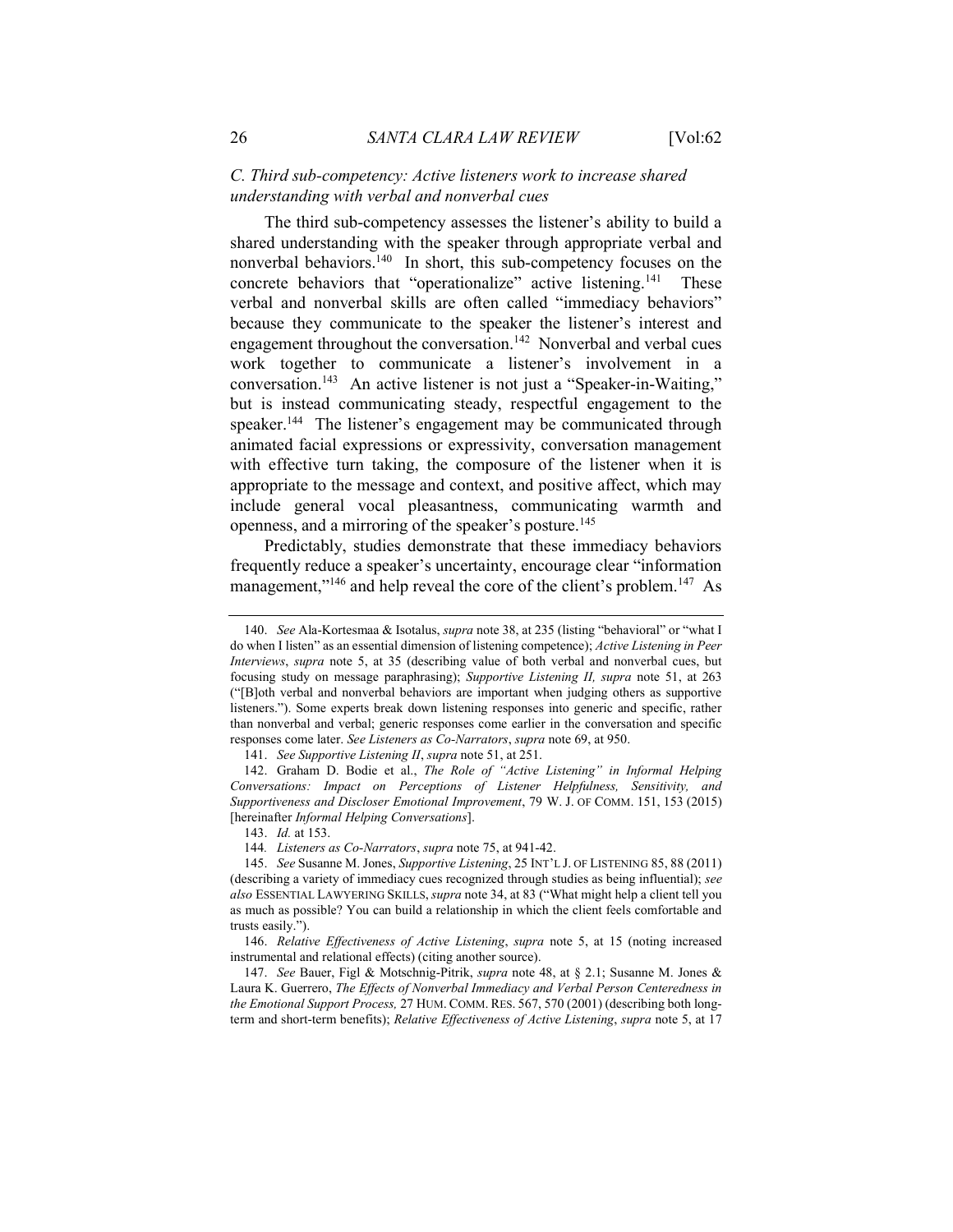one listening expert noted, "[w]hether the reader opens a scholarly journal or trade publication, textbook or handbook, flyer or self-help manual, part of the advice relevant to being a good support provider will include one or more skills like paraphrasing, asking questions, and reflecting feelings."<sup>148</sup> But the common, pedestrian advice turns out to be solid. In a 2015 study of listeners, speakers were asked to describe a recent stressful event.<sup>149</sup> When a listener displayed more verbal and nonverbal immediacy behaviors, speakers perceived the listener as more emotionally aware and felt better about the interaction.<sup>150</sup> The study authors noted the behaviors of listening are "part of a joint contribution to discourse," and that they communicate to the speaker that "there is a building of mutual knowledge between interlocutors."<sup>151</sup> In addition, as discussed earlier, core verbal communications skills, including the ability to decode the verbal communication of others and to knowingly manage one's social self-presentation—have been linked to leadership effectiveness.<sup>152</sup>

## 1. Use recognizable, appropriate nonverbal cues and accurately read the speaker's nonverbal cues

What does active listening look like? Listeners should know not only what it actually looks like when someone is interested or bored with the conversation, but also—and likely more importantly—what people believe it looks like.<sup>153</sup> In their interpretation of nonverbal behavior, participants in a conversation may also be influenced by the context, their cultures, or even their gender.<sup>154</sup> Some studies show "a strong and consistent superiority of women in both expressing and decoding

<sup>(</sup>describing the increased instrumental and relational effects gained with use of immediacy behaviors).

<sup>148.</sup> Informal Helping Conversations, supra note 142, at 152.

<sup>149.</sup> Id. at 151.

<sup>150.</sup> Id. at 165.

<sup>151.</sup> Id. at 166.

 <sup>152.</sup> Manusov et al., supra note 5, at 113 (citing Riggio's core elements); Active Listening in Peer Interviews, supra note 5, at 36-37 (noting active listening appears to benefit the person who engages in it because it builds confidence in problem solving skills and increases work satisfaction).

 <sup>153.</sup> Catherine S. Fichten et al., Verbal and Nonverbal Communication Cues in Daily Conversations and Dating, 132 J. OF SOC. PSYCHOL. 751, 753 (1992).

<sup>154.</sup> See Manusov et al., supra note 5, at 113 (describing studies finding that participants' gender was a "confounding variable"); Fichten et al., supra note 153, at 763 (noting the nature of the interaction—everyday conversations or more formal interactions—influenced the way speakers interpreted social listening cues).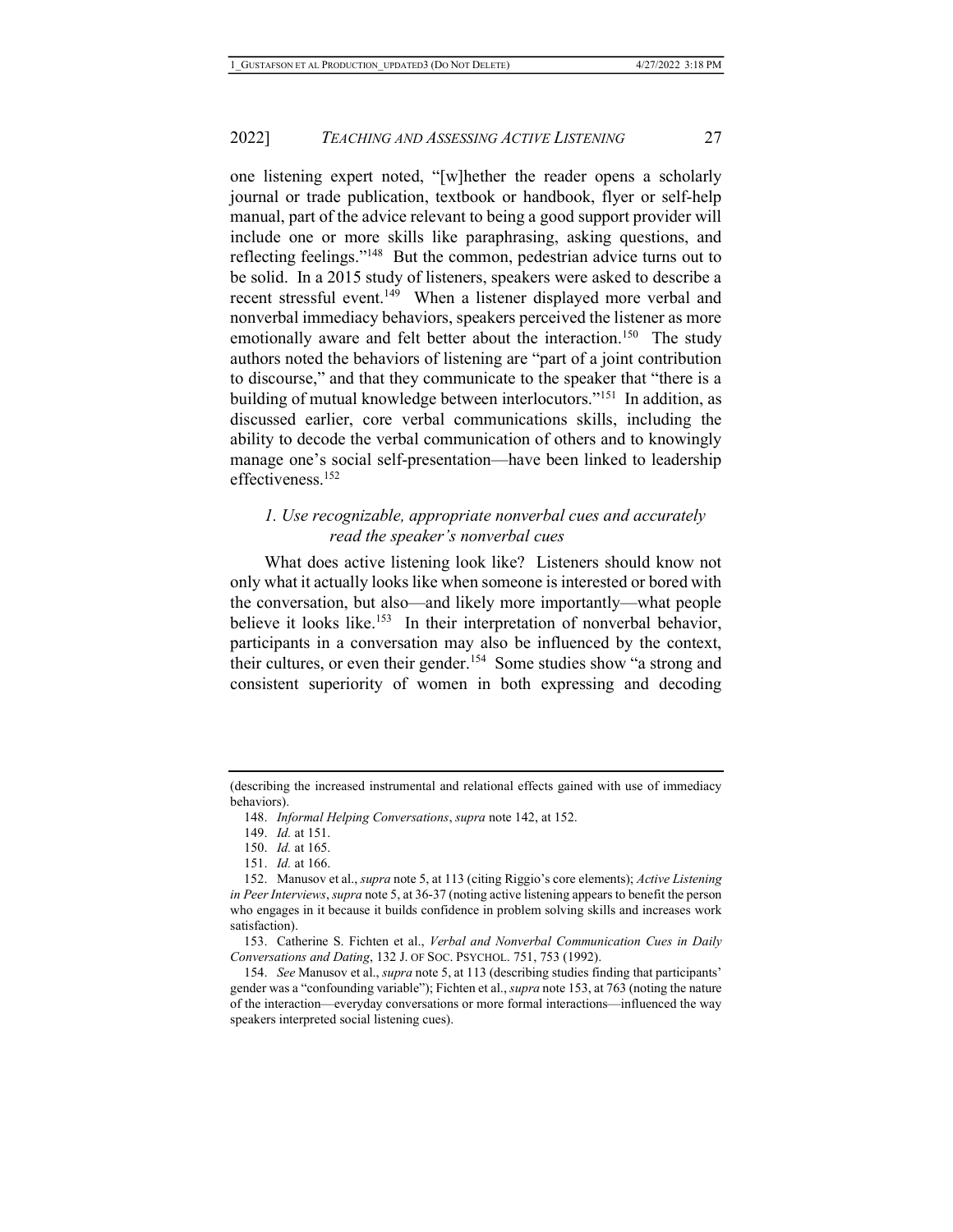nonverbal cues."<sup>155</sup> But studies on the actual differences between men and women have inconclusive findings,<sup>156</sup> and if we assume, for example, that women are stronger listeners, a woman who appears not to be listening carefully is more surprising and off putting to the speaker.

Generally recognized nonverbal immediacy cues may include head nods, appropriately responsive or mirroring facial expressions, eye contact, and a forward body lean.<sup>157</sup> Other nonverbal behaviors, such as touch, may be inappropriate in particular contexts, including an initial interview with a client.<sup>158</sup> The listener's entire presence may signal "social readiness and availability for communication" or "avoidance and inaccessibility."<sup>159</sup> People expect behavior within a normative or polite range, and deviations may create negative impressions of the listener or of his attentiveness or empathy.<sup>160</sup>

Active listeners increase the understanding between the parties when they attend to and accurately read the speaker's nonverbal cues.<sup>161</sup> This attentiveness has been referred to as "listening with the third ear."<sup>162</sup> This attentiveness to the speaker's nonverbal cues allows listeners to capture the speaker's message more accurately and completely. And nonverbal cues are not an insignificant portion of the communication: one study found that ninety-three percent of the total impact of a message comes from the nonverbal aspects of that message, both vocal and visual.<sup>163</sup>

Because a speaker will decode nonverbal cues according to what she believes they mean given the context and her experience, a speaker will likely be less able to view listeners as active listeners if those listeners have poor social skills, social anxieties or disorders, or an

 <sup>155.</sup> Fichten et al., supra note 153, at 754 ("The literature on gender differences in communication behaviors reports a variety of discrepancies between men and women in the use of language and nonverbal behaviors  $\dots$ ").<br>156. Compare Corine Jansen. Sex

<sup>156.</sup> Compare Corine Jansen, Sex Differences in Listening, https://www.globallisteningcentre.org/sex-differences-in-listening/ (last visited Oct. 17, 2021) (describing a study finding men and women employ different listening styles and actually have different brain activities while listening); Fichten et al., supra note 153, at 753 (noting in the study that male and female subjects did not differ on the number of different communication cues they reported in the contexts).

<sup>157.</sup> See Supportive Listening II, supra note 51, at 262; Jones & Guerrero, supra note 147, at 568 (describing physical behaviors that "reflect empathy, interpersonal warmth, and psychological closeness"); LAWYERS AS COUNSELORS, supra note 34, at 45-46 (categorizing silence and minimal verbal prompts as "passive listening").

<sup>158.</sup> Informal Helping Conversations, supra note 142, at 156.

 <sup>159.</sup> Jones & Guerrero, supra note 147, at 570.

<sup>160.</sup> Supportive Listening II, supra note 51, at 253.

<sup>161.</sup> See Timm & Schroeder, supra note 4, at 109-10.

<sup>162.</sup> Id. at 109.

<sup>163.</sup> Id. at 112.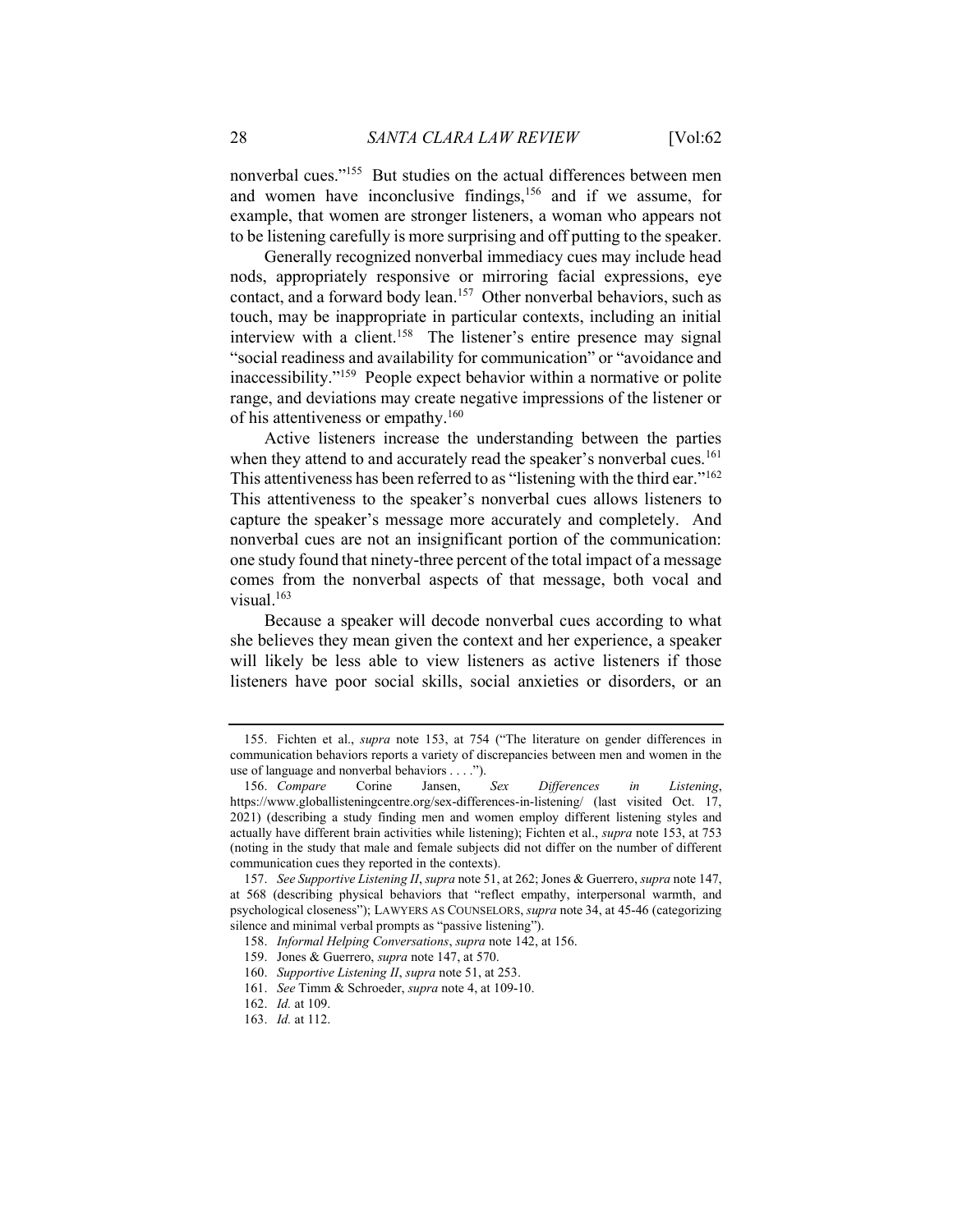autism spectrum disorder. Likewise, some listeners may similarly be less able to accurately interpret the speaker's nonverbal cues, leading to a deficit of understanding. Speakers and listeners may also misinterpret nonverbal cues because of cultural, ethnic, or even generational differences.<sup>164</sup> Listeners who become more aware of how their nonverbal cues are interpreted may be better able to improve them or compensate for them with stronger verbal cues. However, even when a listener is aware of the impact of his nonverbal cues, his efforts to improve them may distract him from actually listening to the speaker. Contrary to what a speaker may perceive, listeners who struggle socially may actually be more able to listen to a conversation by closing their eyes or by keeping a more rigid body posture.

At its core, true effective communication is "deeply personal," so effective nonverbal cues must be rooted in each listener's personality and must reflect actual engagement in the conversation.<sup>165</sup> Listeners may learn better practices, but they must be applied genuinely, or the immediacy cues will not lead to greater understanding. Techniques of listening must be external manifestations of actual inner attention;<sup>166</sup> otherwise, "such pretended usage will soon become evident and the whole listening process will lose its promotive effect."<sup>167</sup> Training in nonverbal cues should therefore also include suggestions for mindful listening, such as note-taking, eye contact, and any other technique to pull the listener back to conscious listening.<sup>168</sup>

## 2. Use verbal feedback to demonstrate attention, understanding, responsiveness, and empathy

Although effective listening often requires the listener to remain quiet, most experts agree that a listener's verbal cues are "the most important contributor to judgments of others as good (or bad) listeners."<sup>169</sup> While nonverbal immediacy cues are generally "processed as gestalt," verbal cues tend to be processed "linearly," so verbal cues become central in the speaker's judgment of the listener's attention,

<sup>164.</sup> See Multicultural Lawyering: Heuristics and Biases, supra note 92, at 157-60 (noting people from different cultures often differ on their "kinesics," or the way in which bodily movements are used and interpreted).

 <sup>165.</sup> Bauer, Figl & Motschnig-Pitrik, supra note 48, at § 2.1 (quoting another source).

<sup>166.</sup> Connecting with Clients Across Culture, supra note 58, at 196 n.25 (warning that "[t]oo many lawyers know from good experience that it is possible to employ active listening techniques without a high quality of listening taking place.").

 <sup>167.</sup> Bauer, Figl & Motschnig-Pitrik, supra note 48, at § 2.1 (quoting another source).

<sup>168.</sup> See Connecting with Clients Across Culture, supra note 58, at 200.

<sup>169.</sup> Supportive Listening II, supra note 51, at 263 (reporting that in all but one reported judgment task, "the verbal dimension was seen as more relevant to listening-related judgments than the nonverbal dimension").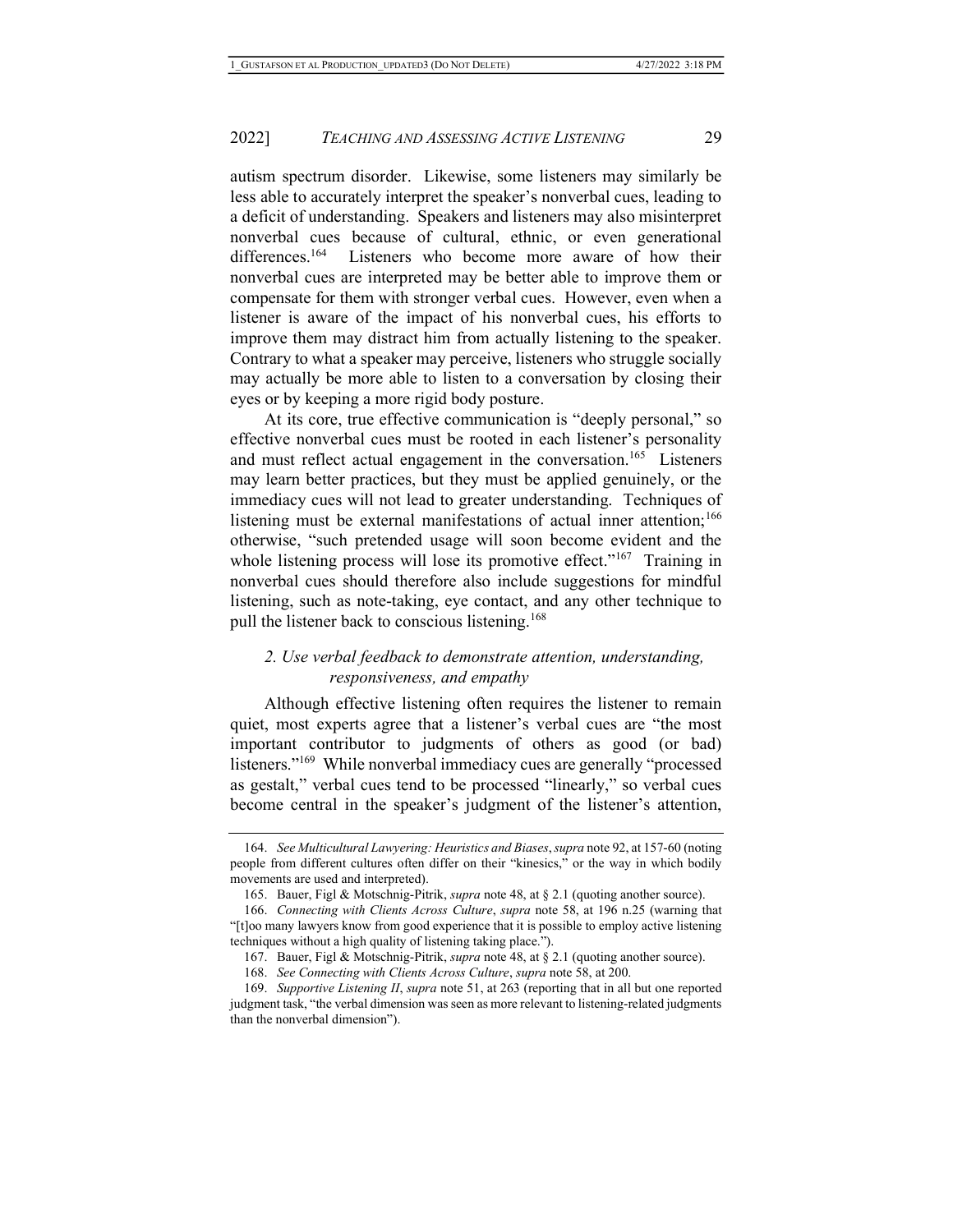understanding, and responsiveness.<sup>170</sup> Verbal cues include: 1) "minimal encouragers" like "yeah," "right," and "hmh," which communicate to the speaker the listener is following and understanding the message;  $171$ 2) reflecting-back statements, "that must have been difficult for you," which demonstrate empathy for emotions the speaker shares;<sup>172</sup> 3) message paraphrases, which summarize what the listener has heard;<sup>173</sup> and 4) questions that check assumptions and then shift the conversation into particular directions.<sup>174</sup>

Minimal encouragers function similarly to nonverbal cues in that they provide a generic response that can fit anywhere in the narrative.<sup>175</sup> They are "receipt tokens" that may be used to indicate the listener understands what the speaker has said—which may shorten the speaker's message—or to indicate the listener is still paying attention to the message—which may lengthen the speaker's message.<sup>176</sup> Again, context is key: minimal encouragers are generic and may be less effective in actually building understanding between the parties than more meaning-specific verbal cues.<sup>177</sup> Generally, generic cues are more useful early in the conversation and meaning-specific verbal cues are more encouraging and appropriate as the conversation continues.

These more meaning-specific verbal cues, like message paraphrases and questions, may likewise be used in a way that stops the speaker or disrupts the speaker's train of thought.<sup>178</sup> Lawyers should be hesitant to interrupt a client's narrative, especially when the narrative is core to understanding the client's problem.<sup>179</sup> Lawyers may miss key information if they "pursue a strategy of interaction structured by their

175. Id. at 166.

<sup>170.</sup> Manusov et al., *supra* note 5, at 3 (stating that active listeners can be active and empathetic in sensing, processing, and responding stages).

<sup>171.</sup> See Informal Helping Conversations, supra note 142, at 153; Relative Effectiveness of Active Listening, supra note 5, at 14.

<sup>172.</sup> See ESSENTIAL LAWYERING SKILLS, *supra* note 34, at 84 (noting that active listening "reassures the client that what the client is saying has an effect on you"); LAWYERS AS COUNSELORS, supra note 34, at 11 (explaining that a listener's goal is not to eradicate emotions, but to recognize and analyze them and then to figure out how to respond appropriately).

 <sup>173</sup>. Active Listening in Peer Interviews, supra note 5, at 24.

<sup>174.</sup> Informal Helping Conversations, supra note 142, at 153.

 <sup>176.</sup> Carsta Simon, The Functions of Active Listening Responses, 157 BEHAV. PROCESSES 47, 47 (2018).

<sup>177.</sup> See Informal Helping Conversations, supra note 142, at 166 (hypothesizing that the difference in impact between verbal and nonverbal cues may be a difference in impact between specific and generic cues).

<sup>178.</sup> See LAWYERS AS COUNSELORS, supra note 34, at 48.

<sup>179.</sup> See Connecting with Clients Across Culture, supra note 58, at 190 (noting that narrative is the best default mode to allow a client to tell the full story).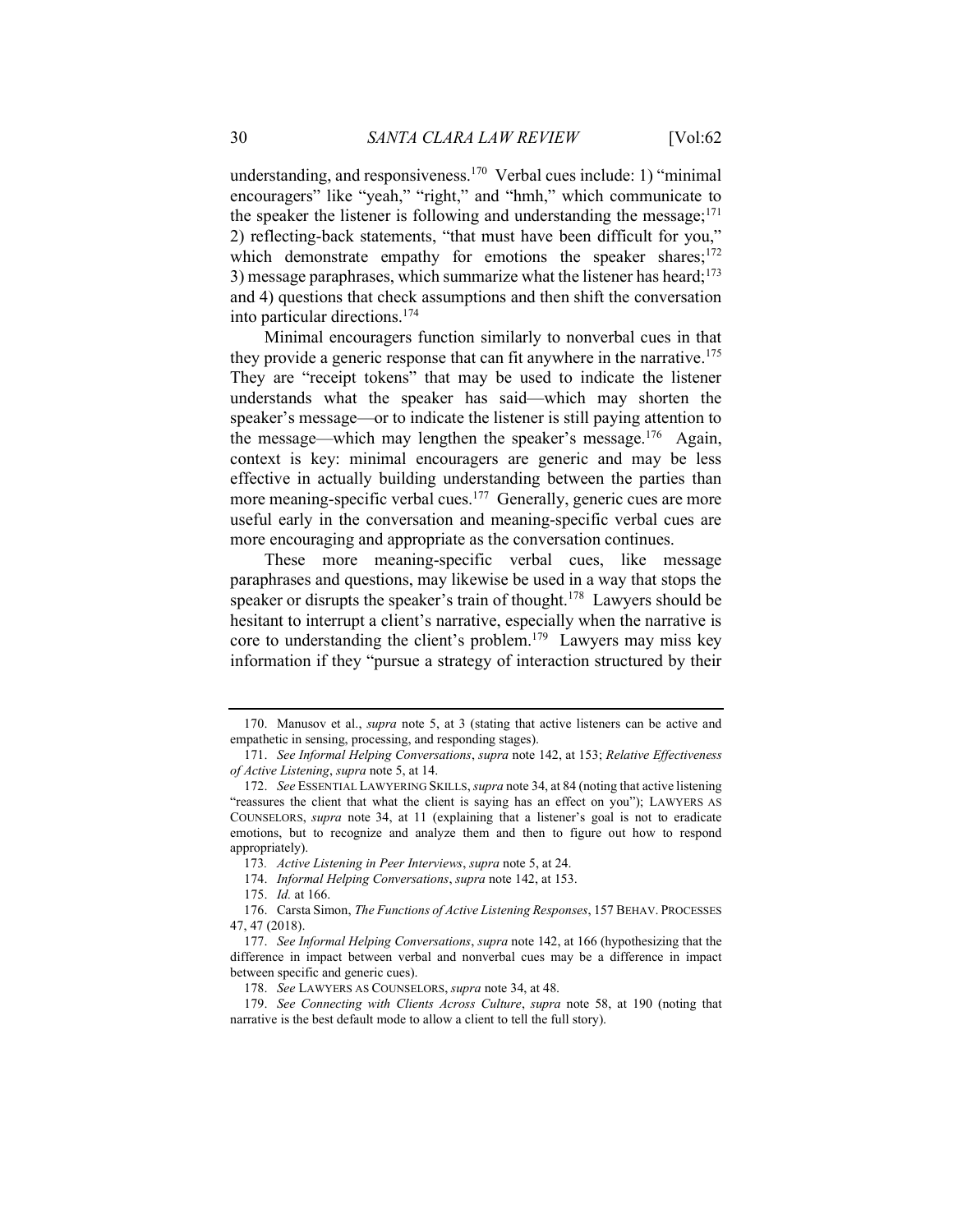questions rather than by a client narrative."<sup>180</sup> If a speaker's narrative fails to provide key information, then the listener may ask open-ended questions intended to redirect the conversation while still showing a commitment and engagement with the conversation.<sup>181</sup>

Throughout the conversation, how the listener hears and responds to the speaker's emotions can be key to encouraging more trust and greater understanding. Listeners should mirror, but not judge, the speaker's feelings.<sup>182</sup> Lawyers often pay too little attention to clients' feelings, which can be messy, time consuming, and even obstructive.<sup>183</sup> Lawyer listeners should practice not only how to listen to emotions, but also how to respond to vaguely expressed feelings, unstated feelings, and nonverbal expressions of feelings.<sup>184</sup>

Closely connected to how a listener hears and respects the speaker's emotions is how the listener views the speaker. In counseling contexts, experts describe "verbal person centeredness" as the degree to which the listener acknowledges, legitimizes, contextualizes, and possibly elaborates on the perspective and story of the speaker.<sup>185</sup> Listeners with high person-centered perspectives "view others as psychological entities possessing unique intentions, feelings, and perspectives that are extensively elaborated in talk."<sup>186</sup> In contrast, listeners with low person-centeredness perspectives view others primarily through their "concrete characteristics, such as physical qualities, demographic categories, and especially socially defined roles."<sup>187</sup> A listener with a low person-centered perspective generally, or for the speaker specifically, is more likely to respond with verbal cues that simply regulate the conversation, and ignore feelings and emotions the speaker may be sharing.<sup>188</sup> A listener with a high person-centered perspective is more likely to invite for elaboration or extensive contextualization.<sup>189</sup> For example, a listener may find himself or herself reacting to a certain person with defensiveness, so he or she listens while inwardly critiquing

183. Id. at 49.

<sup>180.</sup> Id. at 190-91.

<sup>181.</sup> Id.

 <sup>182.</sup> LAWYERS AS COUNSELORS, supra note 34, at 48 ("[A]ctive listening responses probably fulfill the empathic ideal of 'non-judgmental acceptance' . . . . " ).

<sup>184.</sup> Id. at 49-55 (providing specific guidance on each skill).

<sup>185.</sup> See Jones & Guerrero, supra note 147, at 567; Supportive Listening II, supra note 51, at 4 (noting that beneficial emotional support must be person centered).

 <sup>186.</sup> Jones & Guerrero, supra note 147, at 569.

<sup>187.</sup> Id.

<sup>188.</sup> Id. at 659.

<sup>189.</sup> Id.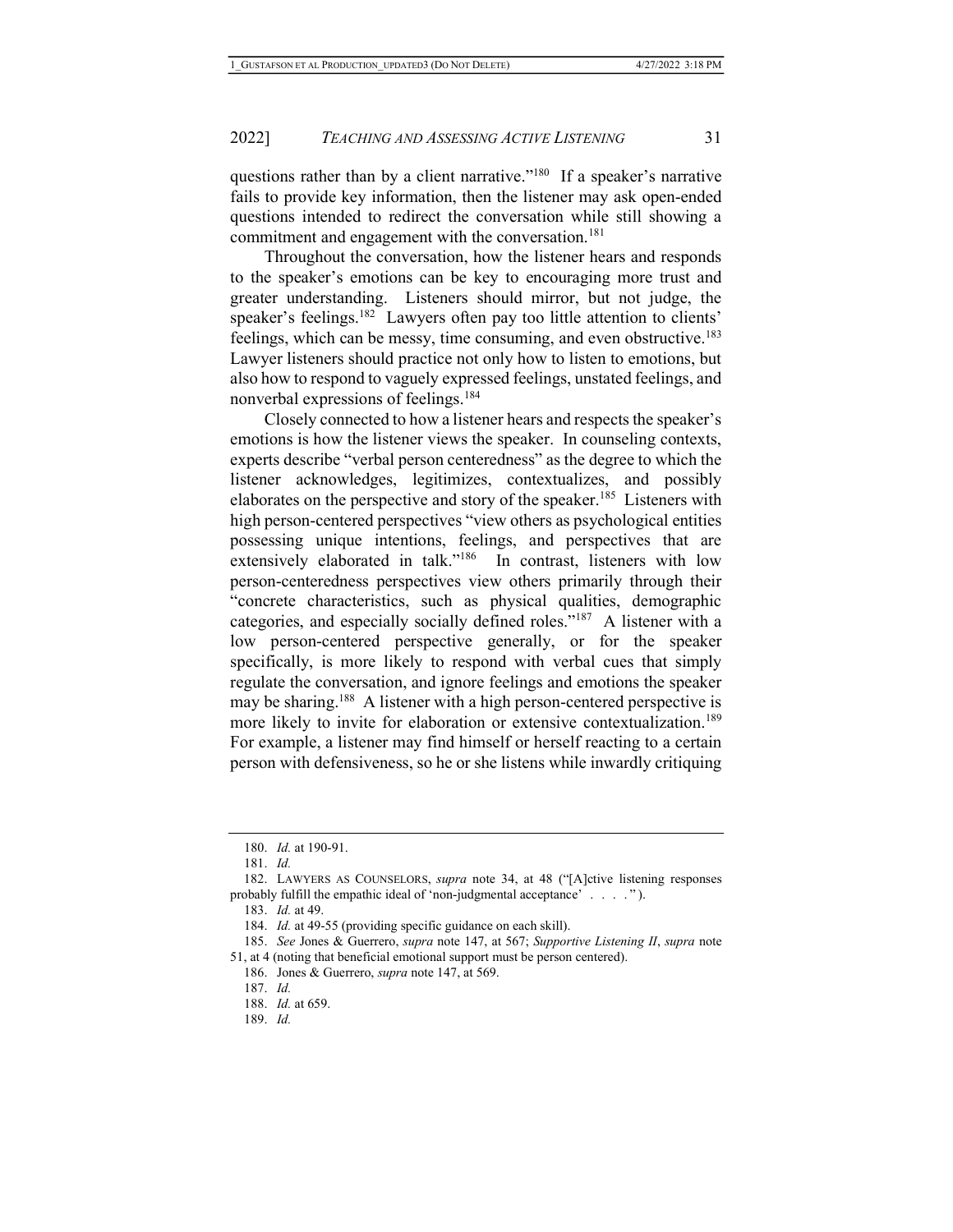or structuring a rebuttal.<sup>190</sup> A listener who is aware of this defensiveness is more likely to move past it and listen more openly to the actual speaker.<sup>191</sup>

Speakers are likely to view a listener giving strong verbal cues as effective and socially attractive, and as being attentive and responsive to their concerns. Speakers tend to disclose more to listeners they like and trust.<sup>192</sup> "Research in a variety of settings suggests that cues that communicate sincere concern and interest for the speaker, no matter how they are expressed, outweigh particular types of verbal strategies such as advice giving or questioning."<sup>193</sup> Again, however, context is key: some studies found that certain speakers preferred advice giving to active listening message paraphrasing.<sup>194</sup> For example, college counseling clients preferred advice-giving over active listening, even early in the counselor-client relationship.<sup>195</sup> This study has obvious implications for lawyers.

## D. Fourth sub-competency: Active listeners move to a response only after fully exploring and understanding the speaker's meaning

Even when a client speaker would prefer to hear advice over a message paraphrase from the listener, the listener should not move to advice until he or she has fully explored and understood the speaker's meaning. No matter the discipline or context, active listening requires the listener to understand the full message being conveyed before responding.<sup>196</sup> The listener must ground his response in a full understanding of the speaker's meaning, which requires the speaker's presentation and the listener's acceptance of that meaning.<sup>197</sup> The speaker and the listener are engaging in a "joint construal process,"

<sup>190.</sup> See Relational Lawyering, supra note 63, at 491-92 ("[W]hen I find it difficult to listen to a client or an opponent, I am being defensive. There is something about me I am defending. When I am defending, I am not listening.").

<sup>191.</sup> Id. at 484 ("In the context of the attorney and client relationship, the goal is to encourage law students to be interested in the client as a human being . . . . Taking a communication perspective means trying to remain curious and open-minded about the client.").

 <sup>192</sup>. Active Listening in Peer Interviews, supra note 5, at 45.

<sup>193</sup>. Id.

<sup>194.</sup> See Relative Effectiveness of Active Listening, supra note 5, at 16-17; See Active Listening in Peer Interviews, supra note 5, at 37 (citing another source).

<sup>195.</sup> See Active Listening in Peer Interviews, supra note 5, at 36-37.

<sup>196.</sup> See id. at 35 (concluding that waiting to respond, along with verbal and nonverbal cues, is a universal trait of active listening); see generally Supportive Listening II, supra note 51 (noting the importance of nonverbal response strategies for listeners); see Babita Tyagi, Listening: An Important Skill and Its Various Aspects, THE CRITERION 1, 1 (2013).

<sup>197.</sup> Informal Helping Conversations, supra note 142, at 167.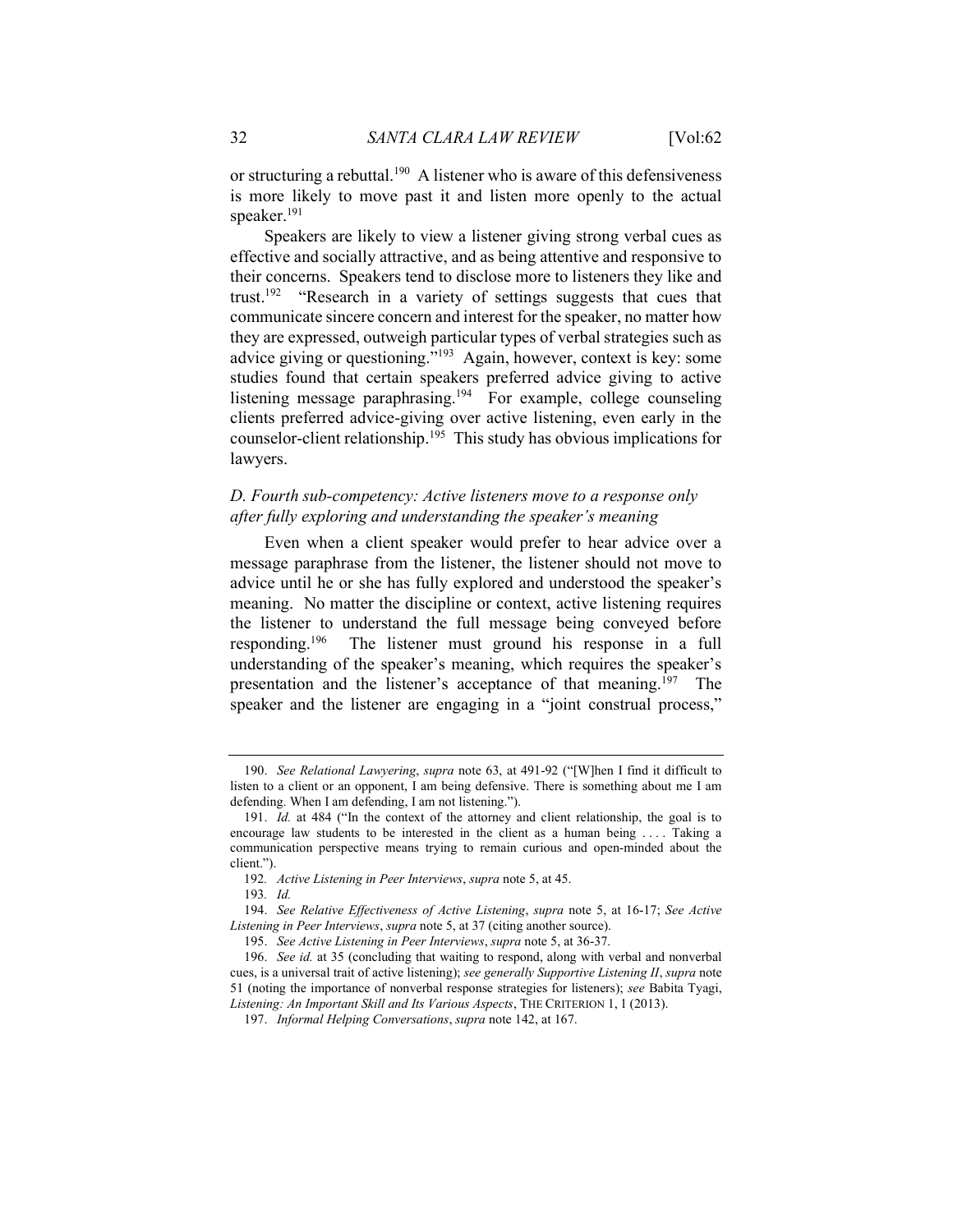where "the listener and the speaker are collaboratively settling on what the speaker is to be taken to mean."<sup>198</sup>

As mentioned above, specific verbal cues, rather than generic minimal encouragers, become more effective at this final evaluation stage. Active listeners should use message paraphrases and questions to verify, clarify, and sort the information (including emotions) received, continuing to consider whether there may be bias or prejudice impacting the understanding of either party in the conversation.<sup>199</sup> Again, to confirm the parties understand the message similarly, a listener may ask probative questions to help the speaker discuss relevant facts or topics that she may be avoiding.<sup>200</sup>

The principle that effective listeners make sure to fully understand the speaker's message has become part of practical training provided sales associates to help them build relationships with potential customers. For example, Carew International's LAER system stands for listening, which must be non-judgmental and "without preconceived judgments or overreaction;" acknowledgment, which includes both nonverbal and verbal cues showing interest and understanding; exploring, which "is NOT probing or interrogating" but rather an identification and understanding of the relevant underlying issues; and finally the response, which is the answer, recommendation, or solution to address the speaker's needs.<sup>201</sup> Carew International stresses in its training that the first three steps should be repeated in a loop until the listener is confident he understands the message, and only then is he encouraged to move towards a response.<sup>202</sup>

Like sales associates, lawyers are also looking to satisfy clients and build protective relationships. To meet this objective, lawyers should hold back the urge to respond and advise the speaker until the lawyer actually understands their needs and the client feels understood. If the listener begins giving advice too soon, the listener will stop listening, and any remaining relevant information the speaker needs to convey may be lost.<sup>203</sup> A lawyer may also need to listen for "red flag moments of

<sup>198.</sup> Id.

 <sup>199.</sup> Tyagi, supra note 196, at 2.

<sup>200.</sup> See PETER STOYKO, ACTIVE LISTENING (2020) http://www.elanica.com/ collaboratory/ActiveListening2020-pages.pdf.

<sup>201.</sup> Scott Stiver, LAER Bonding Process Essential for Effective Selling, CAREW INTERNATIONAL (May 30, 2014), https://www.carew.com/sales-training-blog/laer-bondingprocess-timeless-essential-effective-selling.

<sup>202.</sup> Id.

<sup>203.</sup> See Tyagi, supra note 196, at 2 ("The effective listener makes sure that he or she doesn't begin this activity too soon; beginning this stage of the process before a message is completed requires that we no longer hear and attend to the incoming messages—as a result, the listening process ceases.").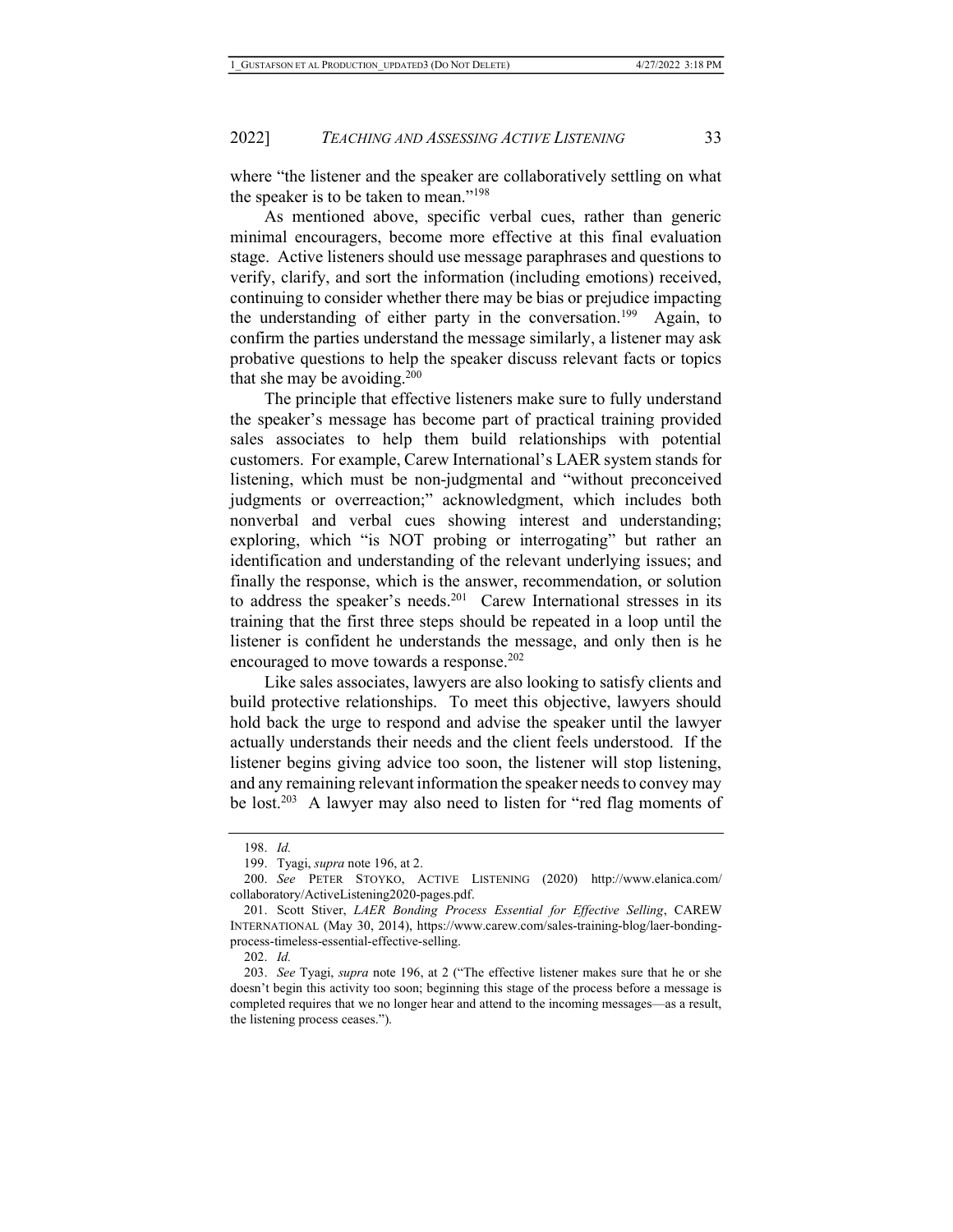disconnect," determine when the client looks bored or distracted, recognize when they take over the conversation and when the client stops asking questions, or discern when the emotions in the conversation shift to anger or judgment.<sup>204</sup> A lawyer listening to a client may extend his or her active listening to a post-conversation debrief where the lawyer considers tricky moments of the conversation and plans for the next.<sup>205</sup> A regular debrief of a conversation can become the first sub-competency of listening—preparing for the conversation.<sup>206</sup>

#### V. CONCLUSION

A lawyer who knows how to actively listen will be a better advocate, negotiator, counselor, and leader. Lawyers who actively listen attain better outcomes for clients, employers, and themselves. We know legal employers and clients alike value and prioritize active listening, so a competency-based education in law should include intentional training in active listening as a discrete skill. The Active Listening Milestone Rubric, presented fully in the appendix below, draws on listening research to help law schools make this training and assessment as thoughtful and productive as possible.

<sup>204.</sup> See Connecting with Clients Across Culture, supra note 58, at 220.

<sup>205.</sup> Id. at 219.

<sup>206.</sup> Id.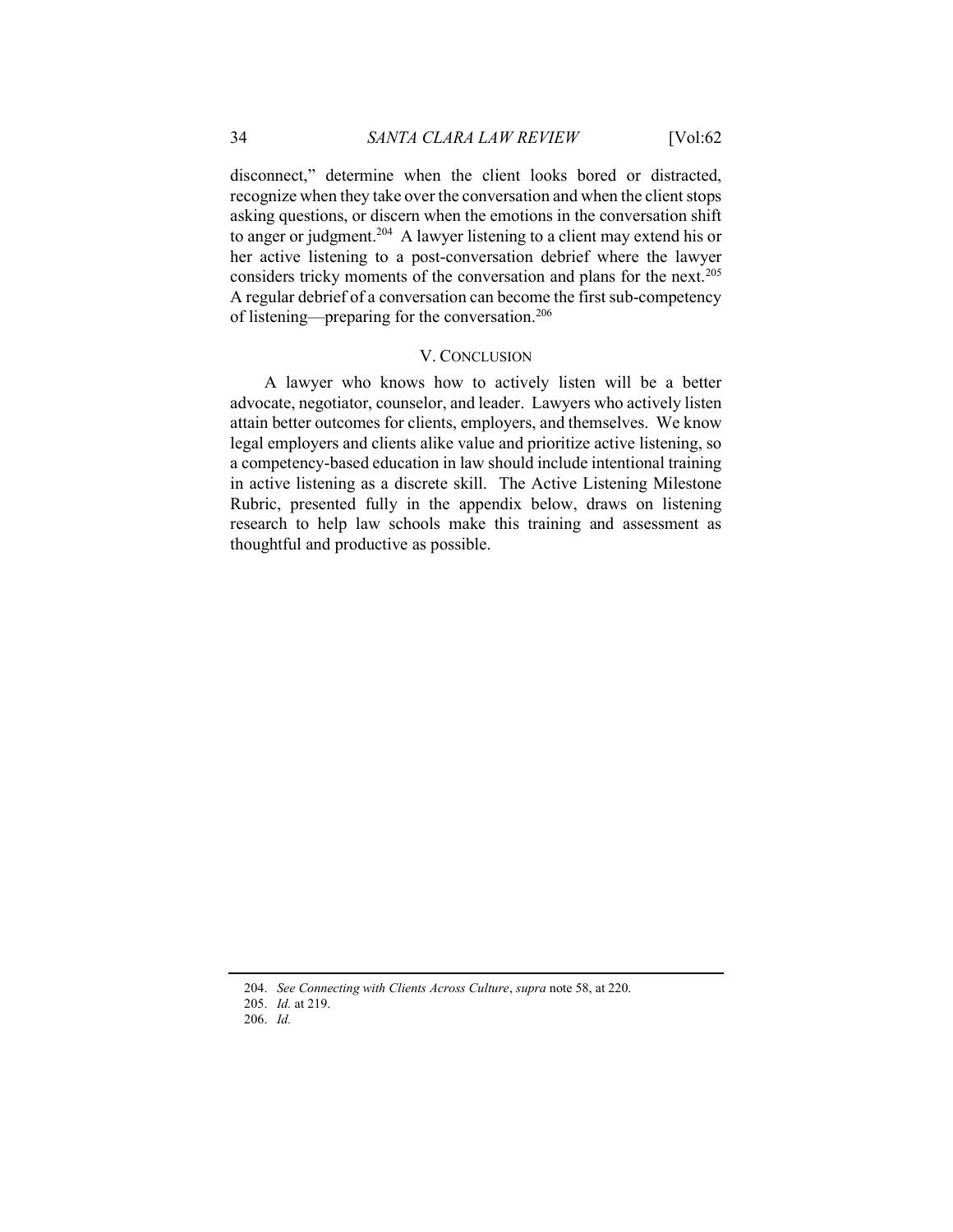#### **APPENDIX**

Table 1: The Five Core Components of Competency-Based Legal  $Education<sup>207</sup>$ 

Competency-based legal education is an approach to preparing lawyers for practice that is fundamentally organized around competencies derived from an analysis of client and societal needs

| <b>CORE COMPONENTS</b>                                            |                                                                       |                     |                     |                     |  |
|-------------------------------------------------------------------|-----------------------------------------------------------------------|---------------------|---------------------|---------------------|--|
| <b>OUTCOME</b>                                                    | <b>SEQUENCED</b>                                                      | <b>TAILORED</b>     | COMPETENCY-         | <b>PROGRAMMATIC</b> |  |
| <b>COMPETENCIES:</b>                                              | PROGRESSIVELY:                                                        | <b>LEARNING</b>     | <b>FOCUSED</b>      | <b>ASSESSMENT:</b>  |  |
| Competencies                                                      | Competencies                                                          | <b>EXPERIENCES:</b> | <b>INSTRUCTION:</b> | Assessment          |  |
| required for                                                      | and their                                                             | Learning            | Teaching            | practices support   |  |
| practice are                                                      | developmental                                                         | experiences         | practices           | & document the      |  |
| clearly                                                           | markers are                                                           | facilitate the      | promote the         | developmental       |  |
| articulated.                                                      | sequenced                                                             | developmental       | developmental       | acquisition of      |  |
|                                                                   | progressively.                                                        | acquisition of      | acquisition of      | competencies.       |  |
|                                                                   |                                                                       | competencies.       | competencies.       |                     |  |
|                                                                   | <b>PRACTICE:</b> What the core component should look like in practice |                     |                     |                     |  |
| Required                                                          | Competencies                                                          | Learning takes      | Teaching is         | Learner             |  |
| outcome                                                           | are organized in                                                      | in settings that    | individualized      | progression is      |  |
| competencies                                                      | a way that leads                                                      | model               | to the learner.     | based on a          |  |
| are based on a                                                    | to a logical                                                          | practice, is        | based on            | systematic          |  |
| profile of                                                        | developmental                                                         | flexible            | abilities           | approach to         |  |
| graduate and/or                                                   | sequence across                                                       | enough to           | required to         | decision-making     |  |
| practice-based                                                    | the continuum of                                                      | accommodate         | progress to the     | including           |  |
| abilities.                                                        | legal education                                                       | variation in        | next stage of       | standards, data     |  |
|                                                                   | or practice.                                                          | individual          | learning.           | collection.         |  |
|                                                                   |                                                                       | learner needs       |                     | interpretation,     |  |
|                                                                   |                                                                       | $&$ is self-        |                     | observation &       |  |
|                                                                   |                                                                       | directed.           |                     | feedback.           |  |
| PRINCIPLE: How the core component is supposed to work in practice |                                                                       |                     |                     |                     |  |
| Specification of                                                  | A sequential path                                                     | Learning            | Development         | Programmatic        |  |
| learning                                                          | supports the                                                          | through real        | $\alpha$ f          | assessment          |  |
| outcomes                                                          | development of                                                        | life                | competencies        | systems allow for   |  |
| promotes focus                                                    | expertise.                                                            | experiences         | is stimulated       | valid and reliable  |  |
| and                                                               |                                                                       | facilitates         | when learners       | decision making.    |  |
| accountability.                                                   |                                                                       | membership          | are supported       |                     |  |
|                                                                   |                                                                       | into the            | to learn at         |                     |  |
|                                                                   |                                                                       | practice            | their own pace      |                     |  |
|                                                                   |                                                                       | community &         | and stage.          |                     |  |
|                                                                   |                                                                       | development         |                     |                     |  |
|                                                                   |                                                                       | $\sigma$ f          |                     |                     |  |
|                                                                   |                                                                       | competencies.       |                     |                     |  |

 <sup>207.</sup> Table 1 is adapted from Melle et al., supra note 14, at 1005. In a multi-stage process drawing on scholarship from education theory and medical education, 59 members on an international CBME expert panel identified five core components to CBME. Id.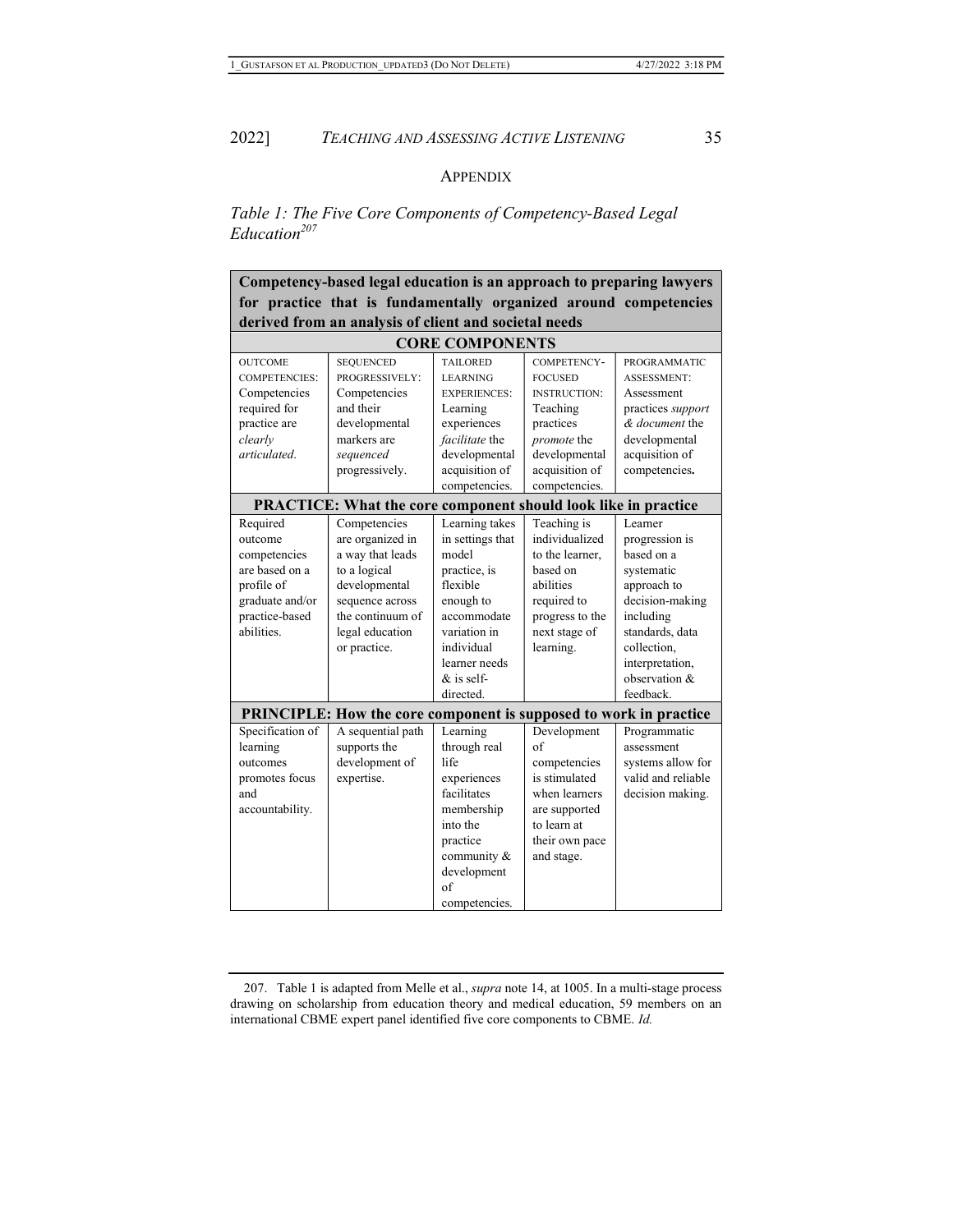Figure 1: Competency-Based Legal Education's Two Central Core Components Informing the Three Other Components in a Law School's  $CBE$  Program<sup>208</sup>



208. Adapted from id.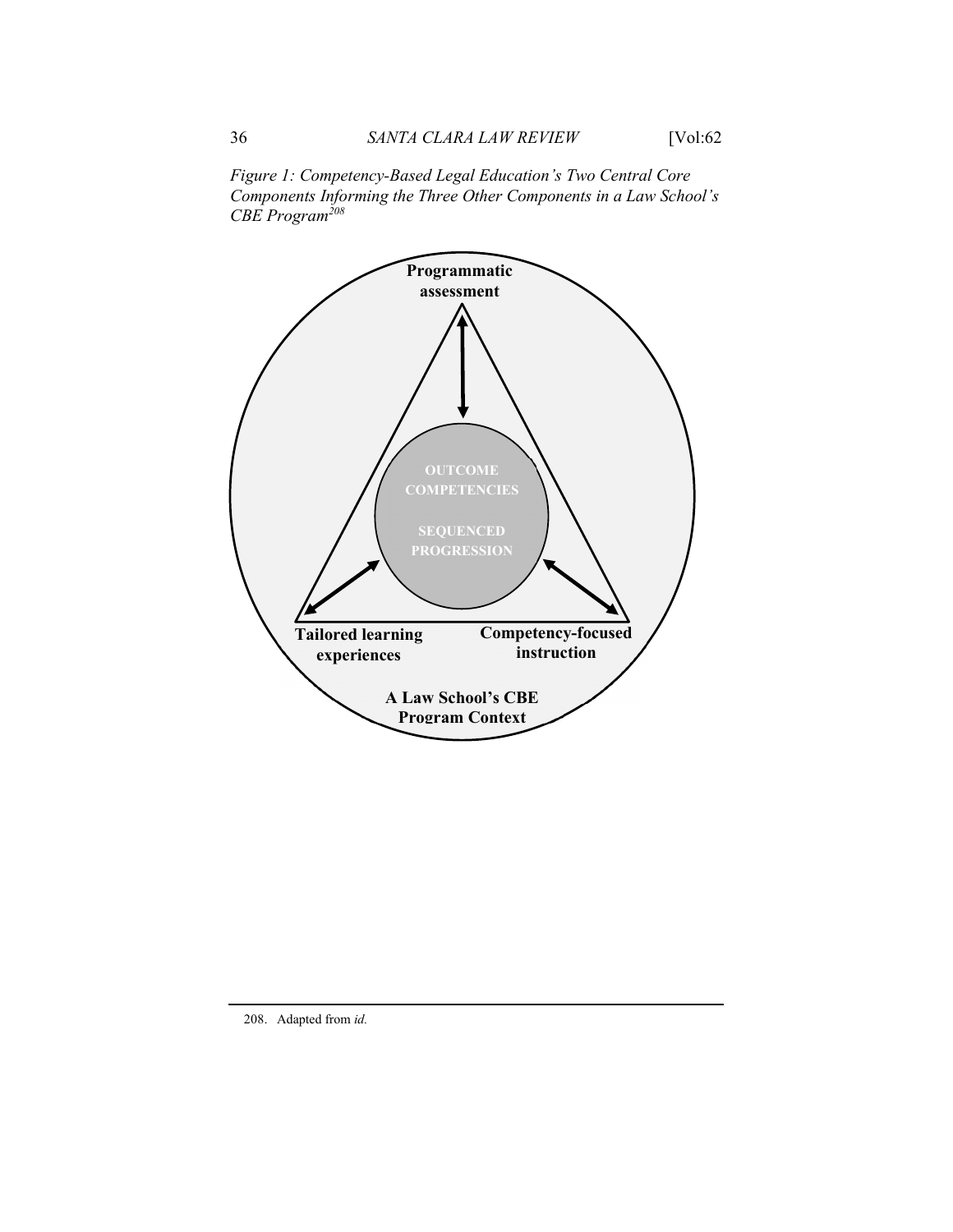



 <sup>209.</sup> Neil Hamilton, Formation-of-an-Ethical-Professional-Identity (Professionalism) Learning Outcomes and E-Portfolio Formative Assessments, 48 U. PAC. L. REV. 847, 853 (2017).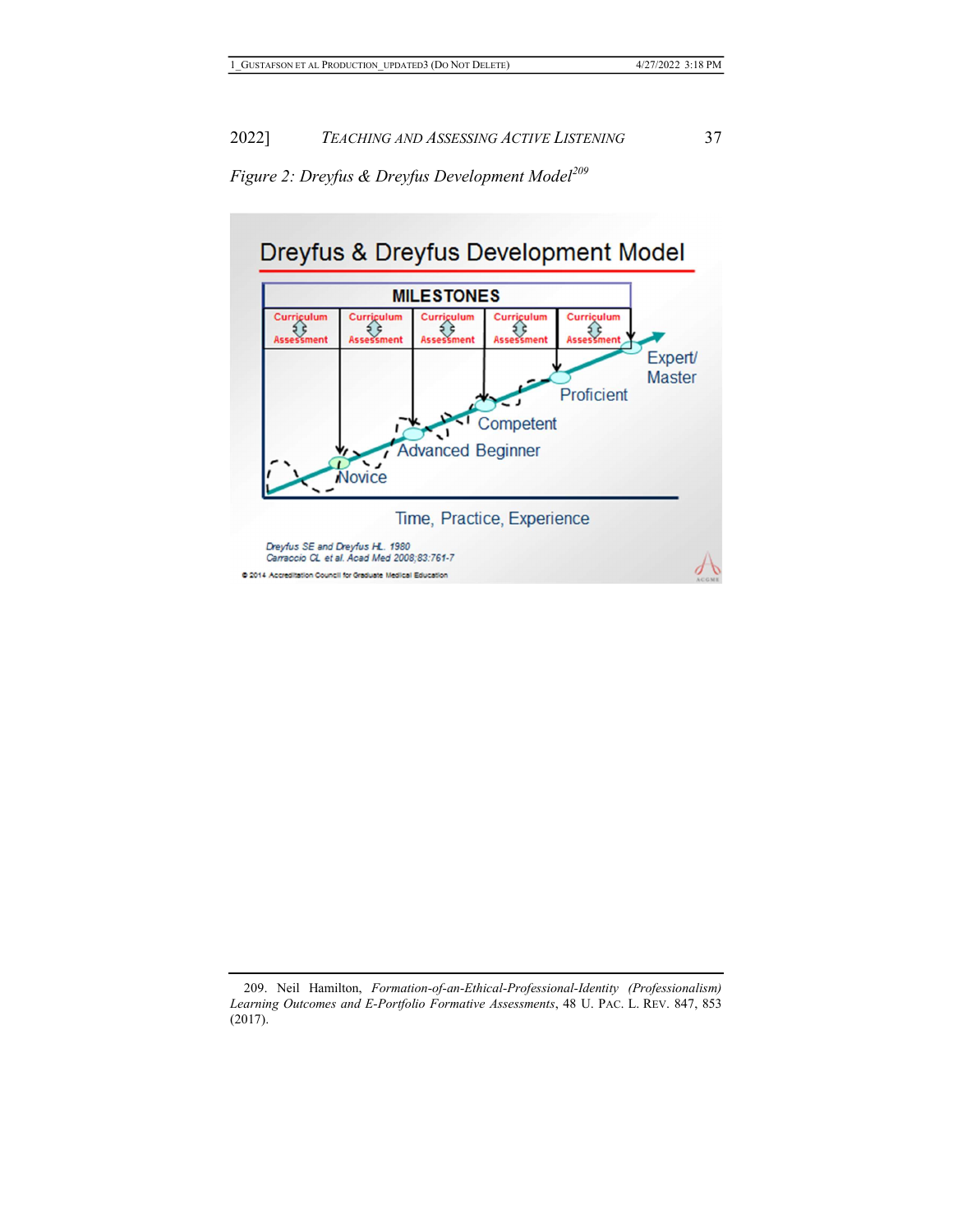## Figure 3: Holloran Competency Alignment Model

Stages of Development of Learning Outcome Competencies: A Continuum from Entry into Law School Throughout a Career<sup>210</sup>

# **During Law School**



After Law School

<sup>210</sup>. Hollaran Competency Milestones, HOLLARAN CENTER, https://www.stthomas.edu /hollorancenter/hollorancompetencymilestones/ (last visited July 31, 2021). This continuum/alignment model, developed by Jerry Organ and the author, builds on the Dreyfus and Dreyfus Model of development from novice to expert. Dreyfus, supra note 27, at 177-81. A "competent learner" is ready to take the bar and begin to practice law after passing the bar exam.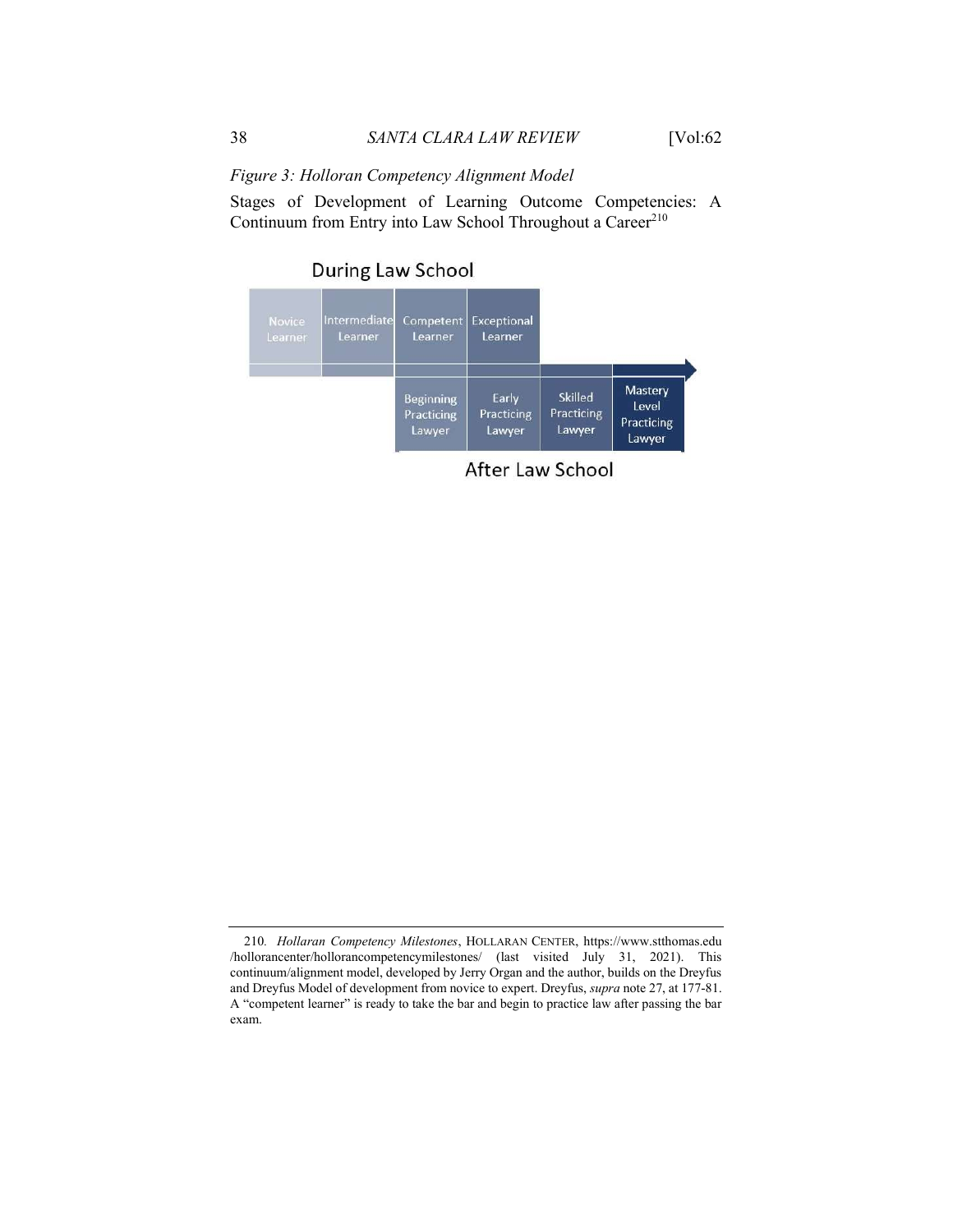#### Milestone Rubric: Active Listening

The goal of active listening is to show empathy for the speaker, to build a shared understanding between the speaker and the listener, and where appropriate—to equip the listener to reply or problem solve in a manner that corresponds to the speaker's concerns or goals.

| Sub-             | Novice         | Intermediate     | Competent      | Exceptional         |
|------------------|----------------|------------------|----------------|---------------------|
| Competencies     |                |                  |                |                     |
| 1. Active        | <b>RARELY</b>  | <b>SOMETIMES</b> | <b>OFTEN</b>   | <b>CONSISTENTLY</b> |
| listeners assess | assesses the   | assesses the     | assesses the   | assesses the        |
| the purpose      | purpose and    | purpose and      | purpose and    | purpose and         |
| and context of   | context of the | context of the   | context of the | context of the      |
| the              | conversation   | conversation     | conversation   | conversation and    |
| conversation     | and allocates  | and allocates    | and allocates  | allocates the       |
| and allocate     | the necessary  | the necessarv    | the necessary  | necessarv           |
| the resources    | resources and  | resources and    | resources and  | resources and       |
| and attention    | attention.     | attention.       | attention.     | attention.          |
| appropriate      |                |                  |                |                     |
| and necessary    |                |                  |                |                     |
| to absorb,       |                |                  |                |                     |
| interpret, and   |                |                  |                |                     |
| decode the       |                |                  |                |                     |
| information      |                |                  |                |                     |
| given to them    |                |                  |                |                     |
| by a speaker.    |                |                  |                |                     |
|                  |                |                  |                |                     |
| 2. In working    | <b>RARELY</b>  | <b>SOMETIMES</b> | <b>OFTEN</b>   | <b>CONSISTENTLY</b> |
| to create a      | considers the  | considers the    | considers the  | considers the       |
| shared           | speaker's lens | speaker's lens   | speaker's lens | speaker's lens      |
| understanding    | and his or her | and his or her   | and his or her | and his or her      |
| with the         | own lens to    | own lens to      | own lens to    | own lens to work    |
| speaker, active  | work towards   | work towards     | work towards   | towards creating    |
| <b>listeners</b> | creating a     | creating a       | creating a     | a shared            |
| consider the     | shared         | shared           | shared         | understanding.      |
| lens through     | understanding. | understanding.   | understanding. |                     |
| which the        |                |                  |                |                     |
| speaker speaks   |                |                  |                |                     |
| and the lens     |                |                  |                |                     |
| through which    |                |                  |                |                     |
| the listener     |                |                  |                |                     |
| listens. Those   |                |                  |                |                     |
| lenses may       |                |                  |                |                     |
| have many        |                |                  |                |                     |
| components,      |                |                  |                |                     |
| including the    |                |                  |                |                     |
| history of the   |                |                  |                |                     |
| parties, the     |                |                  |                |                     |
| context in       |                |                  |                |                     |
| which the        |                |                  |                |                     |
| conversation     |                |                  |                |                     |
| takes place, the |                |                  |                |                     |
| relative power   |                |                  |                |                     |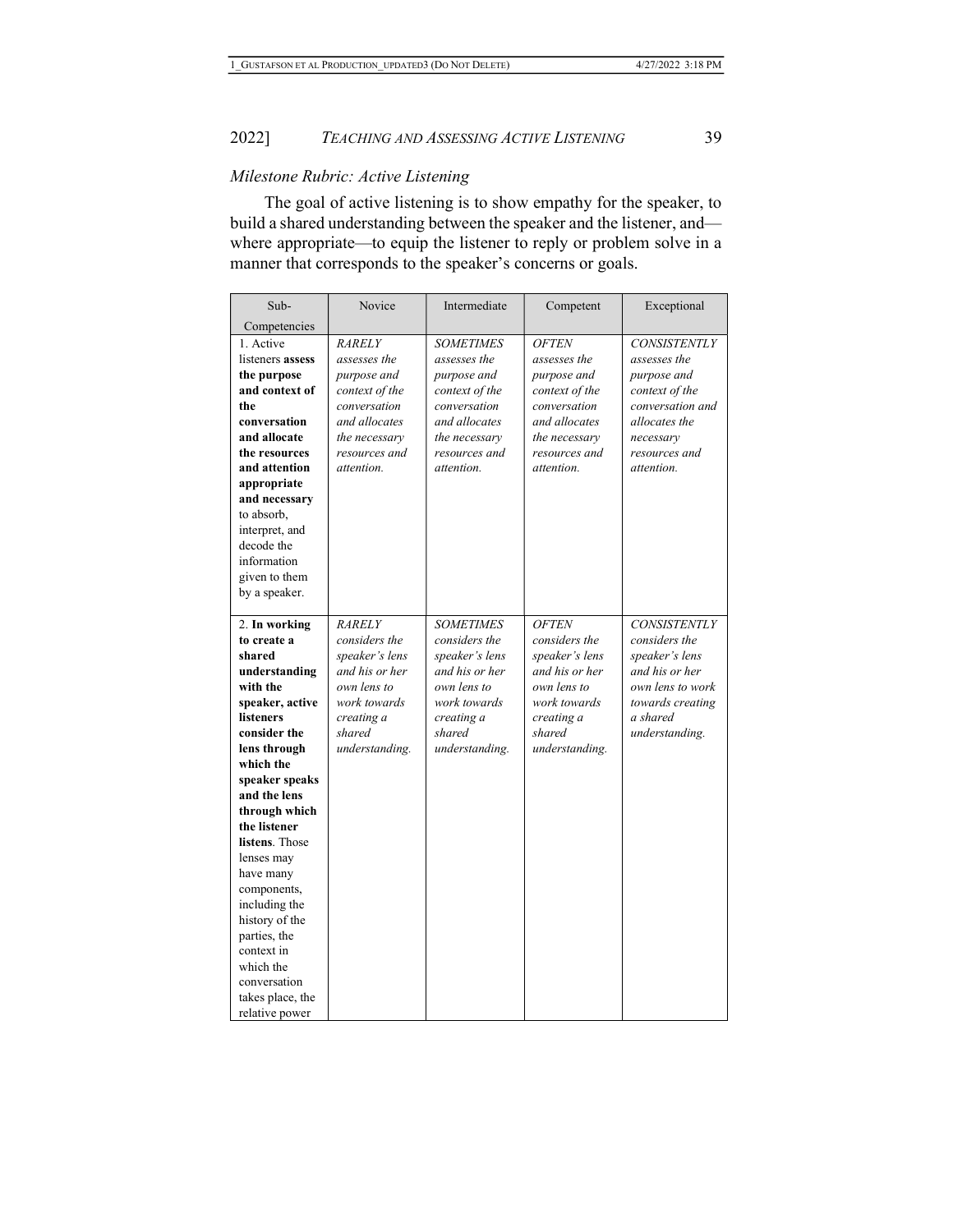| dynamic of the<br>parties, their<br>gender, race,<br>culture, or other<br>aspects of their<br>identity, and<br>any personal<br>experiences that |                     |                   |                    |                     |
|-------------------------------------------------------------------------------------------------------------------------------------------------|---------------------|-------------------|--------------------|---------------------|
| may affect how<br>they                                                                                                                          |                     |                   |                    |                     |
| communicate.<br>Taking into<br>consideration<br>these lenses is                                                                                 |                     |                   |                    |                     |
| critical to                                                                                                                                     |                     |                   |                    |                     |
| accurately<br>decoding the                                                                                                                      |                     |                   |                    |                     |
| meaning of the                                                                                                                                  |                     |                   |                    |                     |
| speakers' words<br>and emotion.                                                                                                                 |                     |                   |                    |                     |
|                                                                                                                                                 |                     |                   |                    |                     |
| Sub-                                                                                                                                            | Novice              | Intermediate      | Competent          | Exceptional         |
| Competencies                                                                                                                                    |                     |                   |                    |                     |
| 3. Active                                                                                                                                       | <b>RARELY</b>       | <b>SOMETIMES</b>  | <b>OFTEN</b>       | <b>CONSISTENTLY</b> |
| listeners                                                                                                                                       | assesses the        | assesses the      | assesses the       | assesses the        |
| continually                                                                                                                                     | shared              | shared            | shared             | shared              |
| assess the                                                                                                                                      | understanding       | understanding     | understanding      | understanding or    |
| shared                                                                                                                                          | or works to         | or works to       | or works to        | works to increase   |
| understanding                                                                                                                                   | increase it.        | increase it.      | increase it.       | it.                 |
| between the                                                                                                                                     |                     |                   |                    |                     |
| speaker and                                                                                                                                     |                     |                   |                    |                     |
| the listener                                                                                                                                    |                     |                   |                    |                     |
| and, where                                                                                                                                      |                     |                   |                    |                     |
| necessary,                                                                                                                                      |                     |                   |                    |                     |
| work to                                                                                                                                         |                     |                   |                    |                     |
| increase that                                                                                                                                   |                     |                   |                    |                     |
| shared                                                                                                                                          |                     |                   |                    |                     |
| understanding.<br>Work to                                                                                                                       |                     |                   |                    |                     |
| increase shared                                                                                                                                 |                     |                   |                    |                     |
| understanding                                                                                                                                   |                     |                   |                    |                     |
| may involve the                                                                                                                                 |                     |                   |                    |                     |
| use of both                                                                                                                                     |                     |                   |                    |                     |
| verbal and                                                                                                                                      |                     |                   |                    |                     |
| nonverbal cues.                                                                                                                                 |                     |                   |                    |                     |
|                                                                                                                                                 |                     |                   |                    |                     |
| 3a. Active                                                                                                                                      | <b>RARELY</b> makes | <b>SOMETIMES</b>  | <b>OFTEN</b> makes | <b>CONSISTENTLY</b> |
| listeners may                                                                                                                                   | effective use of    | makes effective   | effective use of   | makes effective     |
| provide                                                                                                                                         | nonverbal cues      | use of            | nonverbal cues     | use of nonverbal    |
| nonverbal cues                                                                                                                                  | to demonstrate      | nonverbal cues    | to demonstrate     | cues to             |
| to demonstrate                                                                                                                                  | active listening.   | to demonstrate    | active listening.  | demonstrate         |
| attention,                                                                                                                                      |                     | active listening. |                    | active listening.   |
| understanding,                                                                                                                                  |                     |                   |                    |                     |
| responsiveness,                                                                                                                                 |                     |                   |                    |                     |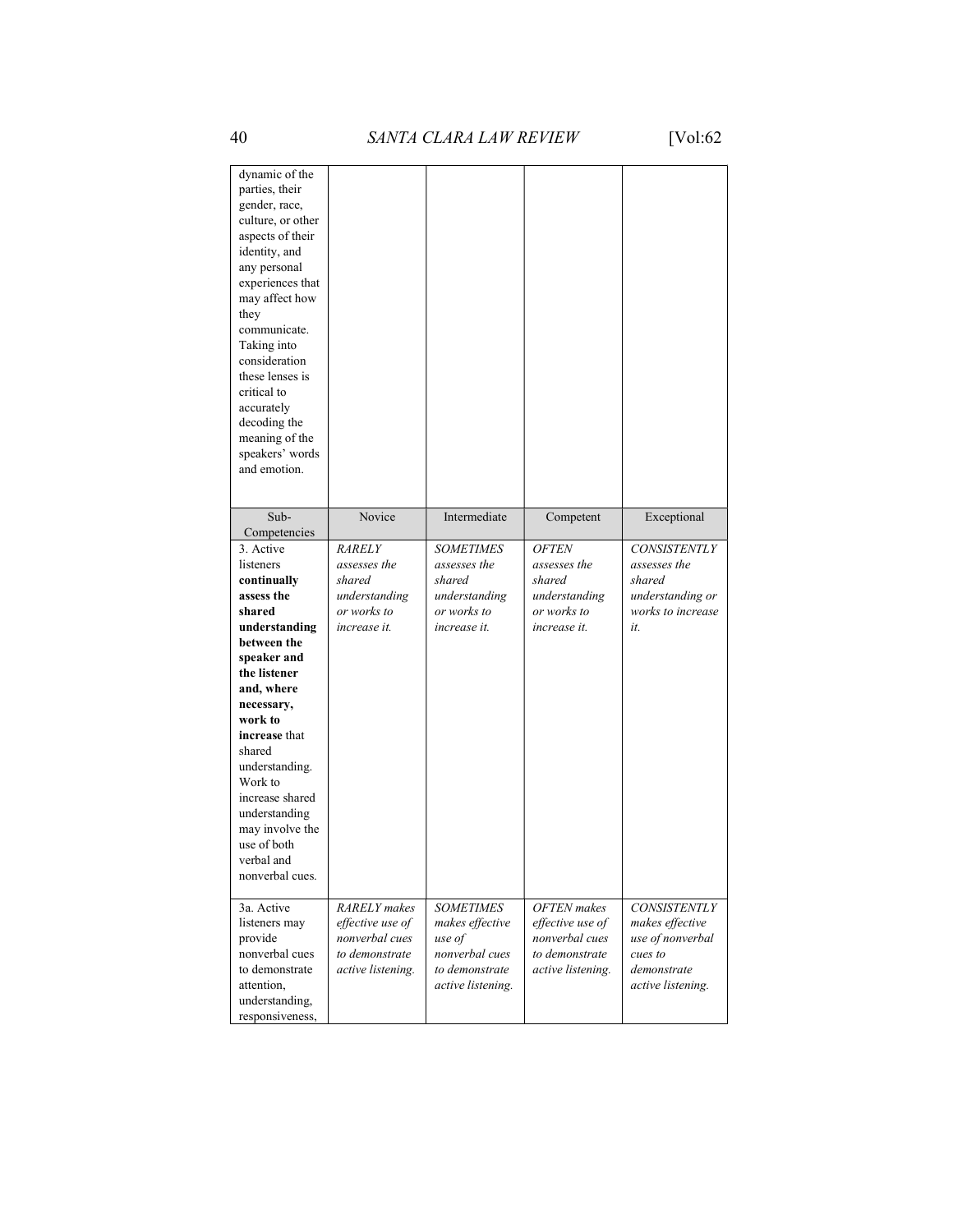move to respond or problem-solve until fully

respond or problem-solve problem-solve until fully

or problem-solve until fully

| and empathy.<br>To engage the<br>speaker in the<br>ongoing<br>conversation<br>and follow<br>respectful<br>conversation<br>pacing and<br>collaboration,<br>active listeners<br>may use open,<br>natural body<br>language,<br>reflect the<br>speaker's<br>emotions,<br>employ silence,<br>and maintain or<br>break eye<br>contact.<br>3b. Active | <b>RARELY</b> makes      | <b>SOMETIMES</b>         | <b>OFTEN</b> makes | <b>CONSISTENTLY</b> |
|------------------------------------------------------------------------------------------------------------------------------------------------------------------------------------------------------------------------------------------------------------------------------------------------------------------------------------------------|--------------------------|--------------------------|--------------------|---------------------|
| listeners may                                                                                                                                                                                                                                                                                                                                  | effective use of         | makes effective          | effective use of   | makes effective     |
| provide verbal                                                                                                                                                                                                                                                                                                                                 | verbal                   | use of verbal            | verbal             | use of verbal       |
| feedback to                                                                                                                                                                                                                                                                                                                                    | feedback, as             | feedback, as             | feedback, as       | feedback, as        |
| demonstrate                                                                                                                                                                                                                                                                                                                                    | appropriate, to          | appropriate, to          | appropriate, to    | appropriate, to     |
| attention,                                                                                                                                                                                                                                                                                                                                     | demonstrate              | demonstrate              | demonstrate        | demonstrate         |
| understanding,                                                                                                                                                                                                                                                                                                                                 | <i>active listening.</i> | <i>active listening.</i> | active listening.  | active listening.   |
| responsiveness,                                                                                                                                                                                                                                                                                                                                |                          |                          |                    |                     |
| and empathy.<br>Active listeners                                                                                                                                                                                                                                                                                                               |                          |                          |                    |                     |
| may reflect                                                                                                                                                                                                                                                                                                                                    |                          |                          |                    |                     |
| back to the                                                                                                                                                                                                                                                                                                                                    |                          |                          |                    |                     |
| speaker,                                                                                                                                                                                                                                                                                                                                       |                          |                          |                    |                     |
| paraphrasing                                                                                                                                                                                                                                                                                                                                   |                          |                          |                    |                     |
| and restating                                                                                                                                                                                                                                                                                                                                  |                          |                          |                    |                     |
| the speaker's                                                                                                                                                                                                                                                                                                                                  |                          |                          |                    |                     |
| words,                                                                                                                                                                                                                                                                                                                                         |                          |                          |                    |                     |
| meaning, and                                                                                                                                                                                                                                                                                                                                   |                          |                          |                    |                     |
| feelings. Active<br>listeners may                                                                                                                                                                                                                                                                                                              |                          |                          |                    |                     |
| ask for                                                                                                                                                                                                                                                                                                                                        |                          |                          |                    |                     |
| additional                                                                                                                                                                                                                                                                                                                                     |                          |                          |                    |                     |
| information,                                                                                                                                                                                                                                                                                                                                   |                          |                          |                    |                     |
| using                                                                                                                                                                                                                                                                                                                                          |                          |                          |                    |                     |
| elaboration,                                                                                                                                                                                                                                                                                                                                   |                          |                          |                    |                     |
| clarification.                                                                                                                                                                                                                                                                                                                                 |                          |                          |                    |                     |
| and repetition<br>when                                                                                                                                                                                                                                                                                                                         |                          |                          |                    |                     |
|                                                                                                                                                                                                                                                                                                                                                |                          |                          |                    |                     |
|                                                                                                                                                                                                                                                                                                                                                |                          |                          |                    |                     |
| necessary.<br>4. Active                                                                                                                                                                                                                                                                                                                        | <b>RARELY</b> waits      | <b>SOMETIMES</b>         | <b>OFTEN</b> waits | <b>CONSISTENTLY</b> |

## 2022] TEACHING AND ASSESSING ACTIVE LISTENING 41